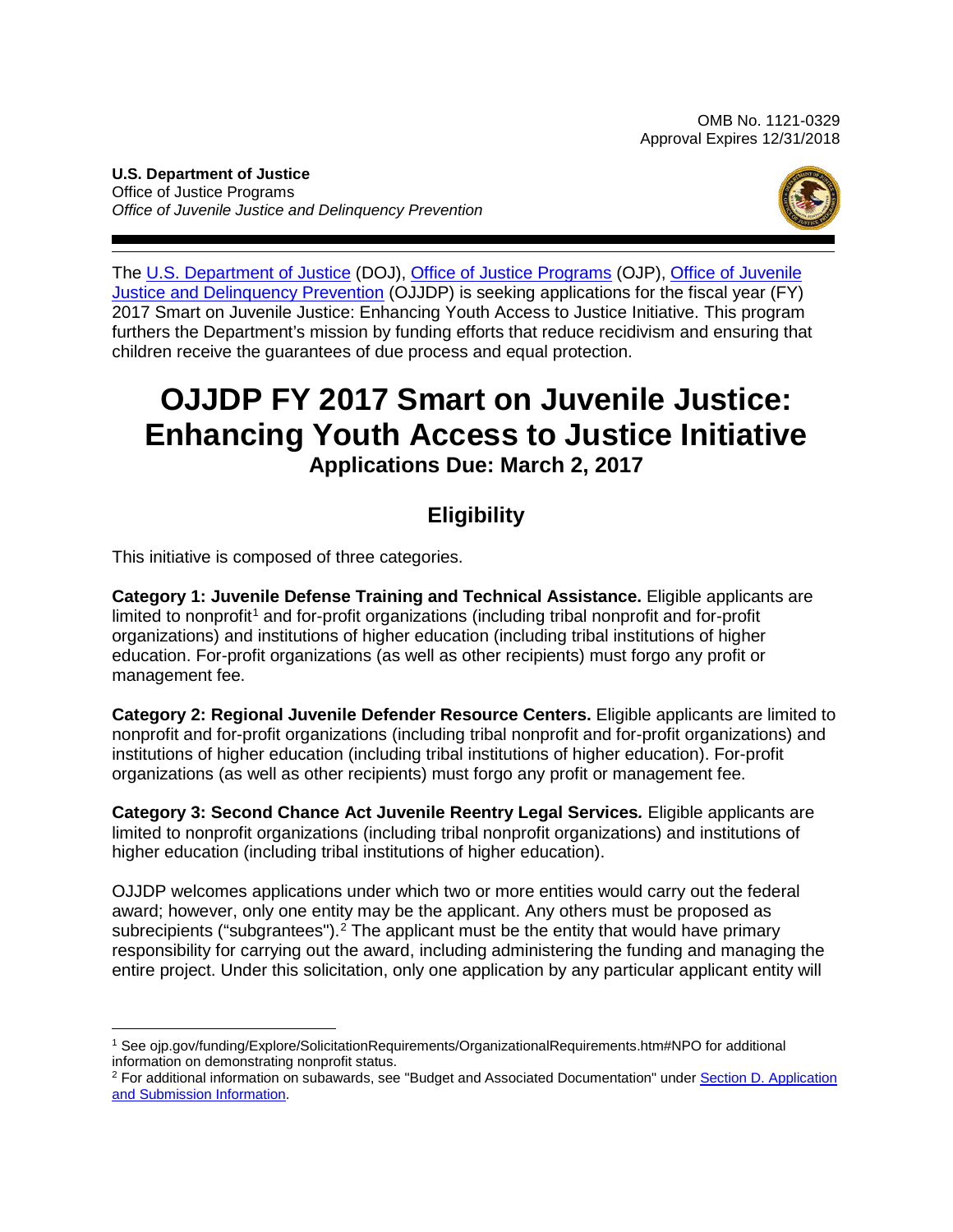be considered. An entity may, however, be proposed as a subrecipient ("subgrantee") in more than one application.

OJJDP may elect to fund applications submitted under Category 3 of this FY 2017 solicitation in future fiscal years, dependent on, among other considerations, the merit of the applications and the availability of appropriations.

# **Deadline**

Applicants must register with **Grants.gov** prior to submitting an application. All applications are due by 11:59 p.m. eastern time (ET) on March 2, 2017.

To be considered timely, an application must be submitted by the application deadline using Grants.gov, and the applicant must have received a validation message from Grants.gov that indicates successful and timely submission. OJP urges applicants to submit applications at least 72 hours prior to the application due date to allow time for the applicant to receive validation messages or rejection notifications from Grants.gov and to correct in a timely fashion any problems that may have caused a rejection notification.

OJP encourages all applicants to read this [Important Notice: Applying for Grants in Grants.gov.](http://ojp.gov/funding/Apply/Grants-govInfo.htm)

For additional information, see How [To Apply](#page-30-0) in Section D. Application and Submission [Information.](#page-14-0)

# **Contact Information**

For technical assistance with submitting an application, contact the Grants.gov Customer Support Hotline at 800–518–4726 or 606–545–5035, or via email to [support@grants.gov.](mailto:support@grants.gov) The [Grants.gov](http://www.grants.gov/web/grants/support.html) Support Hotline operates 24 hours a day, 7 days a week, except on federal holidays.

An applicant that experiences unforeseen Grants.gov technical issues beyond the applicant's control that prevents submission of the application by the deadline may request a waiver to submit a late application. To request a waiver for a late application submission, an applicant **must** email the National Criminal Justice Reference Service Response Center (Response Center) at [grants@ncjrs.gov](mailto:grants@ncjrs.gov) **within 24 hours after the application deadline** to request approval to submit the application. Additional information on reporting technical issues appears under "Experiencing Unforeseen Grants.gov Technical Issues" in the [How To Apply](#page-30-0) section.

For assistance with any other requirements of this solicitation, contact the Response Center by telephone at 800–851–3420 or TTY: 301–240–6310 (hearing impaired only), by email at [grants@ncjrs.gov](mailto:grants@ncjrs.gov) , or by [web chat.](https://webcontact.ncjrs.gov/ncjchat/chat.jsp) Response Center hours of operation are 10 a.m. to 6 p.m. ET, Monday through Friday, and 10 a.m. to 8 p.m. ET on the solicitation close date. Answers to frequently asked questions that may assist applicants are posted at [www.ojjdp.gov/grants/solicitations/FY2017/FAQ/EYA.pdf.](http://www.ojjdp.gov/grants/solicitations/FY2017/FAQ/EYA.pdf)

Grants.gov number assigned to this announcement: OJJDP-2017-10945

Release date: December 29, 2016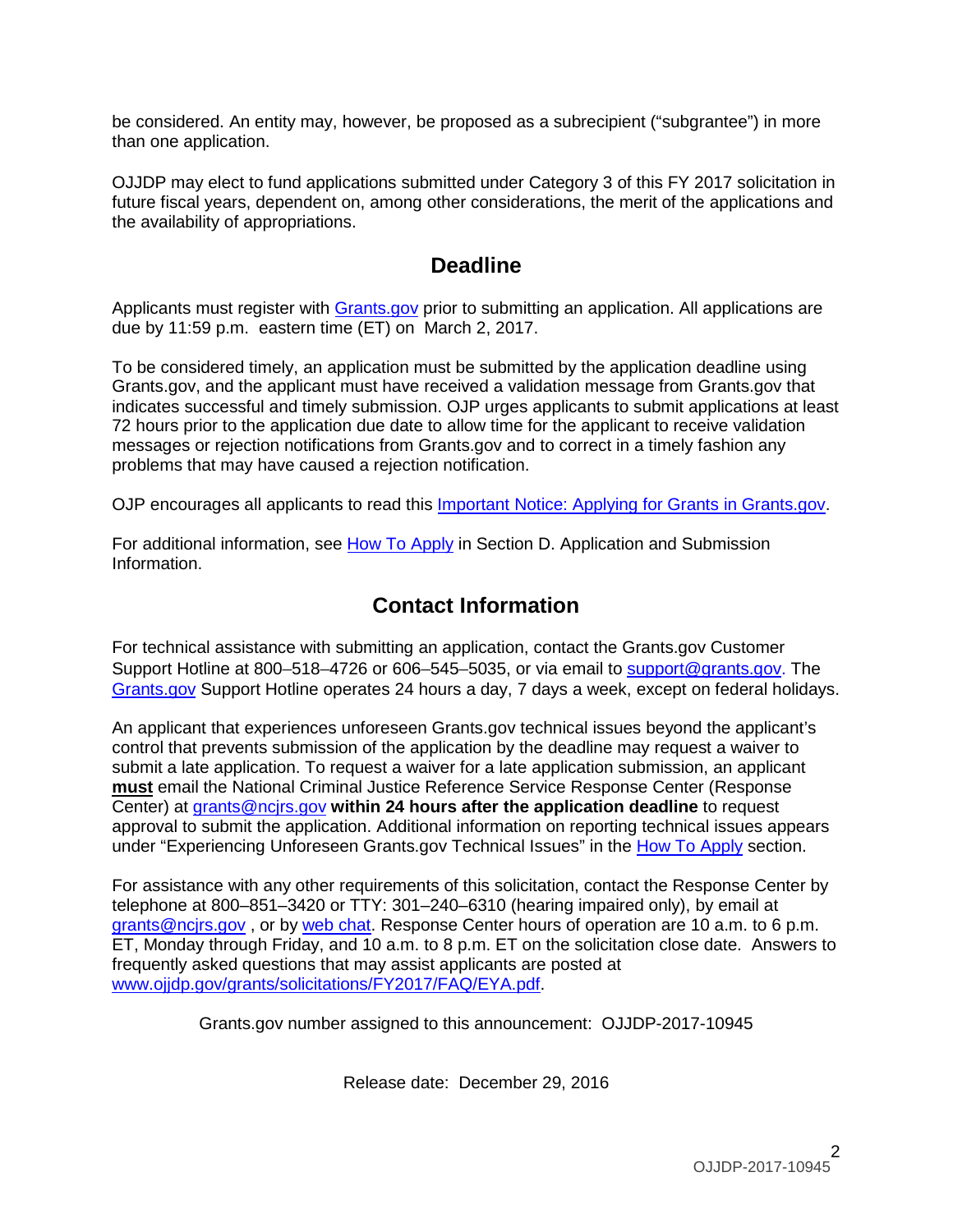# **Contents**

| Limitation on Use of Award Funds for Employee Compensation; Waiver 13          |  |
|--------------------------------------------------------------------------------|--|
| Prior Approval, Planning, and Reporting of Conference/Meeting/Training Costs14 |  |
|                                                                                |  |
|                                                                                |  |
|                                                                                |  |
|                                                                                |  |
|                                                                                |  |
|                                                                                |  |
|                                                                                |  |
|                                                                                |  |
|                                                                                |  |
|                                                                                |  |
|                                                                                |  |
| General Information about Post-Federal Award Reporting Requirements 39         |  |
|                                                                                |  |
|                                                                                |  |
| Freedom of Information Act and Privacy Act (5 U.S.C. 552 and 5 U.S.C. 552a)39  |  |
|                                                                                |  |
|                                                                                |  |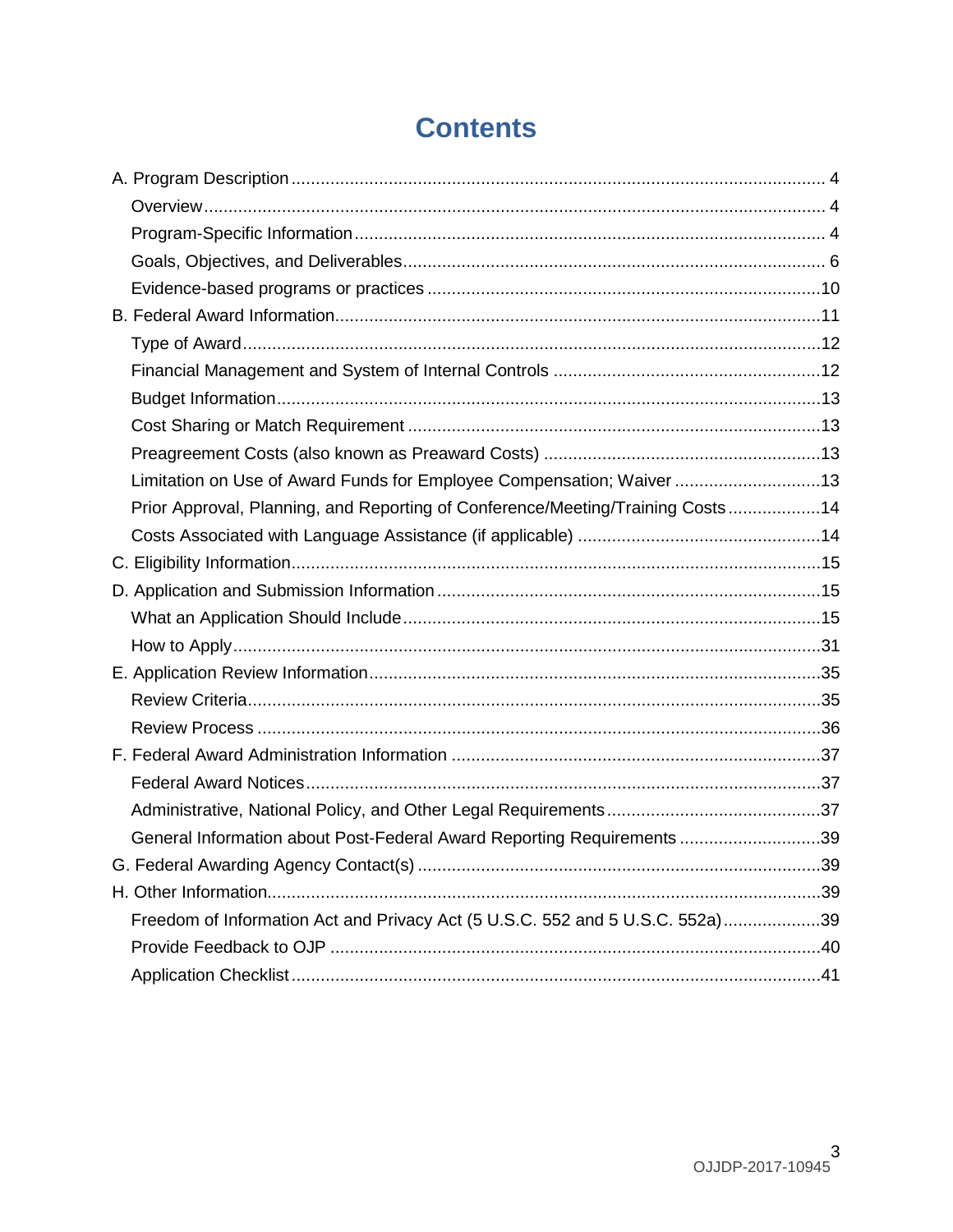# **OJJDP FY 2017 Smart on Juvenile Justice: Enhancing Youth Access to Justice Initiative (CFDA #16.836 and 16.812)**

# <span id="page-3-0"></span>**A. Program Description**

# <span id="page-3-1"></span>**Overview**

This initiative will provide funding to (1) develop and implement standards of policy and practice to effectively manage well-resourced, statewide juvenile indigent defense systems; (2) develop state or regional resource centers to help state, tribal, and local juvenile defense systems enhance the quality of legal representation, leverage resources, and collect and analyze data to measure the effectiveness of specific initiatives; and (3) support communitybased nonprofit organizations that provide direct civil legal services, mentoring, and reentry planning to youth in out-of-home placement who are transitioning or have recently transitioned back to their families and communities. The organizations would provide the youth with direct civil legal services, mentoring, and collective advocacy strategies to address the collateral consequences of justice system involvement and overcome barriers to securing housing, education, and employment to reduce recidivism. This initiative will provide cost-effective and innovative training for the juvenile indigent defense bar, including public defenders and court-appointed counsel working on behalf of juvenile indigent defendants, particularly in traditionally underserved locations, including rural areas.

**Statutory Authority:** Any awards under Category 1 and Category 2 of this solicitation would be made under statutory authority provided by a full-year appropriations act for FY 2017. As of the writing of this solicitation, the Department of Justice is operating under a short-term "Continuing Resolution;" no full-year appropriation for the Department has been enacted for FY 2017. Awards under Category 3 would be made pursuant to Section 211 of the Second Chance Act, 42 USC § 17531.

**Resources for civil legal aid under the Second Chance Act.** Civil legal assistance can often play a critical role in addressing barriers to successful reintegration. Second Chance Act funds may be used for reentry services, including referral to and payment of legal services related to the purpose of the grant, such as securing a driver's license, expunging criminal records, litigating inappropriate denials of housing or employment and violations of the Fair Credit Reporting Act, creating and/or modifying child support orders, and other family law services that help stabilize individuals and families. This excludes the payment of fines or penalties associated with a driver's license suspension or the payment of child support.

# <span id="page-3-2"></span>**Program-Specific Information**

OJJDP envisions a nation where our children are healthy, educated, and free from violence. If they come into contact with the juvenile justice system, that contact should be rare, fair, and beneficial to them. OJJDP recognizes the critical role that juvenile defenders play in ensuring that justice-involved youth are treated fairly at each contact point in the juvenile justice system, that services and treatments are beneficial to the youth, and that youth's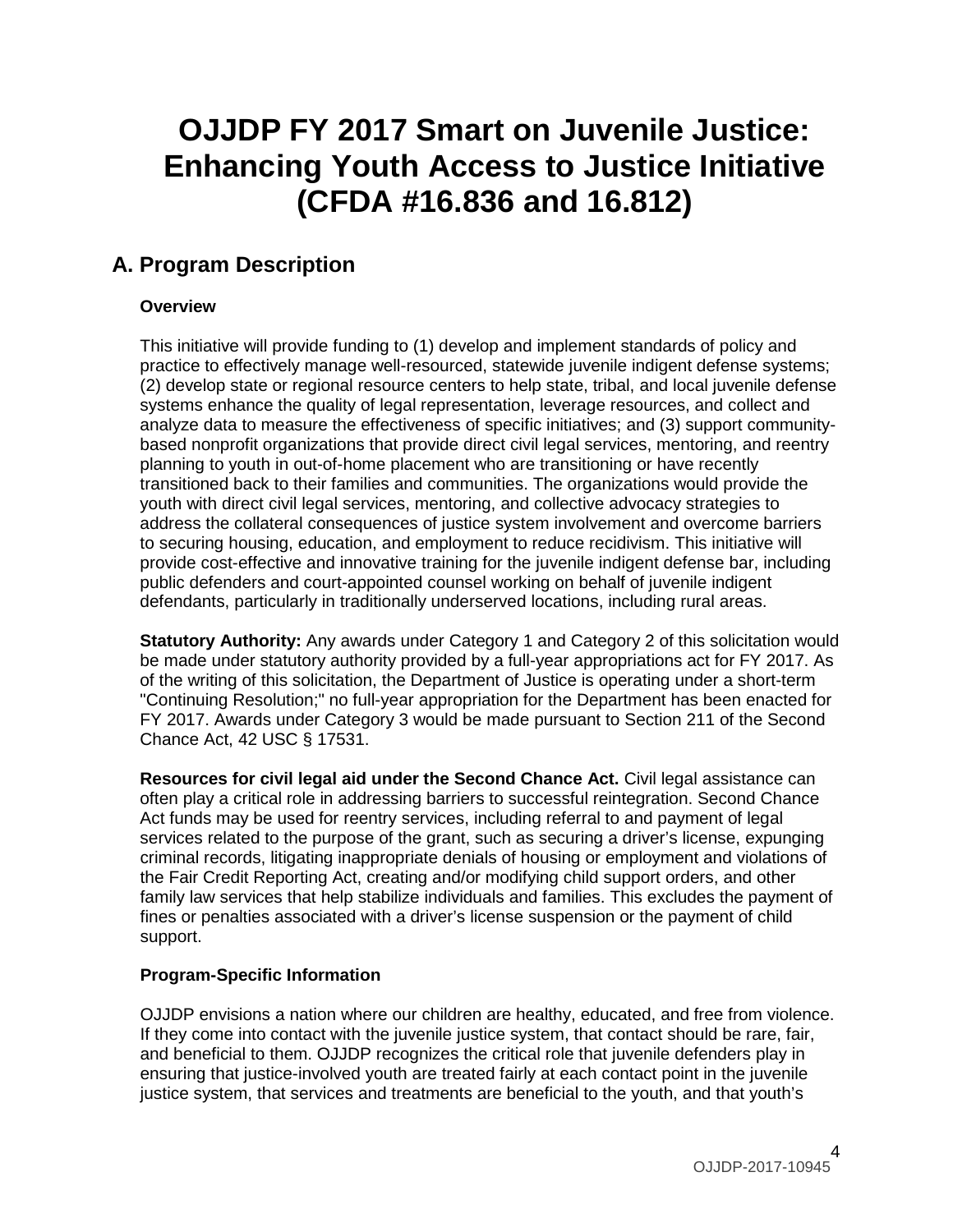fundamental rights are not violated. OJJDP recognizes that the role of the juvenile defender is highly complex and specialized. In 1967, the U.S. Supreme Court issued its landmark *In re: Gault* decision (387 U.S. 1) guaranteeing the right to counsel for children in delinquency proceedings. Despite the efforts of juvenile justice professionals, many children across the nation are still denied meaningful access to counsel at critical stages of the juvenile justice process. For example, OJJDP's Survey of Youth in Residential Placement found that only  $42$  percent of youth in custody reported that they had access to a lawyer.<sup>[3](#page-4-0)</sup> The survey also found that a minority of youth in custody had requested counsel, and only 13 percent of those who requested counsel actually received access to a lawyer.<sup>[4](#page-4-1)</sup> In addition, the absence of counsel can contribute to racial and ethnic disparities throughout the juvenile justice system.

This initiative will fund a national training and technical assistance provider to provide education, resources, and assistance to juvenile defenders; juvenile defense offices; regional juvenile defender resource centers; and states, tribes, and localities committed to improving their juvenile defense services. This initiative also will fund two regional juvenile defender resource centers to support communities of juvenile defenders and juvenile defense delivery systems in their service areas. Finally, this initiative will support five civil legal services providers to represent youth reentering their communities to overcome collateral consequences; overcome barriers to housing, employment, and education; and successfully reintegrate into society.

OJJDP is committed to promoting juvenile defense reform and improving the overall quality and availability of juvenile defense services through the adoption of data-driven decisionmaking; evidence-based policies, programs, and practices (see [OJJDP's Model](https://www.ojjdp.gov/mpg)  [Programs](https://www.ojjdp.gov/mpg) Guide); and a developmentally appropriate, trauma-informed approach to juvenile justice (see the National Research Council's *[Reforming Juvenile Justice: A Developmental](https://www.nap.edu/catalog/14685/reforming-juvenile-justice-a-developmental-approach)  [Approach](https://www.nap.edu/catalog/14685/reforming-juvenile-justice-a-developmental-approach)*). In recognition of a growing body of research on effective community-based approaches to juvenile justice and delinquency prevention and the limited effect that secure confinement has on reducing juvenile offending and recidivism, OJJDP's national Smart on Juvenile Justice Strategy is focused on developing and implementing juvenile justice policies, programs, and practices that:

- Enhance public safety.
- Reduce reoffending and improve youth outcomes while holding youth appropriately accountable.
- Reduce preadjudicatory detention and out-of-home placements and strengthen diversion and community-based alternatives.
- Protect the due process and equal protection rights of justice-involved youth and eliminate harmful disparities in the juvenile justice system.
- Maximize cost savings and cost aversion, and support the strategic reinvestment of these savings toward sustainable, systemic change.

 $\overline{a}$ 

<span id="page-4-0"></span><sup>3</sup> Sedlak, A.J., and McPherson, K.S. 2010. *Conditions of Confinement: Findings from the Survey of Youth in Residential Placement.* Bulletin. Washington, DC: U.S. Department of Justice, Office of Justice Programs, Office of Juvenile Justice and Delinquency Prevention. 4 Ibid.

<span id="page-4-1"></span>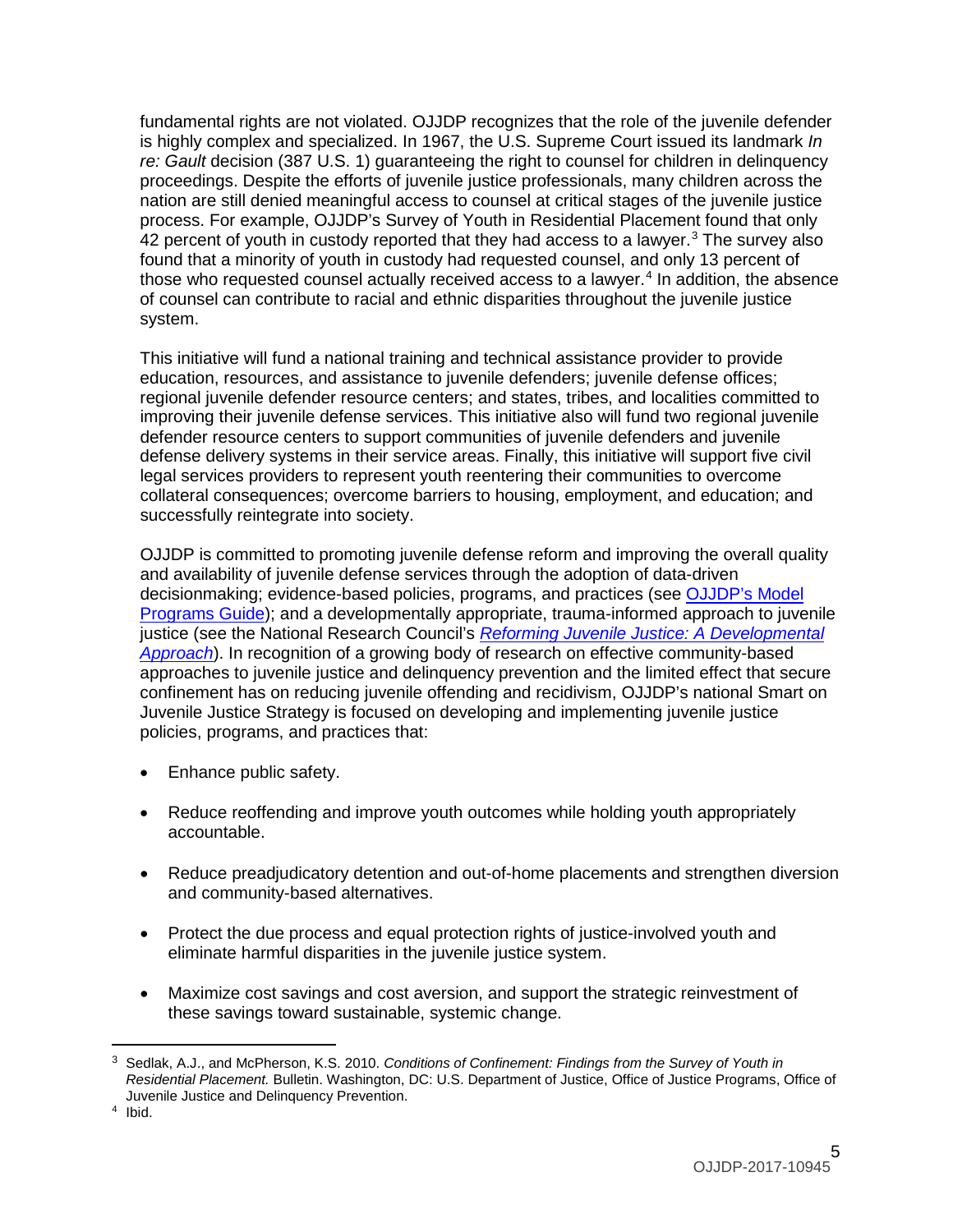The Smart on Juvenile Justice Strategy reflects OJJDP's commitment to reducing children's exposure to violence and the traumatic effects of violence by promoting recovery and the well-being of children, youth, and families who have been exposed to violence. (See *[Report](https://www.justice.gov/defendingchildhood/cev-rpt-full.pdf)  [of the Attorney General's National Task Force on Children Exposed to Violence](https://www.justice.gov/defendingchildhood/cev-rpt-full.pdf)*.)

### <span id="page-5-0"></span>**Goals, Objectives, and Deliverables**

**Category 1: Juvenile Defense Training and Technical Assistance**. OJJDP will select a training and technical assistance provider to focus on juvenile defense, identify gaps in practice, and train on strategies. Training and technical assistance should emphasize adolescent brain and behavioral development, recent advances in neuroscience, and the impact of exposure to violence and trauma on human development and well-being. It should emphasize data-driven, evidence-based, juvenile defense delivery system improvement strategies and best practices for employing a trauma-informed and developmental approach standard in juvenile justice service delivery. The training and technical assistance provider will do the following:

- Assess and address national training needs around juvenile indigent defense.
- Provide training and technical assistance to states, tribal jurisdictions, and local communities on assessing and improving their current juvenile defense systems and ensuring that the civil rights of justice-involved youth are honored.
- Provide training and technical assistance to states participating in OJJDP's Smart on Juvenile Justice: Enhancing Youth Access to Justice Implementation initiative, juvenile defenders, states, localities, Smart on Juvenile Justice: Enhancing Youth Access to Justice Juvenile Reentry (civil) Legal Services grantees, and Smart on Juvenile Justice: Enhancing Youth Access to Justice Juvenile Defender Resource Centers.
- Facilitate peer-to-peer consultation and networking among juvenile defenders and help develop communities of practice across the juvenile defense field (i.e., presenting at conferences, developing webinars).
- Create a network of justice and health professionals to provide specialized education and technical assistance to law school clinics, public defenders, and private attorneys.
- Train juvenile and criminal justice professionals.
- Develop tools and resources that emphasize data-driven, evidence-based, juvenile defense delivery system improvement strategies, racial and ethnic disparities, and best practices for employing a trauma-informed and developmental approach standard in juvenile justice service delivery.
- Maintain a national resource clearinghouse for states, localities, and the juvenile defense bar.
- Implement strategies to enhance service delivery of quality legal representation for youth.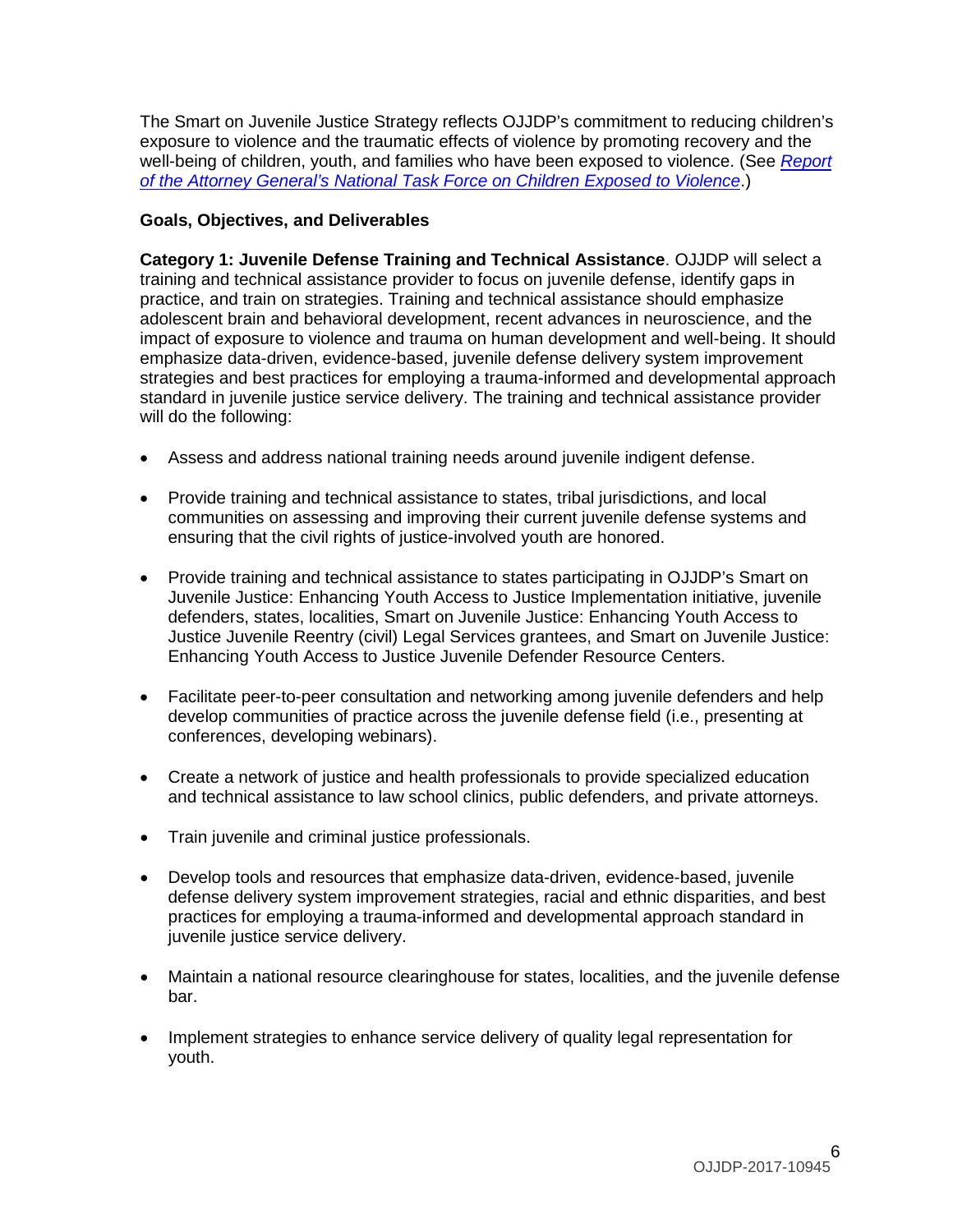Training and technical assistance should include live, telephone, and web-based consultations and training, and leverage distance/online learning technologies that facilitate peer-to-peer learning.

**Deliverables.** In addition to the strategy and content of the program design, the successful applicant must complete the following activities and deliverables during the 24-month project period. Subsequent deliverables may be developed annually according to need and funding ability. When the project ends, OJJDP will require the awardee to transfer products to OJJDP. The successful applicant will develop the following:

- A training proposal that uses both live and web-based training, including a train-thetrainer component to embed sustainable capacity in states, tribes, and/or localities. Training should promote practices that respect youth's rights and support jurisdictions to conduct systemwide, specialized (juvenile-specific) training for juvenile defenders, prosecutors, judges, law enforcement, and other influential actors to enhance procedural justice and ensure due process and equal protection.
- Training for attorneys (i.e., training on case management, partnership building, adolescent brain development, the impact and effects of trauma on youth clientele, litigation techniques).
- A web-based resource databank (juvenile defense information clearinghouse).
- A plan to provide assistance and develop needs and performance assessment, planning, and implementation tools and materials for state, tribal, and/or local governments that are planning/implementing systemwide juvenile defense system reform. Guidance should include performance measures and benchmarks.
- A marketing plan that outlines how the successful applicant will disseminate products and materials that will assist states, localities, tribal jurisdictions, and individual defenders in addressing quality legal representation for youth.
- Training, technical assistance, and evaluation protocols to ensure consistency and quality of service delivery. The training and technical assistance proposal should include plans to deliver onsite technical assistance visits and plans for leveraging web-based resources/platforms for training delivery when onsite training is not practicable.

The program narrative should reflect how the applicant will accomplish the above-described program activities and proposed deliverables. Applicants should be realistic in estimating the cost of deliverables and in detailing the implementation schedule. OJJDP also encourages applicants to be innovative and expects them to propose alternative approaches to the delivery of the proposed training and technical assistance services.

**Category 2: Regional Juvenile Defender Resource Centers.** Regional juvenile defender resource centers (centers) will serve individual juvenile defenders and help state, tribal, and local juvenile defense systems within their service area to enhance the quality and availability of legal representation, leverage resources, and collect and analyze data to measure the effectiveness of reform activities in states. The centers should provide costeffective, innovative, localized training for the juvenile indigent defense bar, including public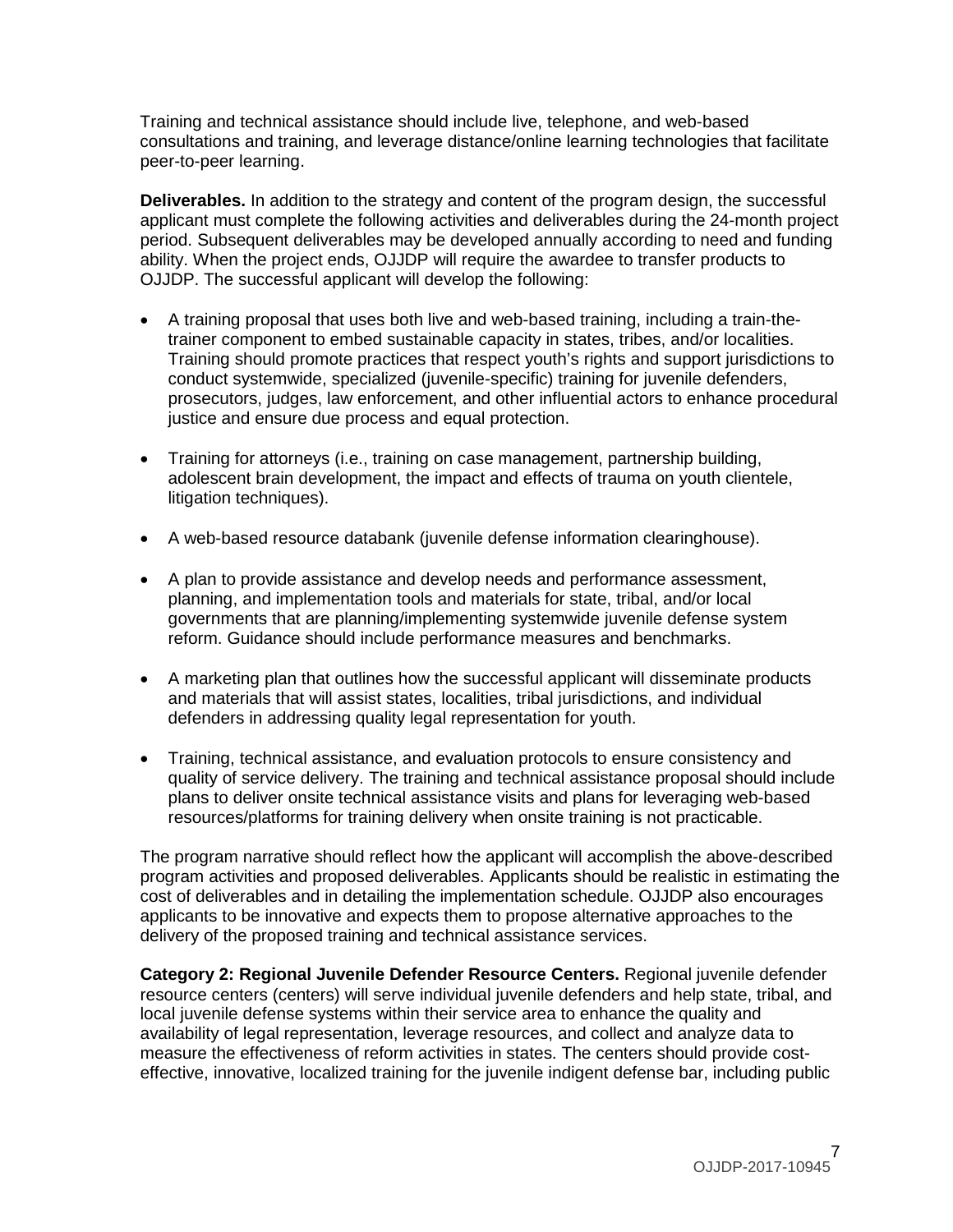defenders and court-appointed counsel working on behalf of juvenile indigent defendants, particularly in traditionally underserved locations, such as tribal systems and rural areas.

The centers will help state and tribal juvenile defenders leverage local resources in the following ways:

- Serve regions composed of multiple states/territories and/or tribes/nations.
- Provide resources that address challenges around juvenile defense in rural, tribal, remote, and underserved areas.
- Evaluate ways to approach or solve problems related to juvenile defense through policy development and advocacy.
- Work with researchers to develop best practices for the field.
- Document case studies of different juvenile defense delivery systems, highlighting what works.
- Develop and support state appellate networks.
- Conduct juvenile defense system assessments, implement assessment findings, and assist states in developing self-assessment tools.
- Assist with tailoring/adapting national standards and materials for local law and practice.
- Compile resources regarding ongoing efforts in juvenile defender offices that have been shown to reduce racial and ethnic disparities and disparities impacting lesbian, gay, bisexual, transgender, queer/questioning, intersex, and gender-nonconforming (LGBTQI–GNC) and Two Spirit (tribal) youth.
- Collect, analyze, and use data specific to state, tribal, and local juvenile defense.
- Conduct assessments of state, tribal, and/or local juvenile defense delivery systems, leading to improvements such as decreasing waiver of counsel and waiver/transfer to adult court, increasing representation at detention hearings, creating state-level juvenile defender positions, ending indiscriminate shackling, improving appellate and postdisposition practice, and institutionalizing specialized juvenile defense practice and training programs.
- Develop strategies to attract and retain talent to the juvenile defense field and career incentives and pathways to advancement through the creation of highly specialized juvenile defense units; collaboration with law schools, bar associations, and nonprofit law centers; and loan forgiveness or fellowship programs.
- Work with state, tribal, and local representatives to address both implicit and inherent bias and eliminate racial and ethnic disparities and disparate treatment of LGBTQ–GNC and Two Spirit youth in the juvenile justice system, with the assistance of expert training and technical assistance.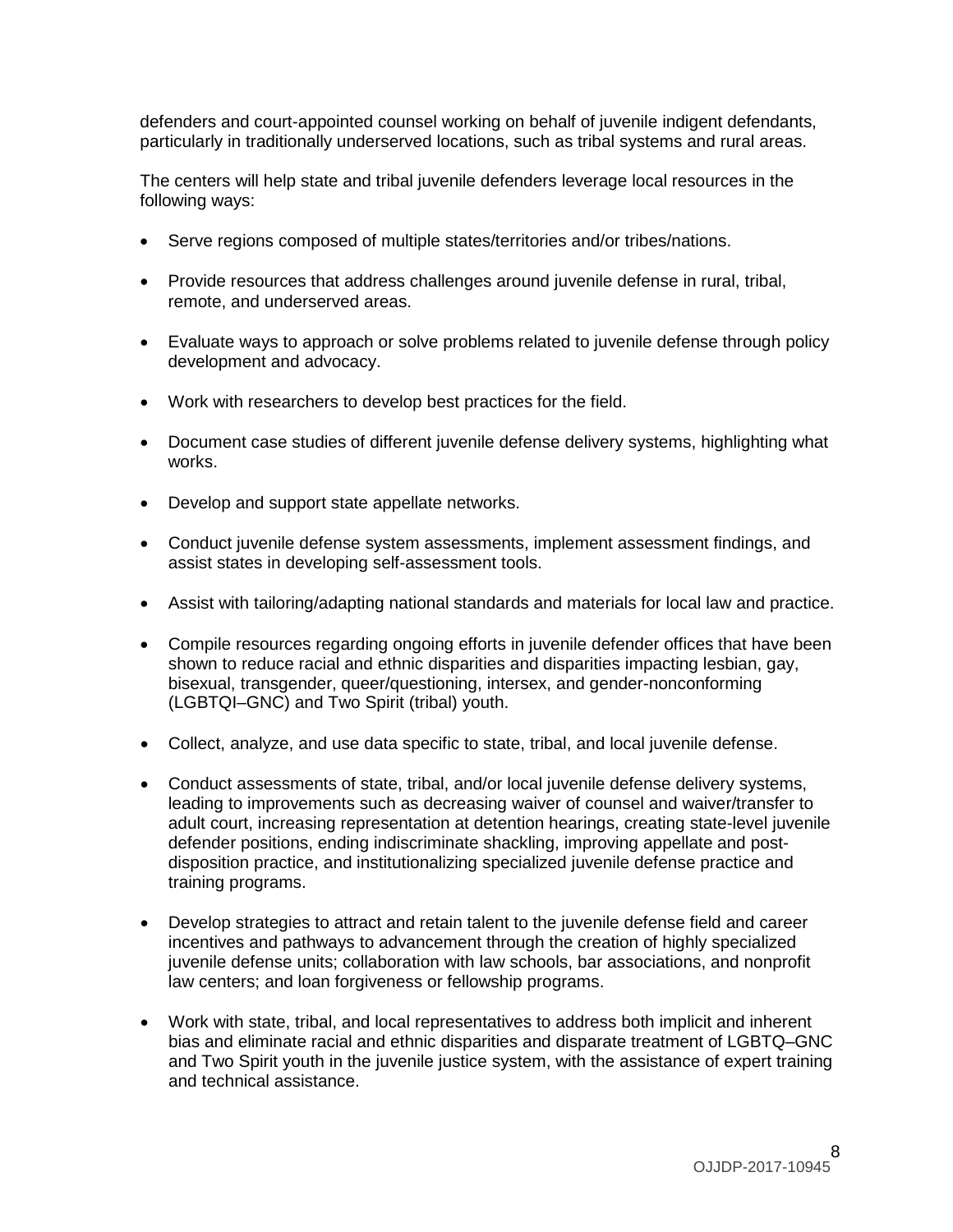- Provide juvenile defense immersion training, to include an overview of the Prison Rape Elimination Act and tools to identify racial and ethnic disparities.
- Develop state and tribal-based models for appellate and post-disposition/reentry advocacy.
- Draw on national knowledge and assist in the development of a network of experts to support innovation in juvenile indigent defense through shared policy and practice across the region.
- Partner with other organizations to leverage existing resources and ensure sustainable capacity.

The program narrative should reflect how the applicant will accomplish the above-described program activities through the proposed deliverables. Applicants should be realistic in estimating the cost of deliverables and in detailing the implementation schedule. OJJDP also encourages applicants to be innovative and expects them to propose alternative approaches to the delivery of services the resource center will provide to juvenile defenders.

**Category 3: Second Chance Act Juvenile Reentry Legal Services.** Community-based service providers will provide civil legal services to youth who are reintegrating into their communities following secure confinement or out-of-home placement. Services that should be provided include mentoring; record expungement and/or sealing of juvenile records; and helping clients overcome legal obstacles/barriers associated with the collateral consequences of justice system involvement, such as obtaining housing (including public housing), professional licenses, drivers' licenses, employment, and education. The successful applicants will select, hire, place, and train attorneys and other support staff to deliver civil legal services to youth up to age 24 who recently were released from secure confinement or out-of-home placement for offenses committed while they were 18 years old or younger. Attorneys should be placed in nonprofit legal services organizations or community-based organizations that have experience providing legal services to juveniles returning to their communities from confinement or out-of-home placements.

OJJDP encourages applicants to partner with other community-based agencies that can enhance their project or leverage existing resources and local mental health or substance abuse treatment providers to provide holistic reentry support services, including the mentoring component. However, one eligible entity must be the applicant, and the others must be proposed as subrecipients. The applicant must be the entity with primary responsibility to administer the funding and manage the entire project. OJJDP will consider only one application per lead applicant; however, subrecipients may be part of multiple proposals. All partnerships mentioned in the application should include signed memoranda of understanding detailing the activities, key staff, and role of the partner for the project.

In addition to the legal services component, deliverables include developing localized information and guidance for reentering youth, their attorneys, and other relevant system actors about collateral consequences, record expungement/sealing; and other critical information about overcoming barriers to housing, employment, education, and reintegration into society.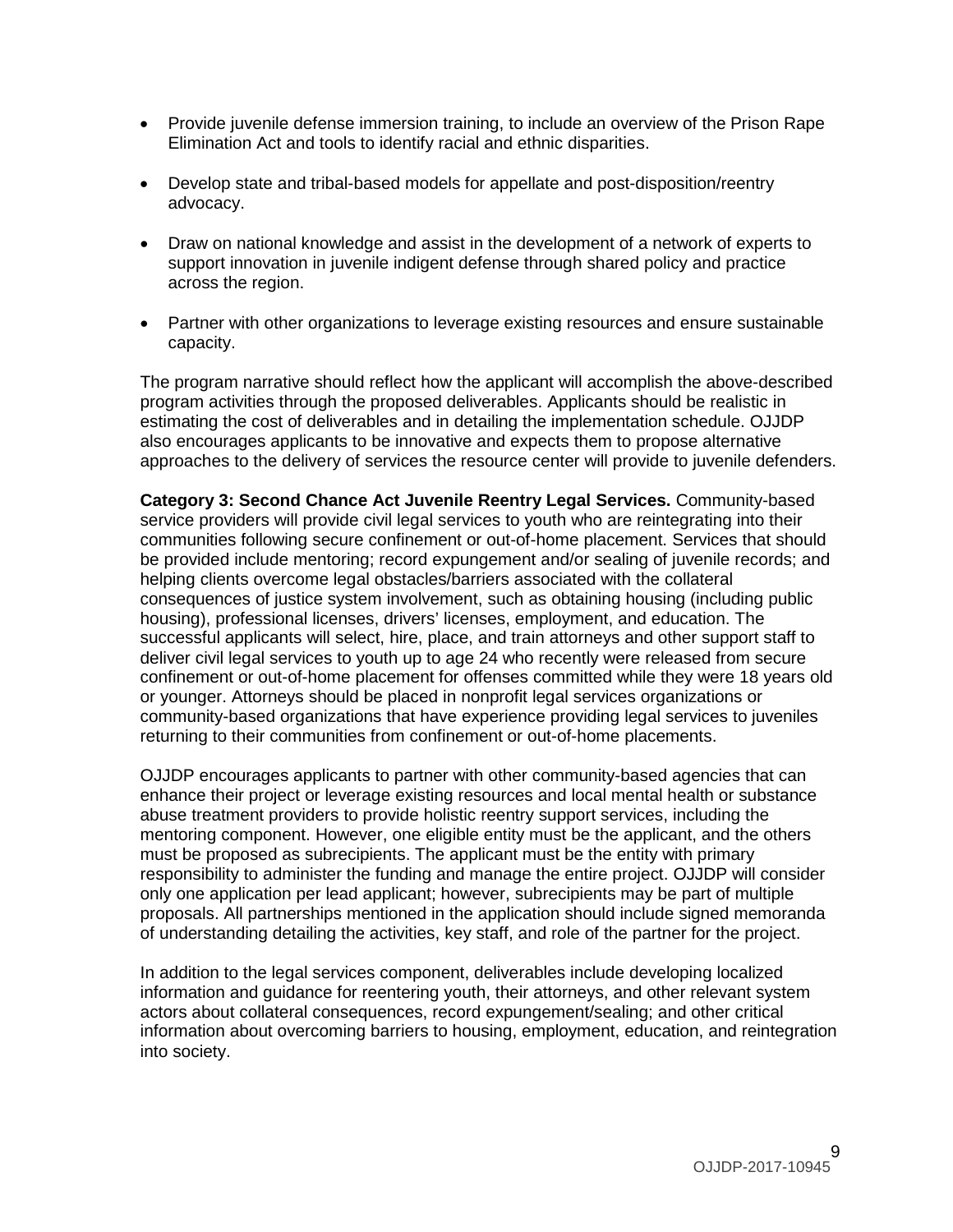The program narrative should reflect how the applicant will accomplish the above-described program activities through the proposed deliverables. Applicants should be realistic in estimating the cost of deliverables and in detailing the implementation schedule. OJJDP also encourages applicants to be innovative and expects them to propose alternative approaches to the delivery of services in order to maximize resources.

Applicants should identify any applicable partners that can help them provide mentoring and reentry transitional support services or explain how the applicant can solely administer those services.

**All categories.** With respect to all categories under this solicitation, applicants' program narratives should set forth how they will accomplish the program-specific activities and deliverables and include specific plans and capabilities to identify and address disparities affecting racial and ethnic minorities and LGBTQI–GNC and Two Spirit (tribal) youth in the juvenile justice system. Successful applicants under categories 2 and 3 will be expected to work closely with the training and technical assistance provider chosen for this initiative.

The Goals, Objectives, and Deliverables are directly related to the performance measures set out in the table in [Section D. Application and Submission Information,](#page-14-0) under "Program Narrative."

# **Equitable Access to OJJDP-funded Programs**

OJJDP promotes an unbiased juvenile justice system in which all youth are treated fairly and have equal access to the services and programs they need. Research indicates that failure to provide equitable treatment may perpetuate and exacerbate a cycle of arrest and incarceration that disproportionately impacts vulnerable youth. OJJDP may give priority consideration to applications that document the applicant's capacity to serve all vulnerable youth. This includes applicants' capacity to serve youth without regard to their race, color, national origin, religion, disability, sex, sexual orientation, gender identity, or gender expression. Such capacity may be documented by articulating a plan for meeting the needs of all youth or by demonstrating a record of such service. Applicants should also review the OJP Standard Assurances for information about the applicable nondiscrimination provisions.

# <span id="page-9-0"></span>**Evidence-Based Programs or Practices**

OJP strongly emphasizes the use of data and evidence in policymaking and program development in criminal justice, juvenile justice, and crime victim services. OJP is committed to:

- Improving the quantity and quality of evidence OJP generates.
- Integrating evidence into program, practice, and policy decisions within OJP and the field.
- Improving the translation of evidence into practice.

OJP considers programs and practices to be evidence-based when their effectiveness has been demonstrated by causal evidence, generally obtained through one or more outcome evaluations. Causal evidence documents a relationship between an activity or intervention (including technology) and its intended outcome, including measuring the direction and size of a change, and the extent to which a change may be attributed to the activity or intervention. Causal evidence depends on the use of scientific methods to rule out, to the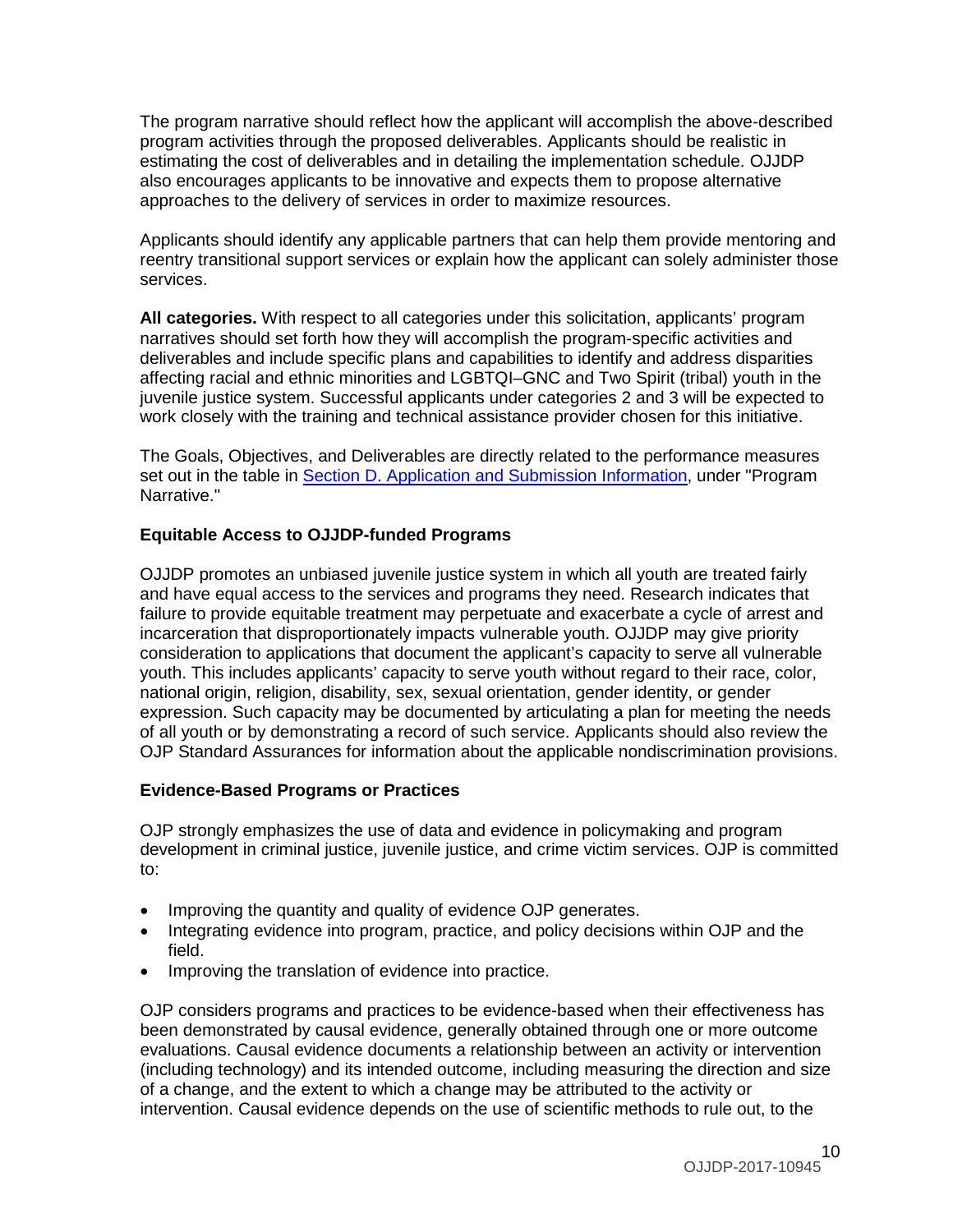extent possible, alternative explanations for the documented change. The strength of causal evidence, based on the factors described above, will influence the degree to which OJP considers a program or practice to be evidence-based. Applicants may use the OJP [CrimeSolutions.gov](http://www.crimesolutions.gov/) website and the [OJJDP Model Programs Guide](http://www.ojjdp.gov/mpg) website to find information about evidence-based programs in criminal justice, juvenile justice, and crime victim services.

**OJJDP training and technical assistance awardee standards.** OJJDP has developed the Core Performance Standards for Training, Technical Assistance, and Evaluation to promote among providers the consistency and quality of OJJDP-sponsored training and technical assistance and to advance common expectations of performance excellence. The standards present minimum expectations that providers must meet for effective practice in the planning, coordination, delivery, and evaluation of training. Award recipients must coordinate with OJJDP's National Training and Technical Assistance Center (NTTAC) in the assessment and delivery of services to ensure the effective use of OJJDP grant funding. For additional information, go to OJJDP's NTTAC website.

Requirements related to coordination of activities will include, but are not limited to:

- **Coordination with OJJDP NTTAC.** OJJDP requires all training and technical assistance projects to coordinate their activities with OJJDP NTTAC by complying with all OJJDP/NTTAC protocols to ensure coordinated delivery of services among providers and the effective use of OJJDP grant funding. OJJDP reserves the right to modify these protocols at any time with reasonable notice to the grantee prior to project completion.
- **OJJDP-funded webinars.** The award recipient must comply with OJJDP's Webinar Guidelines, as described in the core performance standards. Minimally, OJJDP training and technical assistance providers will submit information to OJJDP NTTAC in advance of all events for the online calendar, use the approved OJJDP presentation template, and record events and upload the files onto NTTAC's Online University.
- **Training information sharing.** OJP will collect information from its program offices on OJP-funded training and technical assistance events. Award recipients must use OJJDP's standard electronic training request form, submit information to NTTAC on all training events (e.g., name of requestor, description of request, dates of event) 30 days in advance of the event date, and report additional data, as OJJDP requires.

# <span id="page-10-0"></span>**B. Federal Award Information**

OJJDP expects to make up to eight awards under this solicitation, for an estimated total of \$3.8 million.

Under Category 1 (training and technical assistance), OJJDP expects to award one cooperative agreement of up to \$1.5 million for a 24-month period of performance, to begin on October 1, 2017.

Under Category 2 (regional defender resource centers), OJJDP expects to award \$800,000 in the form of two cooperative agreements of up to \$400,000 each for a 36-month period of performance, to begin on October 1, 2017.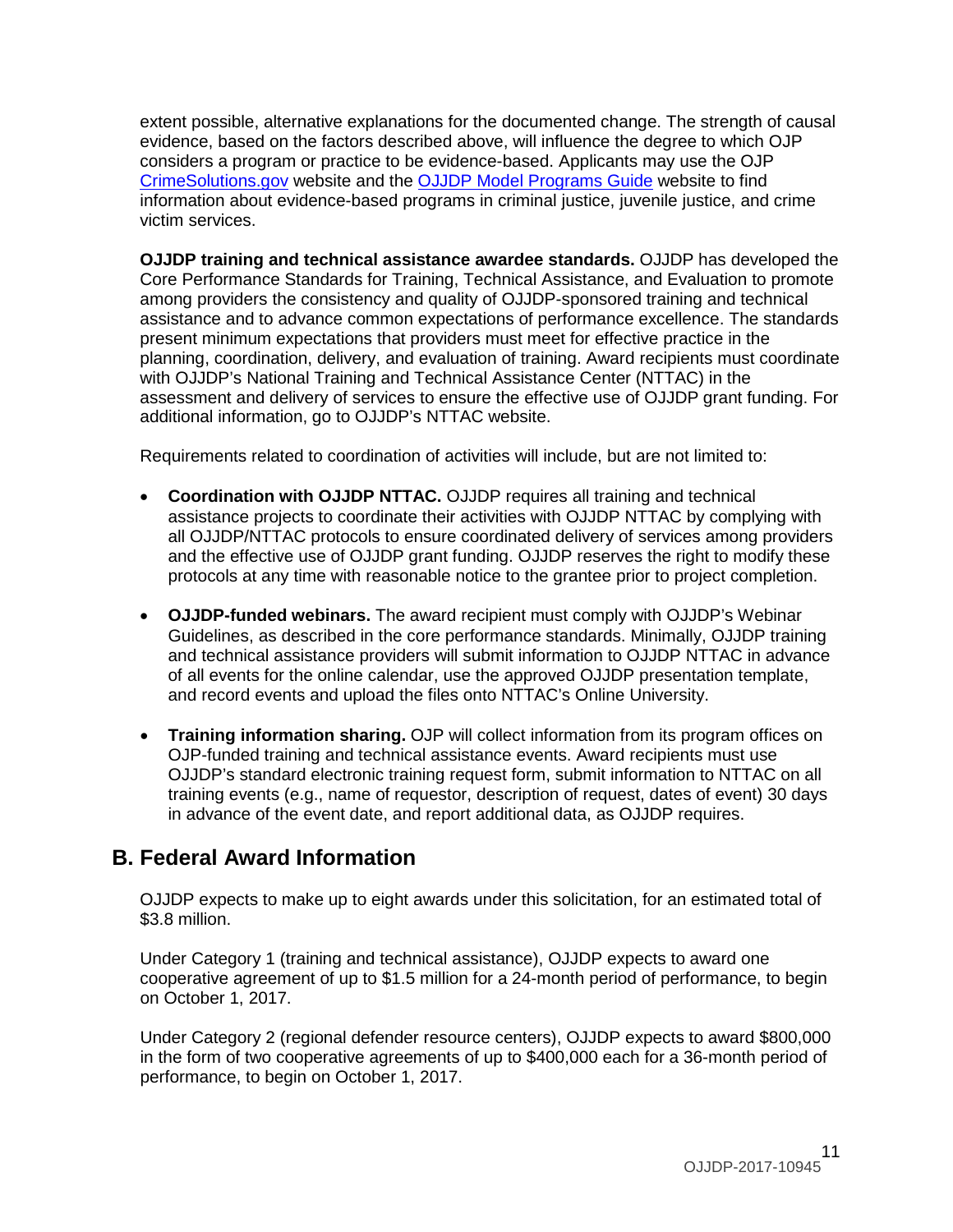Under Category 3 (reentry legal services), OJJDP expects to award \$1.5 million in the form of five grants of up to \$300,000 each for a 24-month period of performance, to begin on October 1, 2017.

OJJDP may, in certain cases, make additional awards in future years under Category 3 of this solicitation and may provide supplemental funding in future years under Categories 1 and/or 2 of this solicitation. In making decisions regarding additional awards and/or supplemental funding, OJP will consider, among other factors, the availability of appropriations, OJP's strategic priorities, and OJP's assessment of both the management of the award (for example, timeliness and quality of progress reports) and the progress of the work funded under the award.

All awards are subject to the availability of appropriated funds, and to any modifications or additional requirements that may be imposed by law.

# <span id="page-11-0"></span>**Type of Award**

For Categories 1 and 2, OJJDP expects that any awards will be made in the form of cooperative agreements, which is a type of award that provides for OJP to have substantial involvement in carrying out award activities. See [Administrative, National Policy, and Other](#page-36-0)  Legal [Requirements,](#page-36-0) under [Section F. Federal Award Administration Information,](#page-36-0) for a brief discussion of what may constitute substantial federal involvement.

For Category 3, OJJDP expects that any awards will be made in the form of grants. See [Administrative, National Policy, and Other Legal Requirements,](#page-36-0) under [Section F. Federal](#page-36-0)  [Award Administration Information,](#page-36-0) for a brief discussion of important statutes, regulations, and award conditions that apply to many (or in some cases, all) OJP grants.

#### <span id="page-11-1"></span>**Financial Management and System of Internal Controls**

Award recipients and subrecipients (including recipients or subrecipients that are pass-through entities<sup>[5](#page-11-2)</sup>) must, as described in the Part 200 Uniform Requirements<sup>[6](#page-11-3)</sup> as set out at 2 C.F.R. 200.303:

(a) Establish and maintain effective internal control over the Federal award that provides reasonable assurance that [the recipient (and any subrecipient)] is managing the Federal award in compliance with Federal statutes, regulations, and the terms and conditions of the Federal award. These internal controls should be in compliance with guidance in "Standards for Internal Control in the Federal Government" issued by the Comptroller General of the United States and the "Internal Control Integrated Framework", issued by the Committee of Sponsoring Organizations of the Treadway Commission (COSO).

<span id="page-11-3"></span><span id="page-11-2"></span> $\overline{a}$ 5 For purposes of this solicitation, the phrase "pass-through entity" includes any recipient or subrecipient that provides a subaward ("subgrant") to a subrecipient ("subgrantee") to carry out part of the funded award or program. <sup>6</sup> The "Part 200 Uniform Requirements" means the DOJ regulation at 2 C.F.R Part 2800, which adopts (with certain modifications) the provisions of 2 C.F.R. Part 200.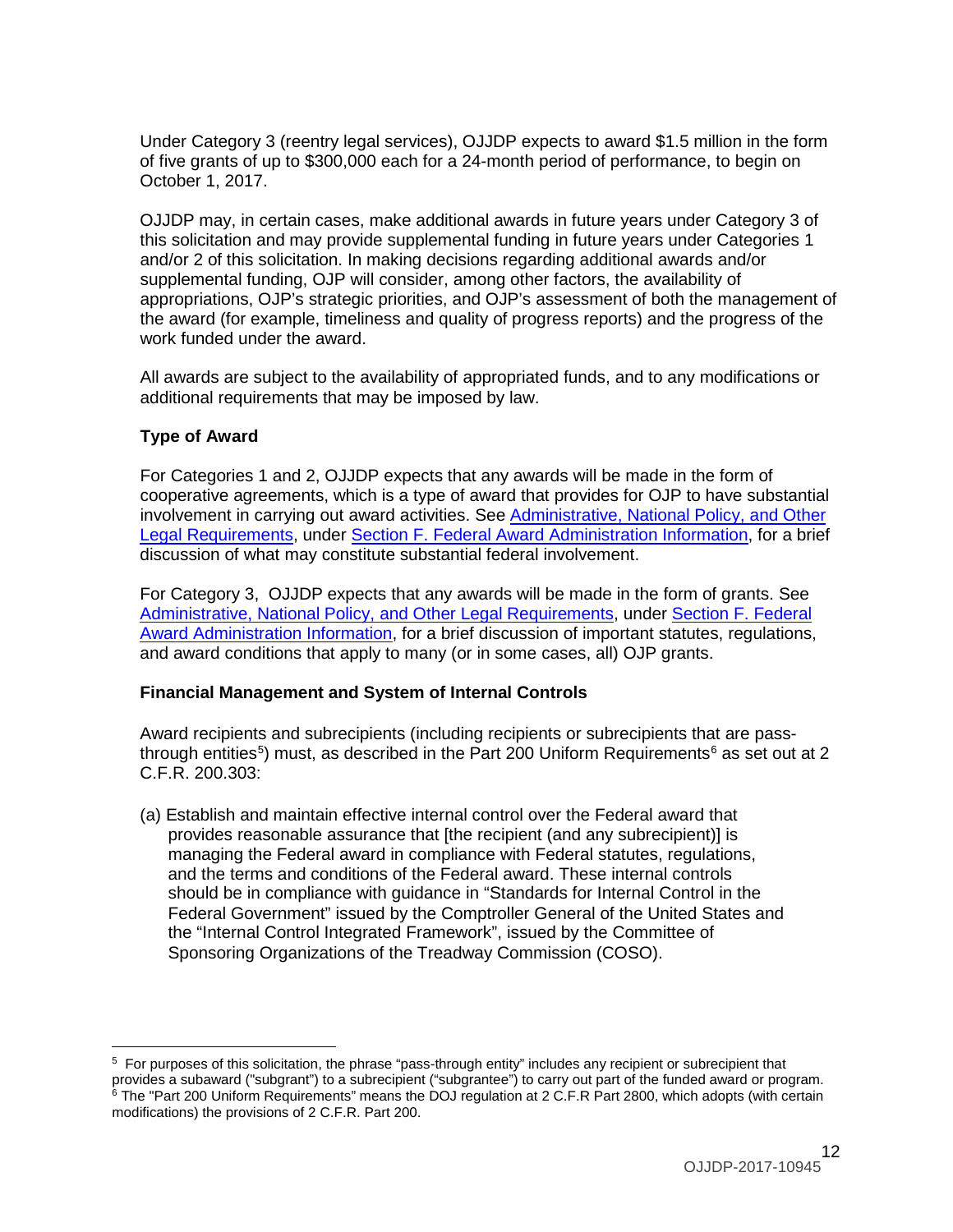- (b) Comply with Federal statutes, regulations, and the terms and conditions of the Federal awards.
- (c) Evaluate and monitor [the recipient's (and any subrecipient's)] compliance with statutes, regulations, and the terms and conditions of Federal awards.
- (d) Take prompt action when instances of noncompliance are identified including noncompliance identified in audit findings.
- (e) Take reasonable measures to safeguard protected personally identifiable information and other information the Federal awarding agency or pass-through entity designates as sensitive or [the recipient (or any subrecipient)] considers sensitive consistent with applicable Federal, state, local, and tribal laws regarding privacy and obligations of confidentiality.

To help ensure that applicants understand applicable administrative requirements and cost principles, OJP encourages prospective applicants to enroll, at no charge, in the DOJ Grants Financial Management Online Training, available [here.](http://gfm.webfirst.com/)

#### <span id="page-12-0"></span>**Budget Information**

#### <span id="page-12-1"></span>**Cost Sharing or Match Requirement**

This solicitation does not require a match. However, if a successful application proposes a voluntary match amount and OJP approves the budget, the total match amount incorporated into the approved budget becomes mandatory and subject to audit.

#### <span id="page-12-2"></span>**Preagreement Costs (also known as Preaward Costs)**

Preagreement costs are costs incurred by the applicant prior to the start date of the period of performance of the federal award.

OJP does **not** typically approve preagreement costs; an applicant must request and obtain the prior written approval of OJP for all such costs. All such costs incurred prior to award and prior to approval of the costs are incurred at the sole risk of the applicant. (Generally, no applicant should incur project costs *before* submitting an application requesting federal funding for those costs.) Should there be extenuating circumstances that make it appropriate for OJP to consider approving preagreement costs, the applicant may contact the point of contact listed on the title page of this solicitation for the requirements concerning written requests for approval. If approved in advance by OJP, award funds may be used for preagreement costs, consistent with the recipient's approved budget and applicable cost principles. See the section on Costs Requiring Prior Approval in the [DOJ Grants Financial](http://ojp.gov/financialguide/DOJ/index.htm)  [Guide](http://ojp.gov/financialguide/DOJ/index.htm) for more information.

#### <span id="page-12-3"></span>**Limitation on Use of Award Funds for Employee Compensation; Waiver**

With respect to any award of more than \$250,000 made under this solicitation, a recipient may not use federal funds to pay total cash compensation (salary plus cash bonuses) to any employee of the recipient at a rate that exceeds 110 percent of the maximum annual salary payable to a member of the federal government's Senior Executive Service (SES) at an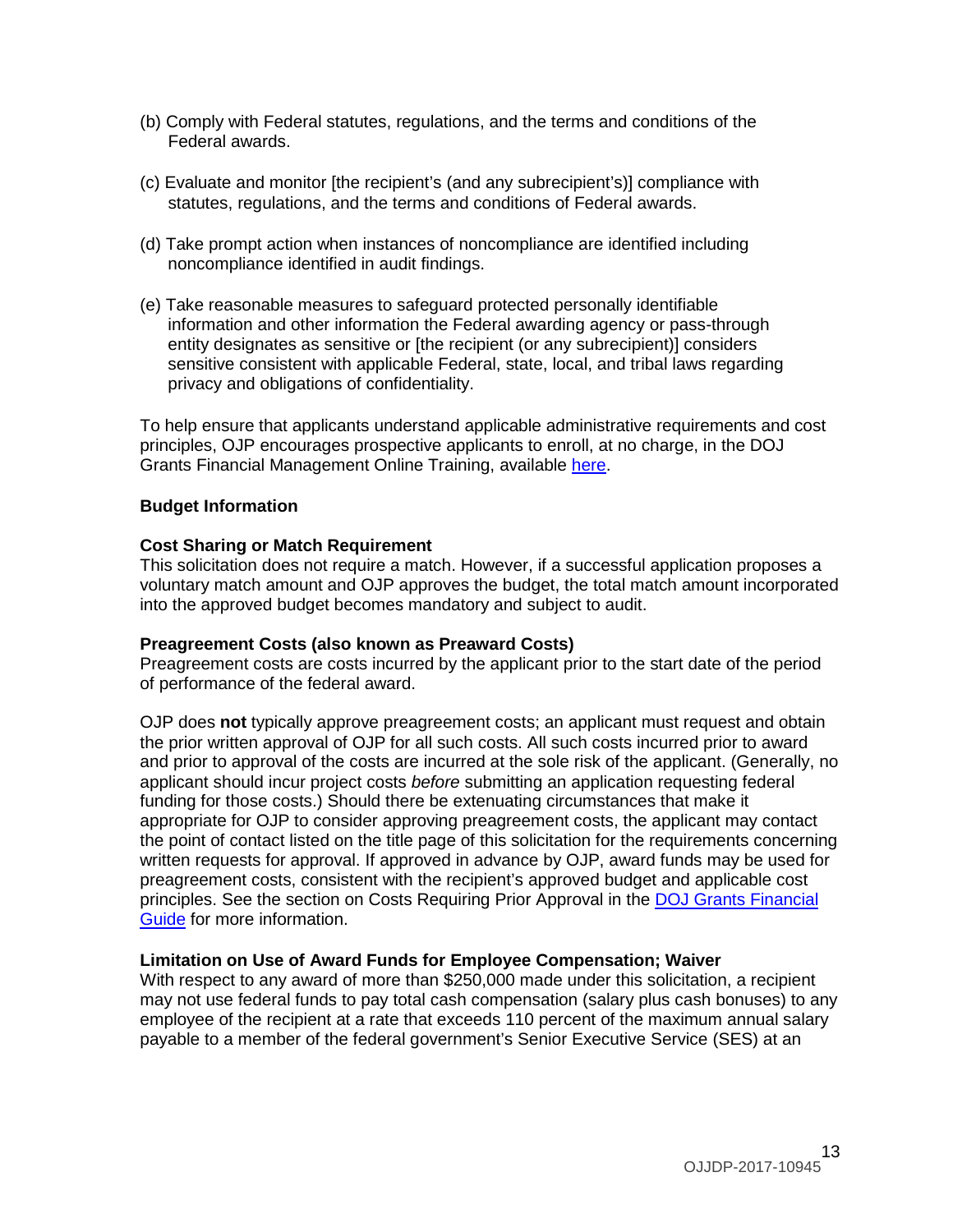agency with a Certified SES Performance Appraisal System for that year.[7](#page-13-2) The 2017 salary table for SES employees is available at the Office of Personnel Management [website.](https://www.opm.gov/policy-data-oversight/pay-leave/salaries-wages/salary-tables/17Tables/exec/html/ES.aspx) Note: A recipient may compensate an employee at a greater rate, provided the amount in excess of this compensation limitation is paid with nonfederal funds. (Nonfederal funds used for any such additional compensation will not be considered matching funds, where match requirements apply.) If only a portion of an employee's time is charged to an OJP award, the maximum allowable compensation is equal to the percentage of time worked times the maximum salary limitation.

The Assistant Attorney General for OJP may exercise discretion to waive, on an individual basis, this limitation on compensation rates allowable under an award. An applicant that requests a waiver should include a detailed justification in the budget narrative of its application. An applicant that does not submit a waiver request and justification with its application should anticipate that OJP will require the applicant to adjust and resubmit the budget.

The justification should address—in the context of the work the individual would do under the award—the particular qualifications and expertise of the individual, the uniqueness of a service the individual will provide, the individual's specific knowledge of the proposed program or project, and a statement that explains whether and how the individual's salary under the award would be commensurate with the regular and customary rate for an individual with his/her qualifications and expertise, and for the work he or she would do under the award.

#### <span id="page-13-0"></span>**Prior Approval, Planning, and Reporting of Conference/Meeting/Training Costs**

OJP strongly encourages every applicant that proposes to use award funds for any conference-, meeting-, or training-related activity (or similar event) to review carefully before submitting an application—the OJP and DOJ policy and guidance on approval, planning, and reporting of such events, available at

[www.ojp.gov/financialguide/DOJ/PostawardRequirements/chapter3.10a.htm.](http://www.ojp.gov/financialguide/DOJ/PostawardRequirements/chapter3.10a.htm) OJP policy and guidance (1) encourage minimization of conference, meeting, and training costs; (2) require prior written approval (which may affect project timelines) of most conference, meeting, and training costs for cooperative agreement recipients, as well as some conference, meeting, and training costs for grant recipients; and (3) set cost limits, which include a general prohibition of all food and beverage costs.

# <span id="page-13-1"></span>**Costs Associated With Language Assistance (if applicable)**

 $\overline{a}$ 

If an applicant proposes a program or activity that would deliver services or benefits to individuals, the costs of taking reasonable steps to provide meaningful access to those services or benefits for individuals with limited English proficiency may be allowable. Reasonable steps to provide meaningful access to services or benefits may include interpretation or translation services, where appropriate.

For additional information, see the "Civil Rights Compliance" section under "Overview of Legal Requirements Generally Applicable to OJP Grants and Cooperative Agreements" in the [OJP Funding Resource Center.](http://ojp.gov/funding/index.htm)

<span id="page-13-2"></span><sup>&</sup>lt;sup>7</sup> OJP does not apply this limitation on the use of award funds to the nonprofit organizations listed in Appendix VIII to 2 C.F.R. Part 200.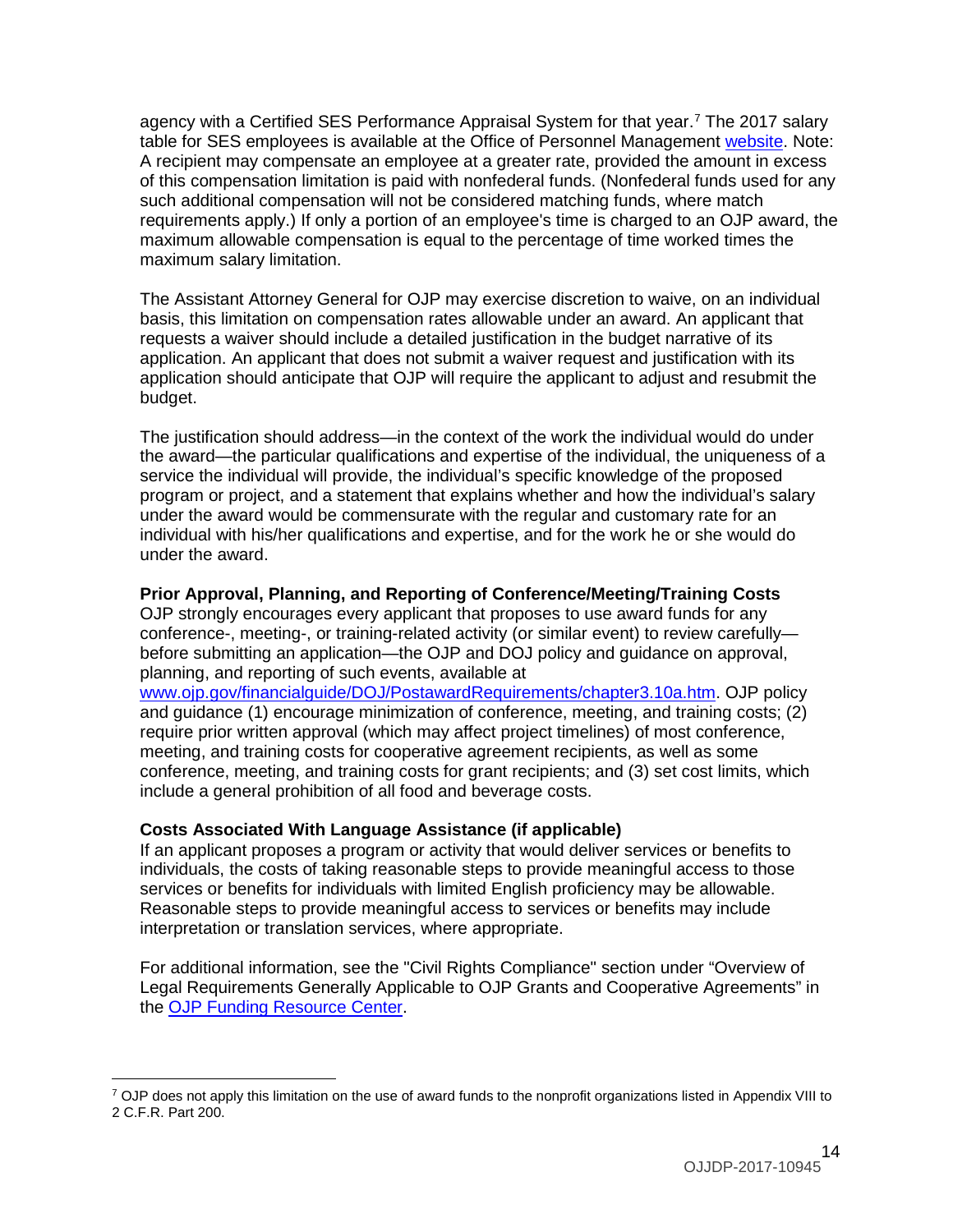# <span id="page-14-1"></span>**C. Eligibility Information**

For eligibility information, see the title page.

For information on cost sharing or match requirements, see Section [B. Federal Award](#page-10-0)  [Information.](#page-10-0)

# <span id="page-14-0"></span>**D. Application and Submission Information**

# <span id="page-14-2"></span>**What an Application Should Include**

This section describes in detail what an application should include. An applicant should anticipate that failure to submit an application that contains all of the specified elements may negatively affect the review of the application; and, should a decision be made to make an award, it may result in the inclusion of award conditions that preclude the recipient from accessing or using award funds until the recipient satisfies the conditions and OJP makes the funds available.

**For Category 3 applicants: Priority consideration will be given to applicants that (1) include a plan to implement activities that have been demonstrated effective in facilitating the successful reentry of offenders and (2) provide for an independent evaluation that includes, to the maximum extent feasible, random assignment of offenders to program delivery and control groups.**

Moreover, an applicant should anticipate that an application that OJP determines is nonresponsive to the scope of the solicitation, or that OJP determines does not include the application elements that OJJDP has designated to be critical, will neither proceed to peer review nor receive further consideration. For this solicitation, OJJDP has designated the following application elements as critical: Program Narrative, Budget Detail Worksheet, or Budget Narrative. Category 1 applicants must submit letters of support on agency letterhead (where applicable) from key stakeholders demonstrating a steadfast commitment to participate in and support the reform planning process. An applicant may combine the Budget Narrative and the Budget Detail Worksheet in one document. However, if an applicant submits only one budget document, it must contain **both** narrative and detail information. Review the "Note on File Names and File Types" under [How To Apply](#page-30-0) to be sure applications are submitted in permitted formats.

*OJP strongly recommends that applicants use appropriately descriptive file names (e.g., "Program Narrative," "Budget Detail Worksheet and Budget Narrative," "Timelines," "Memoranda of Understanding," "Résumés") for all attachments. Also, OJP recommends that applicants include résumés in a single file.*

# **1. Information To Complete the Application for Federal Assistance (SF-424)**

The SF-424 is a required standard form used as a cover sheet for submission of preapplications, applications, and related information. Grants.gov and the OJP Grants Management System (GMS) take information from the applicant's profile to populate the fields on this form. When selecting "type of applicant," if the applicant is a for-profit entity, select "For-Profit Organization" or "Small Business" (as applicable).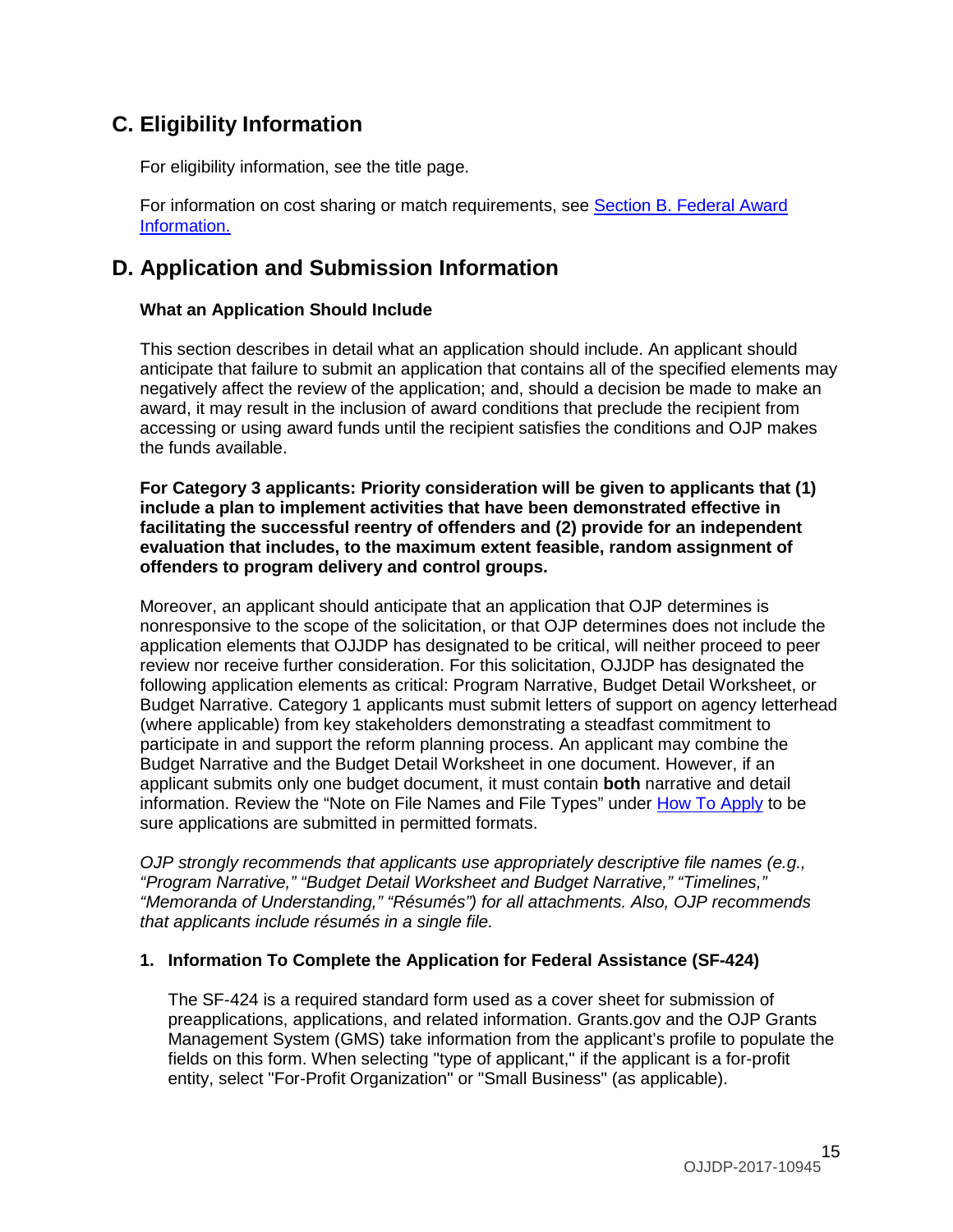To avoid processing delays, applicants must include an accurate legal name on their SF-424. Current OJP award recipients, when completing the field for "Legal Name," should use the same legal name that appears on the prior year award document, which is also the legal name stored in OJP's financial system. On the SF-424, enter the legal name in box 5 and Employer Identification Number (EIN) in box 6 exactly as it appears on the prior year award document. Applicants with current awards must ensure that their GMS profile is current. If it is not current, they should submit a Grant Adjustment Notice updating the information on their GMS profile prior to applying under this solicitation.

New applicants should enter the Official Legal Name and address of the applicant entity in box 5 and the EIN in box 6 of the SF-424. Applicants must attach official legal documents to their applications (e.g., articles of incorporation, 501(c)(3), etc.) to confirm the legal name, address, and EIN entered into the SF-424.

**Intergovernmental Review:** This solicitation ("funding opportunity") **is not** subject to [Executive Order 12372.](http://www.archives.gov/federal-register/codification/executive-order/12372.html) (In completing the SF-424, an applicant must answer question 19 by selecting the response that the "Program is not covered by E.O. 12372.")

### **2. Project Abstract**

Applications should include a high-quality abstract that summarizes the proposed project in 400 words or less. Project abstracts should be—

- Written for a general public audience.
- Submitted as a separate attachment with "Project Abstract" as part of its file name.
- Single-spaced, using a standard 12-point font (Times New Roman) with 1-inch margins.

The abstract should briefly describe the category the applicant is applying under, the project's purpose, the population to be served, and the activities that the applicant will implement to achieve the project's goals and objectives. The abstract should describe how the applicant will measure progress toward these goals. The abstract should indicate whether the applicant will use any portion of the project budget to conduct research, as described in Note on Project Evaluations on page 22. All project abstracts should follow the detailed template available at

[ojp.gov/funding/Apply/Resources/ProjectAbstractTemplate.pdf.](http://ojp.gov/funding/Apply/Resources/ProjectAbstractTemplate.pdf)

As a separate attachment, the project abstract will **not** count against the page limit for the program narrative.

**Permission To Share Project Abstract with the Public:** It is unlikely that OJP will be able to fund all applications submitted under this solicitation, but it may have the opportunity to share information with the public regarding unfunded applications, for example, through a listing on a webpage available to the public. The intent of this public posting would be to allow other possible funders to become aware of such proposals.

In the project abstract template, each applicant is asked to indicate whether it gives OJP permission to share the applicant's project abstract (including contact information for individuals) with the public. Granting (or failing to grant) this permission will not affect OJP's funding decisions. Moreover, if the application is not funded, granting permission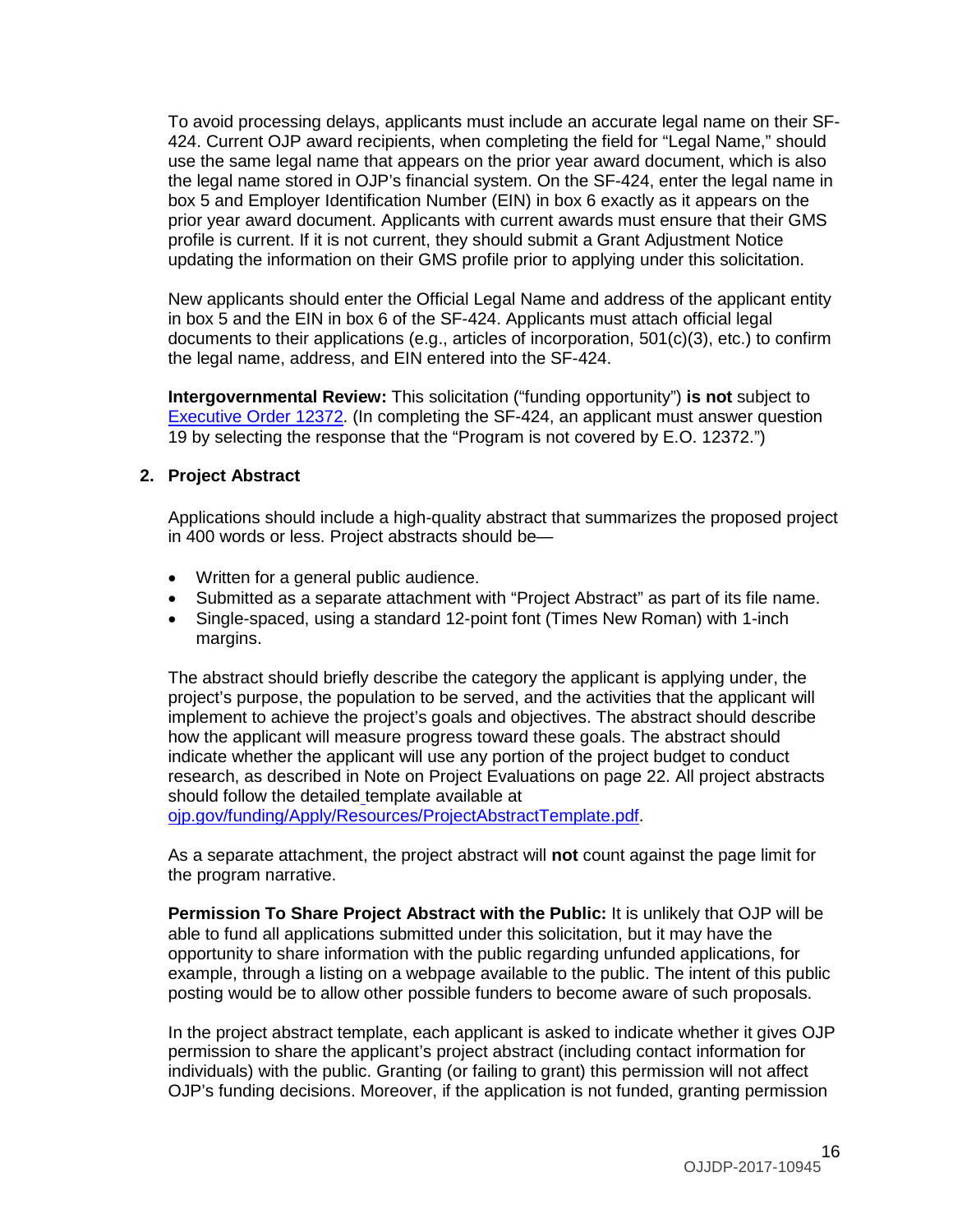will not ensure that OJP will share the abstract information, nor will it assure funding from any other source.

**Note:** OJP may choose not to list a project that otherwise would have been included in a listing of unfunded applications, should the abstract fail to meet the format and content requirements noted above and outlined in the project abstract template.

#### **3. Program Narrative**

Applicants must submit a program narrative that presents a detailed description of the purpose, goals, objectives, strategies, design, and management of the proposed program. The program narrative should be double-spaced with 1-inch margins, not exceeding 30 pages of 8½ by 11 inches, and use a standard 12-point font, preferably Times New Roman. Pages should be numbered "1 of 30," etc. The tables, charts, pictures, etc., including all captions, legends, keys, subtext, etc., may be single-spaced and will count in the 30-page limit. Material required under the Budget and Budget Narrative and Additional Attachments sections will not count toward the program narrative page count. Applicants may provide bibliographical references as a separate attachment that will not count toward the 30-page program narrative limit. If the program narrative fails to comply with these length-related restrictions, OJJDP may consider such noncompliance in peer review and in final award decisions.

The program narrative should address the following selection criteria: (1) statement of the problem; (2) goals, objectives, and performance measures; (3) program design and implementation; and (4) capabilities/competencies. The applicant should clearly delineate the connections between and among each of these sections. For example, the applicant should derive the goals and objectives directly from the problems to be addressed. Similarly, the project design section should clearly explain how the program's structure and activities will accomplish the goals and objectives identified in the previous section.

The following sections should be included as part of the program narrative:<sup>[8](#page-16-0)</sup>

- **a. Statement of the Problem.** Applicants should briefly describe the nature and scope of the problem that the program will address. The applicant should address why this initiative will strengthen the target juvenile justice system(s) and the current challenges that necessitate this initiative. Applicants should also describe any previous or current attempts to address the problem. Applicants should describe relevant outcomes and research or evaluation studies that relate to subject-matter expertise outlined in the solicitation and contribute to the applicant's understanding of how this information can be used to inform the provision of training and technical assistance.
- **b. Goals, Objectives, and Performance Measures.** Applicants should incorporate into their applications (but not repeat verbatim) the goals, objectives, and deliverables of their proposed program to demonstrate their understanding of the solicitation's goals, objectives, and deliverables. When formulating the proposed goals and objectives, applicants should be cognizant of the performance measures that OJJDP will require

<span id="page-16-0"></span> $\overline{a}$ <sup>8</sup> For information on subawards (including the details on proposed subawards that should be included in the application), see "Budget and Associated Documentation" under [Section D. Application and Submission Information.](#page-14-0)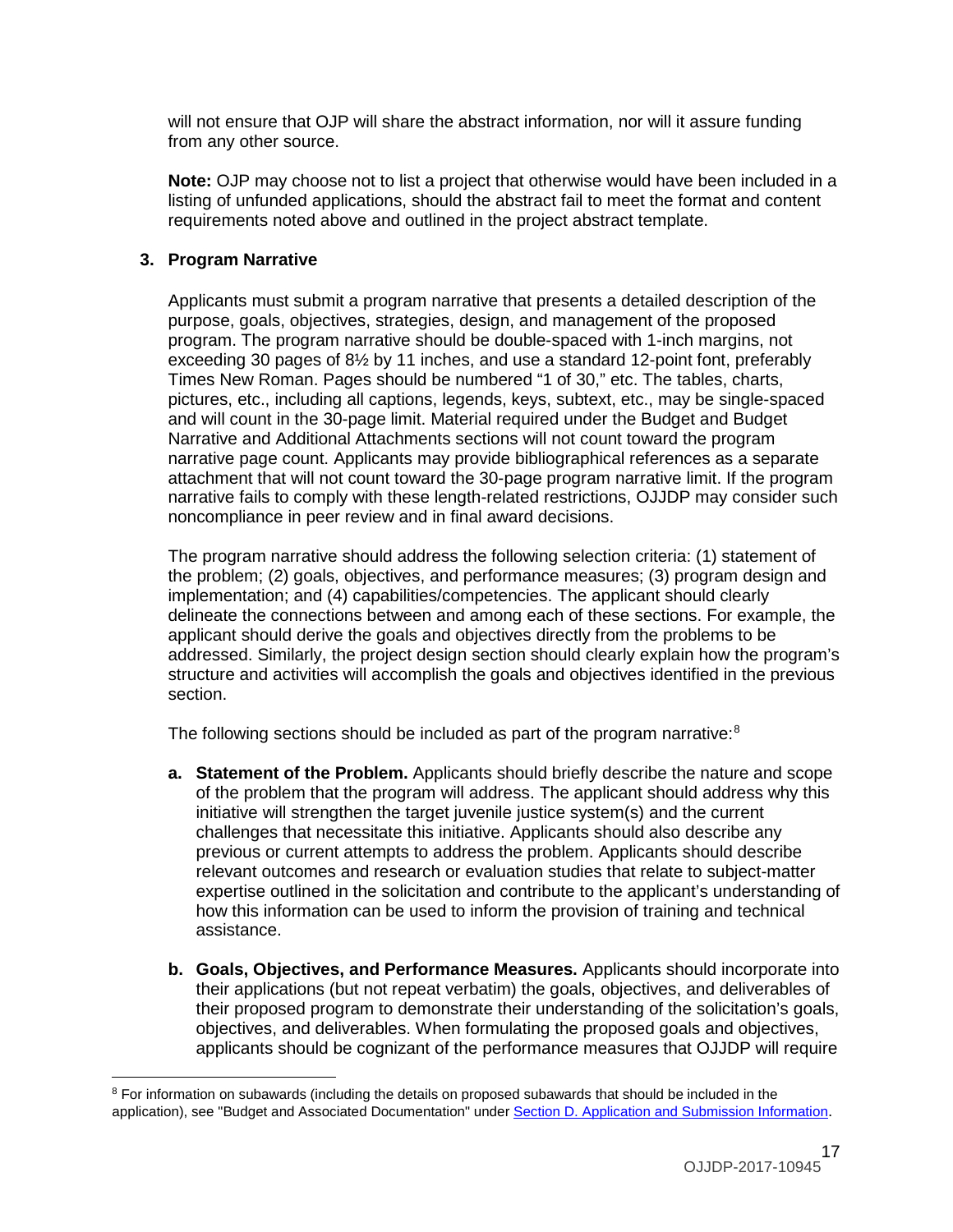successful applicants to provide. Applicants should comprehensively address the overall initiative's goals and objectives in their application (see page 6).

**Goals.** Applicants should describe their solution to the solicitation's intent to provide targeted, intensive training and technical assistance to the selected states that are working in partnership with OJJDP.

**Program Objectives.** Applicants should explain how the program will accomplish the goals and objectives specified in this solicitation. Objectives are specific, quantifiable statements of the project's desired results. They should be clearly linked to the problem identified in the preceding section and measurable.

**Performance Measures.** OJP will require each successful applicant to submit specific performance measures data as part of its reporting under the award (see ["General Information About Post-Federal Award Reporting Requirements"](#page-38-3) in [Section](#page-36-0)  [F. Federal Award Administration Information\)](#page-36-0). The performance measures correlate to the goals, objectives, and deliverables identified under "Goals, Objectives, and Deliverables" in [Section A. Program Description.](#page-3-0)

The application should describe the applicant's plan for collection of all of the performance measures data listed in the table below under "Data Recipient Provides," should it receive funding. OJJDP does not require applicants to submit performance measures data with their application. Performance measures are included as an alert that OJJDP will require successful applicants to submit specific data as part of their reporting requirements.

OJJDP encourages award recipients to use information from existing program records to fulfill performance measures reporting requirements rather than initiating new data collection activities for this purpose.

OJJDP will require award recipients to submit semiannual performance metrics of relevant data through the [Data Reporting Tool.](https://www.ojjdp-dctat.org/) Performance measures for this solicitation are as follows:

| <b>Objective</b>                                                                                                                                                                                                                   | <b>Performance</b><br>Measure(s)                    | <b>Description</b>                                                                                                              | <b>Data Recipient</b><br><b>Provides</b>            |
|------------------------------------------------------------------------------------------------------------------------------------------------------------------------------------------------------------------------------------|-----------------------------------------------------|---------------------------------------------------------------------------------------------------------------------------------|-----------------------------------------------------|
| To provide a<br>national training<br>and technical<br>assistance<br>provider to focus<br>on the need for<br>specialization in<br>juvenile defense,<br>identify gaps in<br>practice, and<br>train on<br>strategies.<br>(Category 1) | Number of offsite<br>training sessions<br>provided. | Number of training activities held<br>offsite during the reporting period.<br>Program records are the preferred<br>data source. | Number of offsite<br>training sessions<br>provided. |

#### **Category 1 Performance Measures**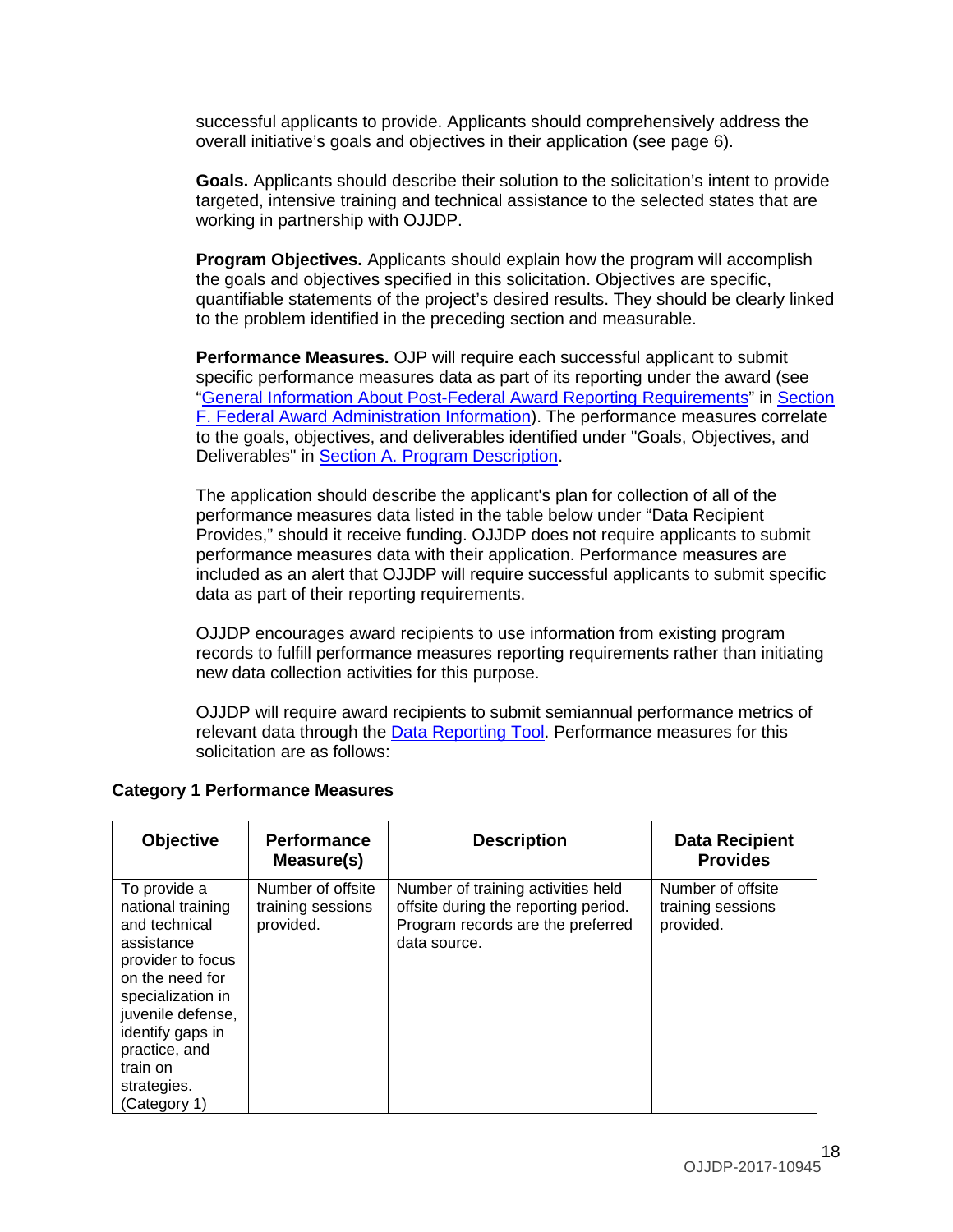| Number of onsite<br>training sessions<br>provided.                                                                 | Number of training activities held<br>onsite during the reporting period.<br>Program records are the preferred<br>data source.                                                                                                                                                                                                                                                                                                                                                                                                                                        | Number of onsite<br>training sessions<br>provided.                                                                                                                                                                                                             |
|--------------------------------------------------------------------------------------------------------------------|-----------------------------------------------------------------------------------------------------------------------------------------------------------------------------------------------------------------------------------------------------------------------------------------------------------------------------------------------------------------------------------------------------------------------------------------------------------------------------------------------------------------------------------------------------------------------|----------------------------------------------------------------------------------------------------------------------------------------------------------------------------------------------------------------------------------------------------------------|
| Percent of<br>participants<br>trained who<br>reported an<br>increase in<br>knowledge, skills,<br>and/or abilities. | Number participants who exhibit an<br>increased knowledge of the<br>program area after participating in<br>training or technical assistance.                                                                                                                                                                                                                                                                                                                                                                                                                          | Number of<br>participants trained.<br>Number of<br>participants trained<br>who reported an<br>increase in<br>knowledge, skills,<br>and/or abilities as a<br>result of training and<br>technical assistance<br>(as determined by<br>pre- and post-<br>testing). |
| Number of<br>materials<br>developed.                                                                               | Number of program technical<br>assistance materials that were<br>developed during the reporting<br>period. Include only substantive<br>materials such as program<br>overviews and implementation and<br>planning guides. Do not include<br>program advertisements or<br>administrative forms such as sign-in<br>sheets or client tracking forms.<br>Count the number of pieces<br>developed. The number of program<br>materials related to cultural or racial<br>and ethnic diversity should also be<br>identified. Program records are the<br>preferred data source. | Number of program<br>technical assistance<br>materials developed<br>(By type of<br>materials).<br>Number of program<br>materials related to<br>cultural or racial and<br>ethnic diversity<br>developed during the<br>reporting period.                         |
| Number of<br>planning activities<br>conducted.                                                                     | Number of planning activities held<br>during the reporting period.<br>Planning activities include creation<br>of task forces or interagency<br>committees, meetings held, needs<br>assessments undertaken, etc.<br>Program records are the preferred<br>data source.                                                                                                                                                                                                                                                                                                  | Number of planning<br>activities conducted.                                                                                                                                                                                                                    |
| Number of<br>technical<br>assistance<br>deliveries<br>completed.                                                   | Number of technical assistance<br>events requested and completed<br>during the reporting period.<br>Technical assistance deliveries can<br>be made to individuals or<br>organizations served.                                                                                                                                                                                                                                                                                                                                                                         | Number of technical<br>assistance requests<br>received.<br>Number of technical<br>assistance requests<br>completed.                                                                                                                                            |
| Percent of<br>deliverables (e.g.,<br>reports, curricula,<br>manuscripts)<br>completed on<br>time.                  | Number of deliverables completed<br>on time.                                                                                                                                                                                                                                                                                                                                                                                                                                                                                                                          | Number of<br>deliverables<br>completed on time.<br>Number of<br>deliverables to be<br>submitted to OJJDP.                                                                                                                                                      |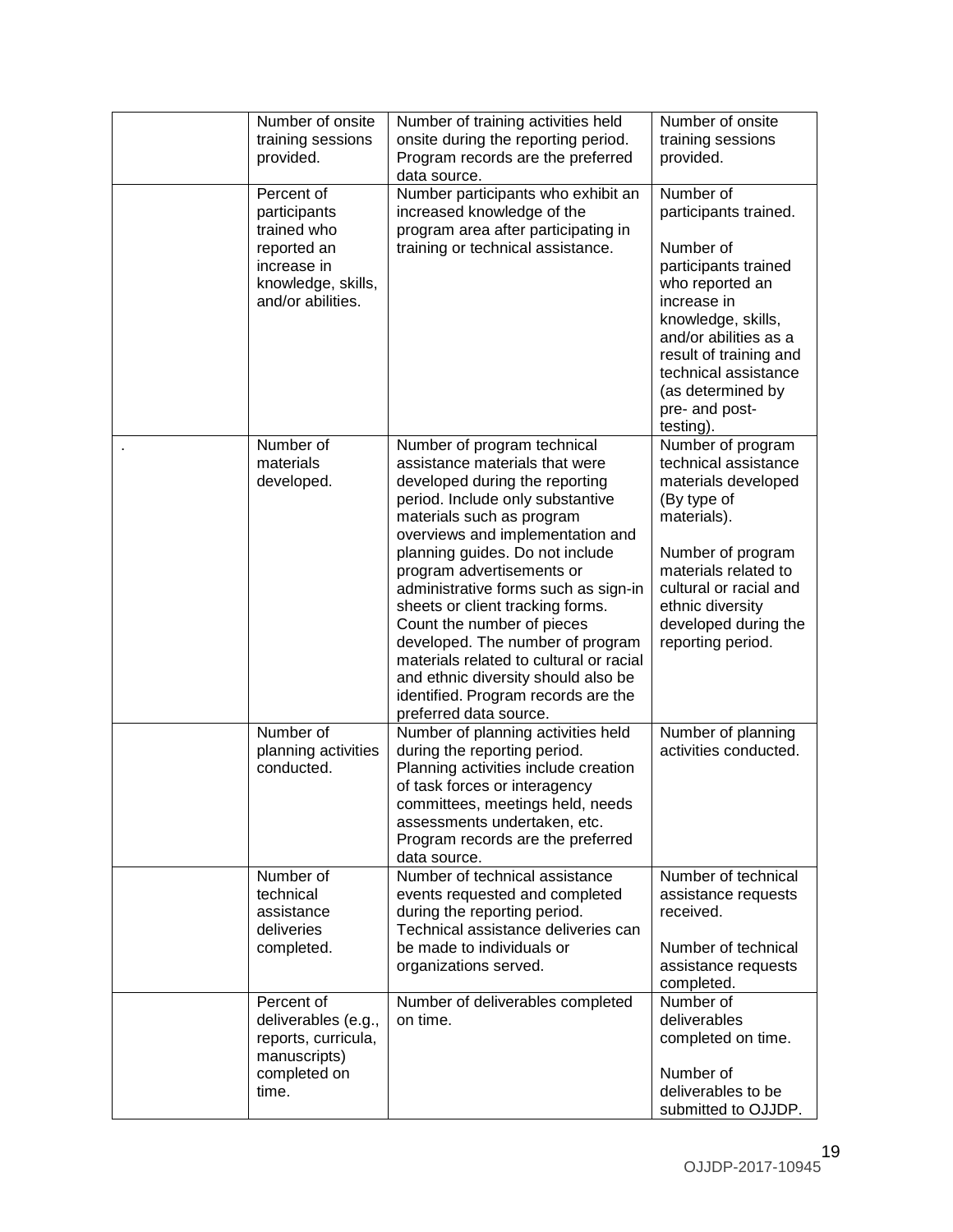|                                                                                                                                                                           |                                                                                                                                                                             | Deliverables will<br>differ depending on<br>the specific project<br>and should be<br>outlined in the<br>application.                                                                          |
|---------------------------------------------------------------------------------------------------------------------------------------------------------------------------|-----------------------------------------------------------------------------------------------------------------------------------------------------------------------------|-----------------------------------------------------------------------------------------------------------------------------------------------------------------------------------------------|
| Percent of<br>deliverables that<br>meet OJJDP's<br>expectations for<br>depth, breadth,<br>scope and quality<br>of study, and<br>pertinence, as<br>determined by<br>OJJDP. | Number of deliverables that meet<br>OJJDP's expectations for depth,<br>breadth, scope and quality of study,<br>and pertinence, as reported by the<br>OJJDP program manager. | Number of<br>deliverables that<br>meet OJJDP's<br>expectations for<br>depth, breadth,<br>scope and quality of<br>study, and<br>pertinence, as<br>reported by the<br>OJJDP program<br>manager. |

# **Category 2 Performance Measures**

| Objective                                                                                                                                                                                                                                                                                          | <b>Performance</b><br>Measure(s)                                                                                   | <b>Description</b>                                                                                                                              | <b>Data Recipient</b><br><b>Provides</b>                                                                                                                                           |
|----------------------------------------------------------------------------------------------------------------------------------------------------------------------------------------------------------------------------------------------------------------------------------------------------|--------------------------------------------------------------------------------------------------------------------|-------------------------------------------------------------------------------------------------------------------------------------------------|------------------------------------------------------------------------------------------------------------------------------------------------------------------------------------|
| To provide<br>Regional<br>Juvenile<br>Defender<br>Resource<br>Centers to help<br>state and tribal<br>juvenile<br>defenders<br>leverage local<br>resources that<br>address<br>challenges<br>around juvenile<br>defense in rural,<br>tribal, remote,<br>and<br>underserved<br>areas.<br>(Category 2) | Number of offsite<br>training sessions<br>provided.                                                                | Number of training activities held<br>offsite during the reporting period.<br>Program records are the preferred<br>data source.                 | Number of offsite<br>training sessions<br>provided.                                                                                                                                |
|                                                                                                                                                                                                                                                                                                    | Percent of<br>participants<br>trained who<br>reported an<br>increase in<br>knowledge, skills,<br>and/or abilities. | Number of participants who exhibit<br>an increased knowledge of the<br>program area after participating in<br>training or technical assistance. | Number of<br>participants trained.<br>Number of<br>participants trained<br>who reported an<br>increase in<br>knowledge, skills,<br>and/or abilities as a<br>result of training (as |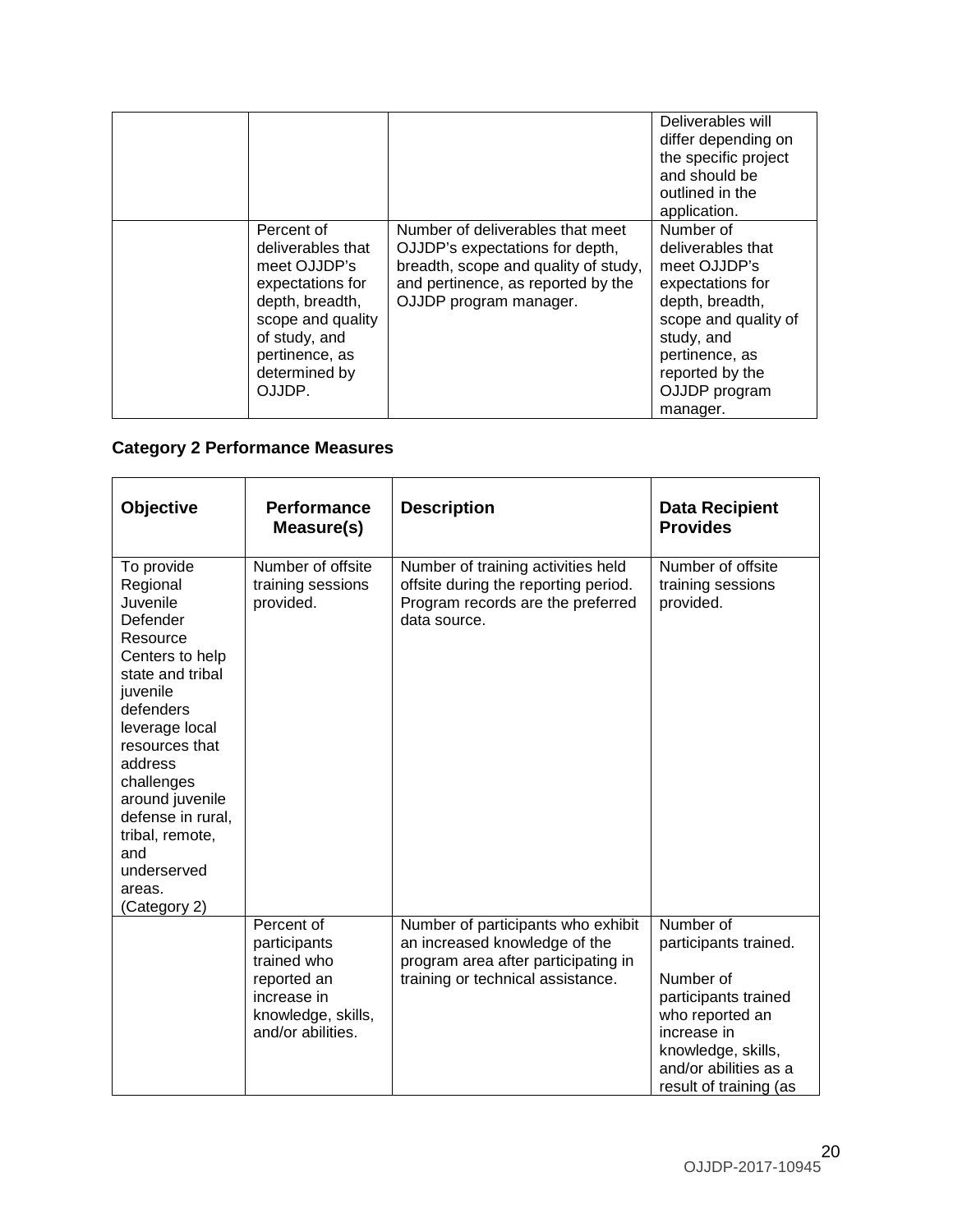|                                                                                                                                                                           |                                                                                                                                                                                                                                                                      | determined by pre-<br>and post-testing).                                                                                                                                                                                       |
|---------------------------------------------------------------------------------------------------------------------------------------------------------------------------|----------------------------------------------------------------------------------------------------------------------------------------------------------------------------------------------------------------------------------------------------------------------|--------------------------------------------------------------------------------------------------------------------------------------------------------------------------------------------------------------------------------|
| Number of<br>planning activities<br>conducted.                                                                                                                            | Number of planning activities held<br>during the reporting period.<br>Planning activities include creation<br>of task forces or interagency<br>committees, meetings held, needs<br>assessments undertaken, etc.<br>Program records are the preferred<br>data source. | Number of planning<br>activities conducted.                                                                                                                                                                                    |
| Percent of<br>deliverables (e.g.,<br>reports, curricula,<br>manuscripts)<br>completed on<br>time.                                                                         | Number of deliverables completed<br>on time.                                                                                                                                                                                                                         | Number of<br>deliverables<br>completed on time.<br>Number of<br>deliverables to be<br>submitted to OJJDP.<br>Deliverables will differ<br>depending on the<br>specific project and<br>should be outlined in<br>the application. |
| Percent of<br>deliverables that<br>meet OJJDP's<br>expectations for<br>depth, breadth,<br>scope and quality<br>of study, and<br>pertinence, as<br>determined by<br>OJJDP. | Number of deliverables that meet<br>OJJDP's expectations for depth,<br>breadth, scope and quality of<br>study, and pertinence, as reported<br>by the OJJDP program manager.                                                                                          | Number of<br>deliverables that<br>meet OJJDP's<br>expectations for<br>depth, breadth, scope<br>and quality of study,<br>and pertinence, as<br>reported by the<br>OJJDP program<br>manager.                                     |

# **Category 3 Performance Measures**

| Objective                                                                                                                                                                                                                             | <b>Performance</b><br>Measure(s)                    | <b>Description</b>                                                                                                                                                                                                                                                                                                                                                                                 | <b>Data Recipient</b><br><b>Provides</b>                                                                                                                               |
|---------------------------------------------------------------------------------------------------------------------------------------------------------------------------------------------------------------------------------------|-----------------------------------------------------|----------------------------------------------------------------------------------------------------------------------------------------------------------------------------------------------------------------------------------------------------------------------------------------------------------------------------------------------------------------------------------------------------|------------------------------------------------------------------------------------------------------------------------------------------------------------------------|
| To provide<br>direct civil legal<br>services to help<br>youth reentering<br>their<br>communities to<br>overcome<br>collateral<br>consequences<br>and obtain<br>access to<br>education,<br>employment,<br>and housing.<br>(Category 3) | Number of youth<br>or youth and<br>families served. | An unduplicated count of the<br>number of youth (or youth and<br>families) served by the program<br>during the reporting period.<br>Definition of the number of youth<br>(or youth and families) served for<br>the reporting period is the number<br>of youth (or youth and families)<br>carried over from the previous<br>reporting period plus new<br>admissions during the reporting<br>period. | Number of program<br>youth (or youth and<br>families) carried over<br>from the previous<br>reporting period, plus<br>new admissions<br>during the reporting<br>period. |
|                                                                                                                                                                                                                                       | Number of<br>program staff who                      | Number and percent of program<br>staff who have completed training                                                                                                                                                                                                                                                                                                                                 | Number of program<br>staff completing                                                                                                                                  |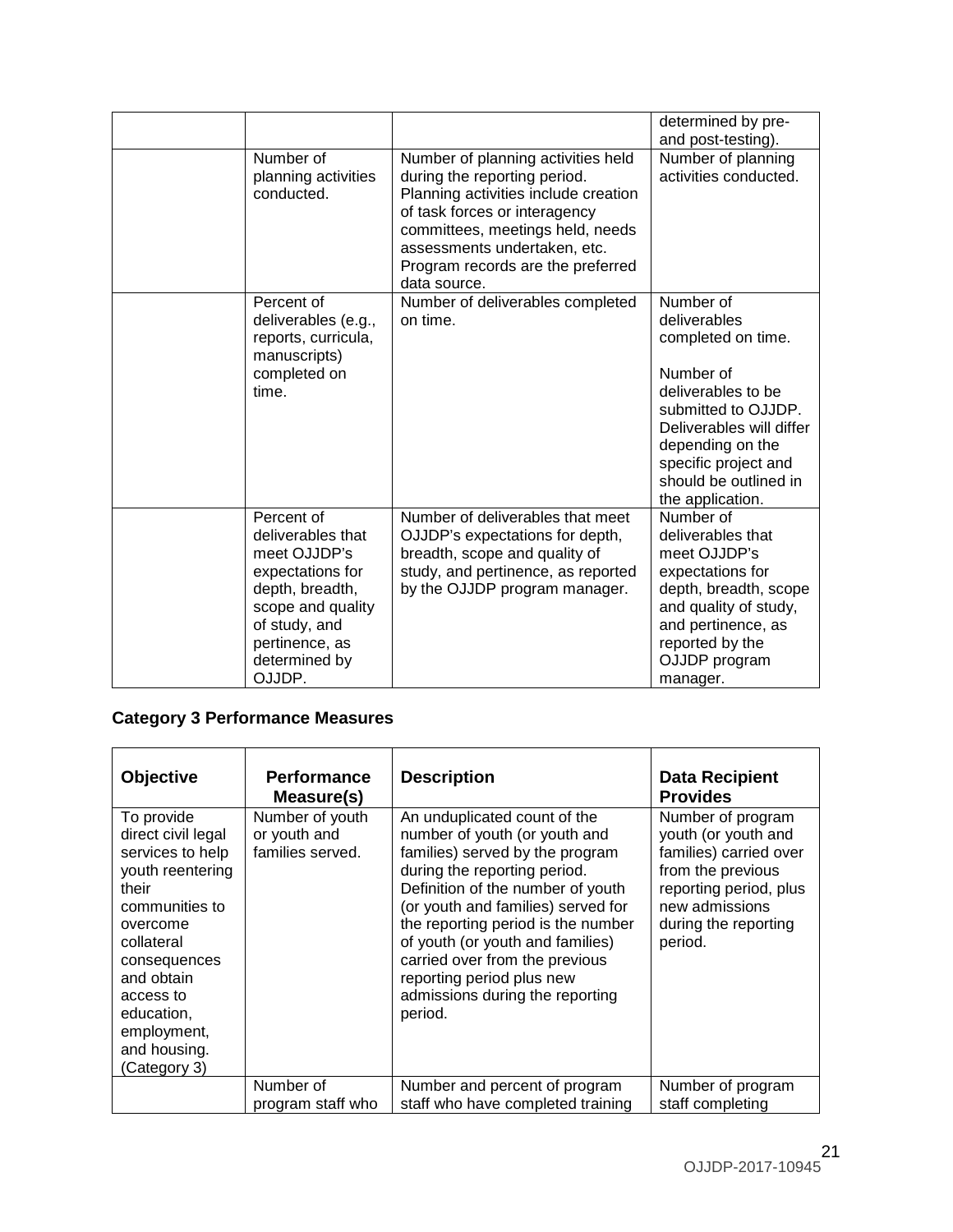| have completed<br>training in program                                          | or a formal learning opportunity<br>during the reporting period.                                                                                                                                                                                                                                                                                                                                                                            | training or formal<br>learning opportunity.                                                                                                                                                                                       |
|--------------------------------------------------------------------------------|---------------------------------------------------------------------------------------------------------------------------------------------------------------------------------------------------------------------------------------------------------------------------------------------------------------------------------------------------------------------------------------------------------------------------------------------|-----------------------------------------------------------------------------------------------------------------------------------------------------------------------------------------------------------------------------------|
| area.                                                                          |                                                                                                                                                                                                                                                                                                                                                                                                                                             | Number of program<br>staff.                                                                                                                                                                                                       |
| Number of youth<br>with the noted<br>knowledge<br>change.                      | Number of youth who have<br>exhibited an increase in<br>knowledge.                                                                                                                                                                                                                                                                                                                                                                          | Number of youth with<br>the noted knowledge<br>change.                                                                                                                                                                            |
| Percent of<br>program youth<br>who are satisfied<br>with the program.          | Number and percent of program<br>youth who are satisfied with the<br>program in areas such as staff<br>relations and expertise, general<br>program operations, facilities,<br>materials, and services. Self-<br>reported data collected using<br>evaluation or assessment forms<br>are the preferred data source<br>instrument.                                                                                                             | Number of program<br>youth who are<br>satisfied with the<br>program as<br>presented through<br>preferred data<br>collection<br>instruments.<br>Number of program<br>youth who have<br>returned data<br>collection<br>instruments. |
| Percent of<br>program staff with<br>increased<br>knowledge of<br>program area. | Number and percent of program<br>staff who gained a greater<br>knowledge of the program area<br>through trainings or other formal<br>learning opportunities. Appropriate<br>for any program whose staff<br>received program-related training.<br>Training does not need to have<br>been given by the program. Self-<br>report data collected using training<br>evaluation or assessment forms<br>are the expected data source.              | Number of program<br>staff who have<br>increase in<br>knowledge about<br>program area.<br>Number of program<br>staff trained.                                                                                                     |
| Number of<br>program materials<br>developed during<br>the reporting<br>period. | Number of program materials that<br>were developed during the<br>reporting period. Include only<br>substantive materials such as<br>program overviews, client<br>workbooks, and lists of local<br>service providers. Do not include<br>program advertisements or<br>administrative forms such as sign-<br>in sheets or client tracking forms.<br>Count the number of pieces<br>developed. Program records are<br>the preferred data source. | Number of materials<br>developed (by type of<br>material).                                                                                                                                                                        |

#### **Note on Project Evaluations**

An applicant that proposes to use award funds through this solicitation to conduct project evaluations should be aware that certain project evaluations (such as systematic investigations to develop or contribute to generalizable knowledge) may constitute "research" for purposes of applicable DOJ human subjects protection regulations. However, project evaluations that are intended only to generate internal improvements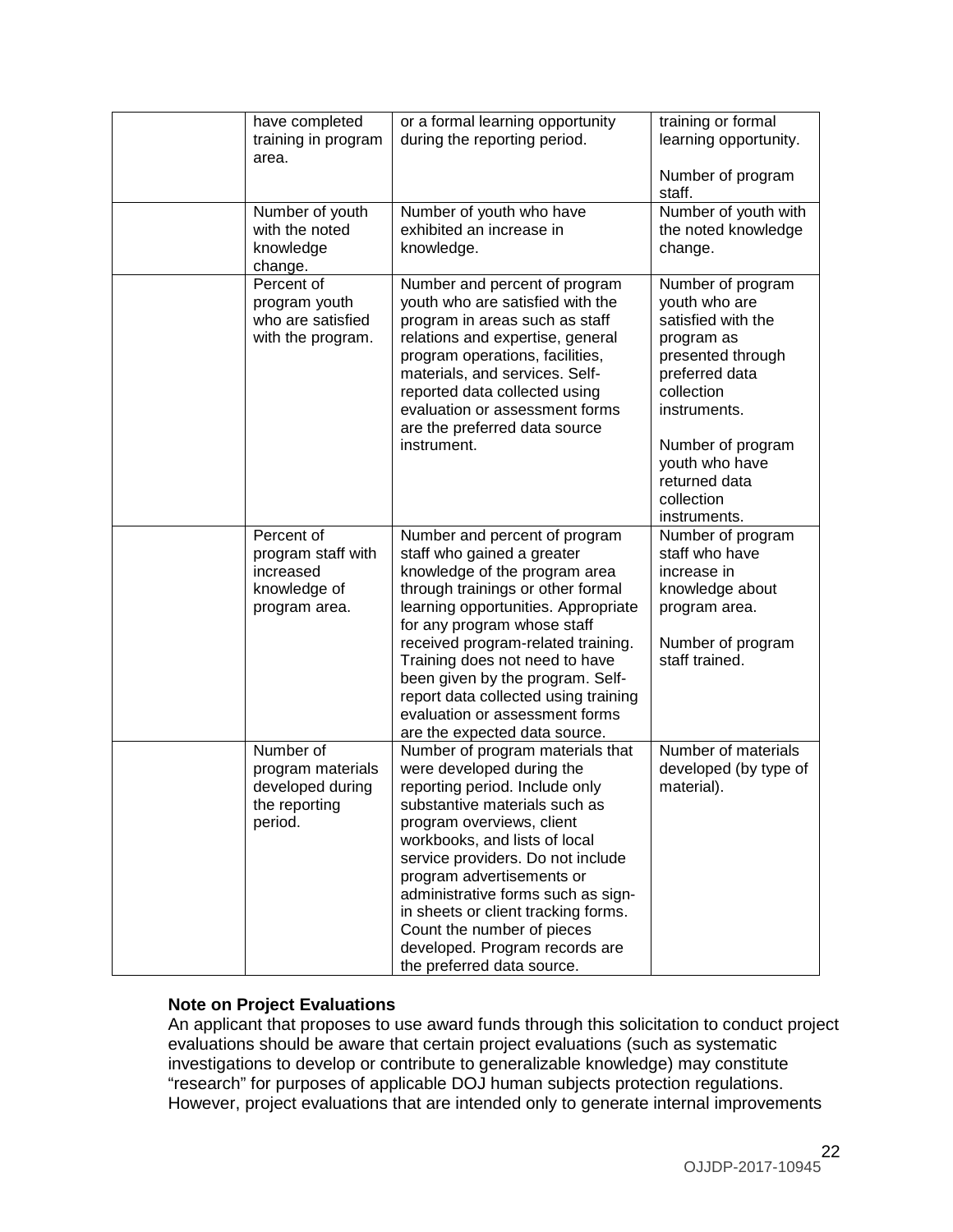to a program or service, or are conducted only to meet OJP's performance measures data reporting requirements, likely do not constitute "research." Each applicant should provide sufficient information for OJP to determine whether the particular project it proposes would either intentionally or unintentionally collect and/or use information in such a way that it meets the DOJ definition of research that appears at 28 C.F.R. Part 46 ("Protection of Human Subjects").

Research, for purposes of human subjects protection for OJP-funded programs, is defined as "a systematic investigation, including research development, testing] and evaluation, designed to develop or contribute to generalizable knowledge." 28 C.F.R. 46.102(d).

For additional information on determining whether a proposed activity would constitute research for purposes of human subjects protection, applicants should consult the 524decision tree in the "Research and the protection of human subjects" section of the webpage of the "Overview of Legal Requirements Generally Applicable to OJP Grants and Cooperative Agreements," available through the [OJP Funding Resource Center.](http://ojp.gov/funding/index.htm) Every prospective applicant whose application may propose a research or statistical component also should review the "Data Privacy and Confidentiality Requirements" section on that webpage.

- **c. Program Design and Implementation.** Applicants should detail how the project will operate throughout the funding period and describe the strategies that they will use to achieve the goals and objectives identified in the previous section. Specifically, applicants should:
	- Address in detail how they propose to accomplish the tasks and challenges listed under the Statement of the Problem section.
	- Provide a descriptive list of proposed deliverables (e.g., activities, publications, tools, resources, strategic reform plan) for this project.
	- Provide a detailed project plan with key benchmarks with their application.
	- Describe how the proposed management structure and staffing of the project will facilitate the delivery of the activities or services described in the proposed plan.

**Logic Model.** Applicants should include a logic model that graphically illustrates how the performance measures are related to the project's problems, goals, objectives, and design. See sample logic models [here.](http://www.ojjdp.gov/grantees/pm/logic_models.html) Applicants should submit the logic model as a separate attachment, as stipulated in Additional Attachments, page 28.

**Timeline.** Applicants should submit a realistic timeline or milestone chart that indicates major tasks associated with the goals and objectives of the project, assigns responsibility for each, and plots completion of each task by month or quarter for the duration of the award, using "Year 1," "Month 1," "Quarter 1," etc., not calendar dates (see "Sample Project Timelines" [here\)](http://www.ojjdp.gov/grantees/timelines.html).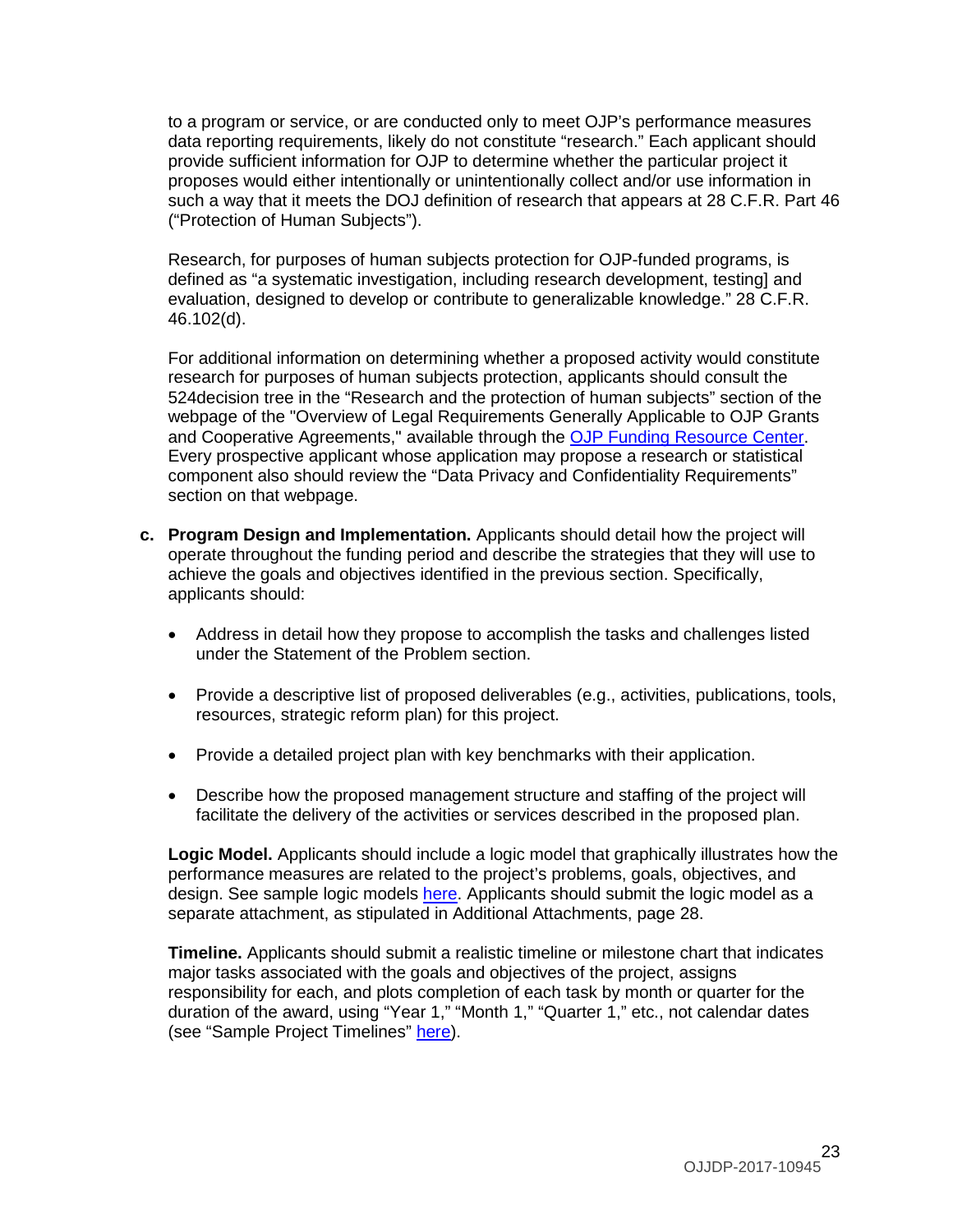Applicants should submit the timeline as a separate attachment, as stipulated in Additional Attachments, page 28. On receipt of an award, the recipient may revise the timeline, based on training and technical assistance that OJJDP will provide.

The program narrative should include specific plans and capacity for identifying and addressing disparities in representation/treatment of racial and ethnic minorities (disproportionate minority contact) and LGBTQI–GNC and Two Spirit (tribal) youth in the juvenile justice system.

**d. Capabilities and Competencies.** This section should describe the experience and capability of the applicant organization, coapplicants, or partners and any contractors or subgrantees that the applicant will use on to implement and manage this effort and its associated federal funding, highlighting any previous experience implementing projects of similar design or magnitude. Applicants should highlight their experience/capability/capacity to manage contracts, consultant agreements, or subawards, including details on their system for fiscal accountability. Management, staffing patterns, and accountability should be clearly connected to the project design described in the previous section. Applicants should describe the roles and responsibilities of project staff and explain the program's organizational structure and operations. Applicants should include a copy of an organizational chart showing how they will organize the project and the larger supporting organizational structure within which the project resides.

This section of the application must address the following:

- Why the applicant is uniquely positioned to undertake this project.
- Details regarding the capacity of the organization to deliver the required activities and/or services and perform the key tasks.
- A description of the organization's history of involvement with state-level juvenile justice data (including budget) analysis, system assessment, policy development, comprehensive reform efforts, assistance to senior level policymakers, and implementation.

**Letters of Support/Memoranda of Understanding.** If submitting a joint application, as described under Eligibility, page 1, applicants should provide signed and dated letters of support or memoranda of understanding for all key partners that include the following:

- Expression of support for the program and a statement of willingness to participate and collaborate with it.
- Description of the partner's current role and responsibilities in the planning process and expected responsibilities when the program is operational.
- Estimate of the percentage of time that the partner will devote to the planning and operation of the project.

Letters of support may be addressed to the OJJDP Administrator. Only letters of support that are submitted by the due date and with the full application will be considered during the review process.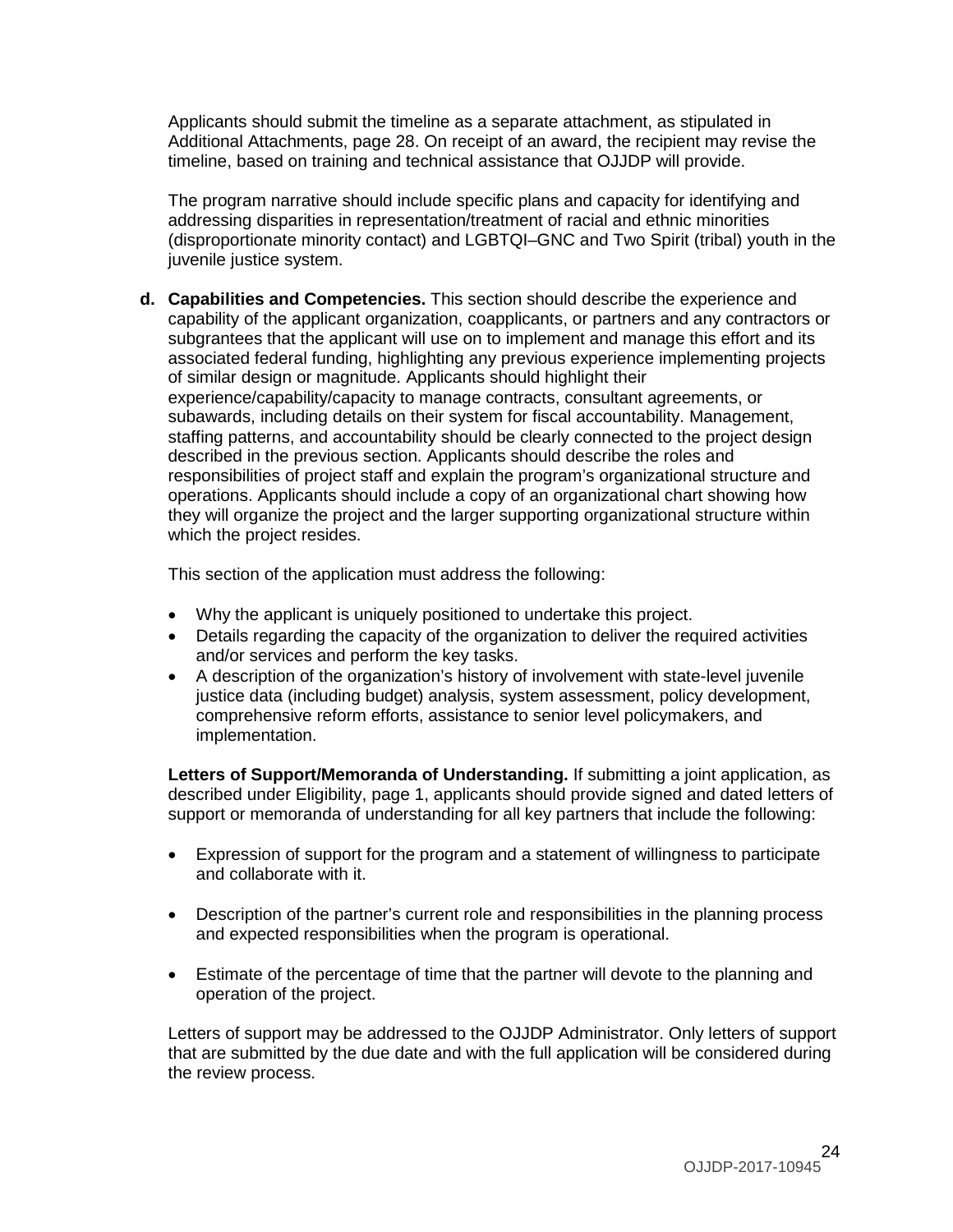#### **4. Budget and Associated Documentation**

Applicants should provide a budget that (1) is complete, allowable, and cost effective in relation to the proposed activities; (2) shows the cost calculations demonstrating how they arrived at the total amount requested; and (3) provides a brief supporting narrative to link costs with project activities. The budget should cover the entire award period.

For questions pertaining to budget and examples of allowable and unallowable costs, see the [DOJ Grants Financial Guide](http://ojp.gov/financialguide/DOJ/index.htm)*.*

#### **a. Budget Detail Worksheet**

A sample Budget Detail Worksheet can be found at [www.ojp.gov/funding/Apply/Resources/BudgetDetailWorksheet.pdf.](http://ojp.gov/funding/Apply/Resources/BudgetDetailWorksheet.pdf) An applicant that submits its budget in a different format should use the budget categories listed in the sample budget worksheet. The Budget Detail Worksheet should break out costs by year.

#### **b. Budget Narrative**

The budget narrative should thoroughly and clearly describe every category of expense listed in the Budget Detail Worksheet. OJP expects proposed budgets to be complete, cost effective, and allowable (e.g., reasonable, allocable, and necessary for project activities).

Applicants should demonstrate in their budget narratives how they will maximize cost effectiveness of grant expenditures. Budget narratives should generally describe cost effectiveness in relation to potential alternatives and the goals of the project. For example, a budget narrative should detail why planned in-person meetings are necessary, or how technology and collaboration with outside organizations could be used to reduce costs, without compromising quality.

The budget narrative should be mathematically sound and correspond clearly with the information and figures provided in the Budget Detail Worksheet. The narrative should explain how the applicant estimated and calculated all costs, and how those costs are necessary to the completion of the proposed project. The narrative may include tables for clarification purposes, but need not be in a spreadsheet format. As with the Budget Detail Worksheet, the budget narrative should describe costs by year.

#### **c. Information on Proposed Subawards (if any), as well as on Proposed Procurement Contracts (if any)**

Applicants for OJP awards typically may propose to make subawards. Applicants also may propose to enter into procurement contracts under the award.

Whether—for purposes of federal grants administrative requirements—a particular agreement between a recipient and a third party will be considered a subaward or a procurement contract under the award is determined by federal rules and applicable OJP guidance. It is an important distinction, in part because the federal administrative rules and requirements that apply to subawards and to procurement contracts under awards differ markedly.

In general, the central question is the relationship between what the third party will do under its agreement with the recipient and what the recipient has committed (to OJP) to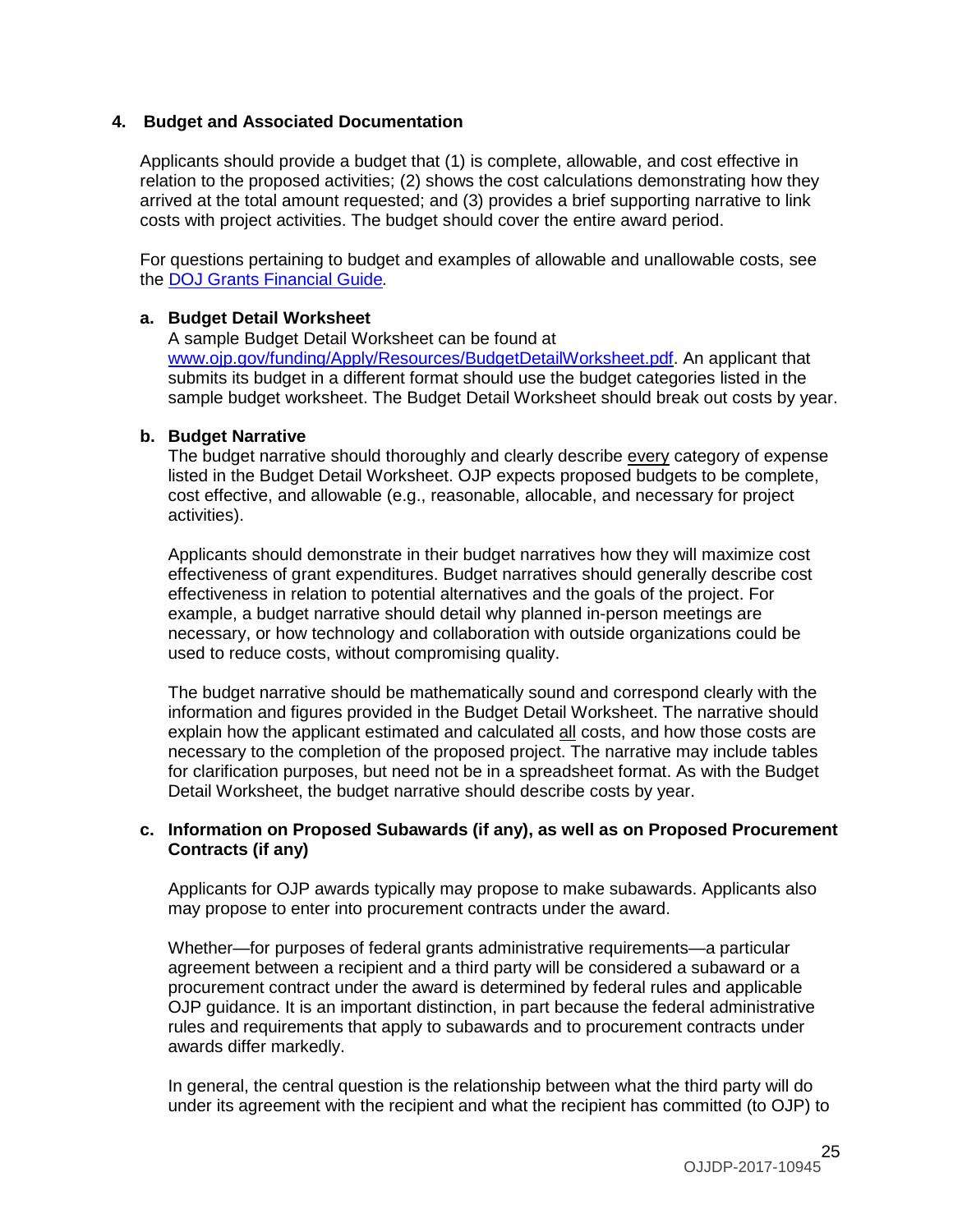do under its award to further a public purpose (e.g., services the recipient will provide, products it will develop or modify, research or evaluation it will conduct). If a third party will provide some of the services the recipient has committed (to OJP) to provide, will develop or modify all or part of a product the recipient has committed (to OJP) to develop or modify, or will conduct part of the research or evaluation the recipient has committed (to OJP) to conduct, OJP will consider the agreement with the third party a subaward for purposes of federal grants administrative requirements.

This will be true **even if** the recipient, for internal or other nonfederal purposes, labels or treats its agreement as a procurement, a contract, or a procurement contract. Neither the title nor the structure of an agreement determines whether the agreement—for purposes of federal grants administrative requirements—is a subaward or is instead a procurement contract under an award.

Additional guidance on the circumstances under which (for purposes of federal grants administrative requirements) an agreement constitutes a subaward as opposed to a procurement contract under an award, is available (along with other resources) on the [OJP Part 200 Uniform Requirements](http://ojp.gov/funding/Part200UniformRequirements.htm) webpage.

#### **1. Information on proposed subawards**

A recipient of an OJP award may not make subawards ("subgrants") unless the recipient has specific federal authorization to do so. Unless an applicable statute or DOJ regulation specifically authorizes (or requires) subawards, a recipient must have authorization from OJP before it may make a subaward.

A particular subaward may be authorized by OJP because the recipient included a sufficiently detailed description and justification of the proposed subaward in the application as approved by OJP. If, however, a particular subaward is not authorized by federal statute or regulation, and is not sufficiently described and justified in the application as approved by OJP, the recipient will be required, post-award, to request and obtain written authorization from OJP before it may make the subaward.

If an applicant proposes to make one or more subawards to carry out the federal award and program, the applicant should (1) identify (if known) the proposed subrecipient(s), (2) describe in detail what each subrecipient will do to carry out the federal award and federal program, and (3) provide a justification for the subaward(s), with details on pertinent matters such as special qualifications and areas of expertise. Pertinent information on subawards should appear not only in the Program Narrative, but also in the Budget Detail Worksheet and budget narrative.

#### **2. Information on proposed procurement contracts (with specific justification for proposed noncompetitive contracts over \$150,000)**

Unlike a recipient contemplating a subaward, a recipient of an OJP award generally does not need specific prior federal authorization to enter into an agreement that—for purposes of federal grants administrative requirements—is considered a procurement contract, **provided that** (1) the recipient uses its own documented procurement procedures and (2) those procedures conform to applicable federal law, including the Procurement Standards of the (DOJ) Part 200 Uniform Requirements (as set out at 2 C.F.R. 200.317 - 200.326). The Budget Detail Worksheet and budget narrative should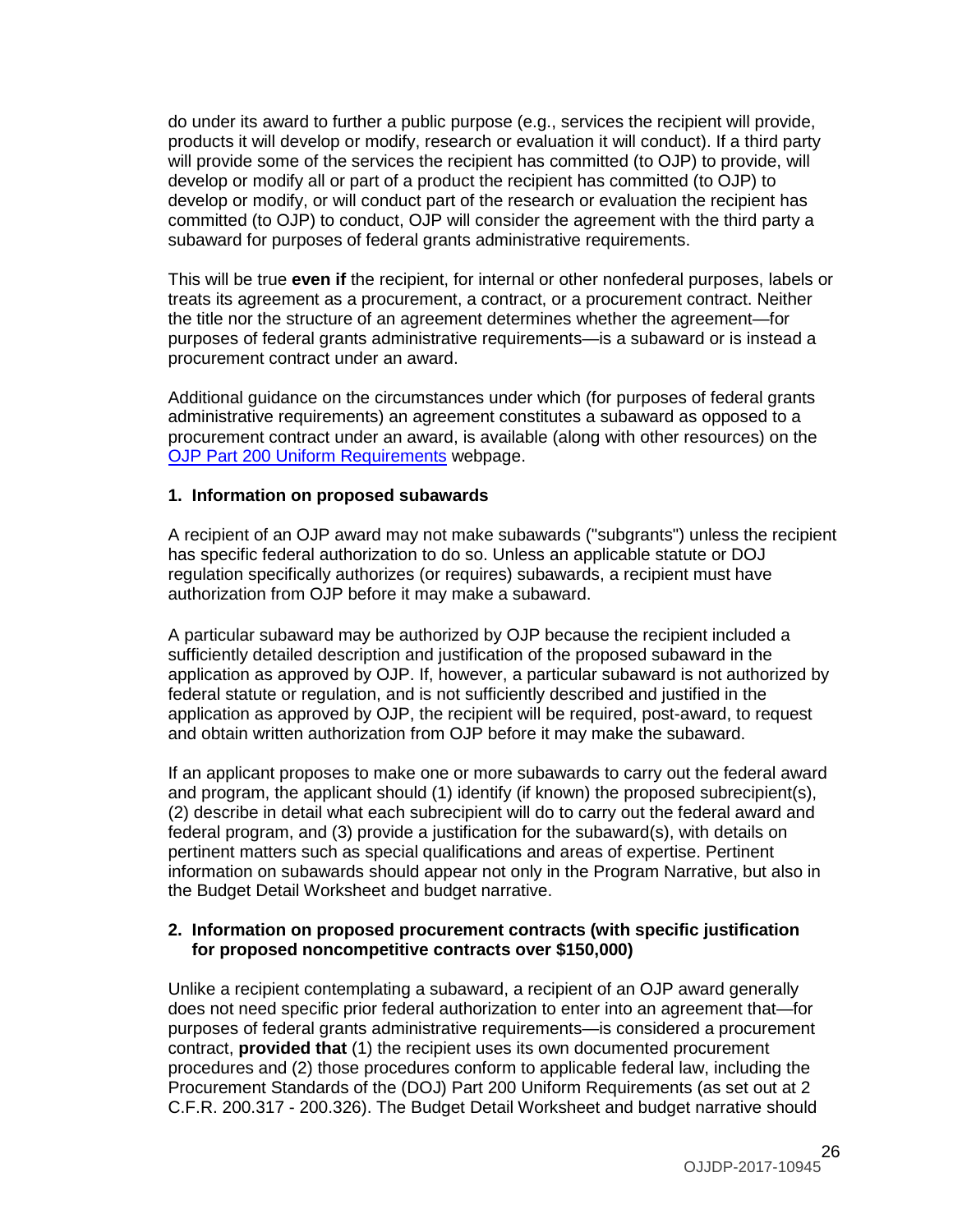identify proposed procurement contracts. (As discussed above, subawards must be identified and described separately from procurement contracts.)

The Procurement Standards in the Part 200 Uniform Requirements, however, reflect a general expectation that agreements that (for purposes of federal grants administrative requirements) constitute procurement "contracts" under awards will be entered into on the basis of full and open competition. If a proposed procurement contract would exceed the simplified acquisition threshold—currently, \$150,000—a recipient of an OJP award may not proceed without competition unless and until the recipient receives specific advance authorization from OJP to use a noncompetitive approach for the procurement.

An applicant that (at the time of its application) intends—without competition—to enter into a procurement "contract" that would exceed \$150,000 should include a detailed justification that explains to OJP why, in the particular circumstances, it is appropriate to proceed without competition. Various considerations that may be pertinent to the justification are outlined in the [DOJ Grants Financial Guide.](http://ojp.gov/financialguide/DOJ/index.htm)

#### **d. Preagreement Costs**

For information on preagreement costs, see [Section B. Federal Award Information.](#page-10-0)

#### **5. Indirect Cost Rate Agreement (if applicable)**

Indirect costs may be charged to an award only if:

- (a) The recipient has a current (i.e., unexpired), federally approved indirect cost rate, or
- (b) The recipient is eligible to use, and elects to use, the *de minimis* indirect cost rate described in the Part 200 Uniform Requirements, as set out at 2 C.F.R. 200.414(f).

An applicant with a current (that is, unexpired) federally approved indirect cost rate must attach a copy of the indirect cost rate agreement to the application. An applicant that does not have a current federally approved rate may request one through its cognizant federal agency, which will review all documentation and approve a rate for the applicant entity, or, if the applicant's accounting system permits, applicants may propose to allocate costs in the direct cost categories.

For assistance with identifying the appropriate cognizant federal agency for indirect costs, contact the OCFO Customer Service Center at 800–458–0786 or at [ask.ocfo@usdoj.gov.](mailto:ask.ocfo@usdoj.gov) If DOJ is the cognizant federal agency, applicants may obtain information needed to submit an indirect cost rate proposal at [www.ojp.gov/funding/Apply/Resources/IndirectCosts.pdf.](http://www.ojp.gov/funding/Apply/Resources/IndirectCosts.pdf)

Certain OJP recipients have the option of electing to use the *de minimis* indirect cost rate. An applicant that is eligible to use the *de minimis* rate and that wishes to use the *de minimis* rate should attach written documentation to the application that advises OJP of both (1) the applicant's eligibility to use the *de minimis* rate and (2) the applicant's election to do so. If an eligible applicant elects the *de minimis* rate, costs must be consistently charged as either indirect or direct costs, but may not be double charged or inconsistently charged as both. The *de minimis* rate may no longer be used once an approved federally negotiated indirect cost rate is in place. (No entity that ever has had a federally approved negotiated indirect cost rate is eligible to use the *de minimis* rate.)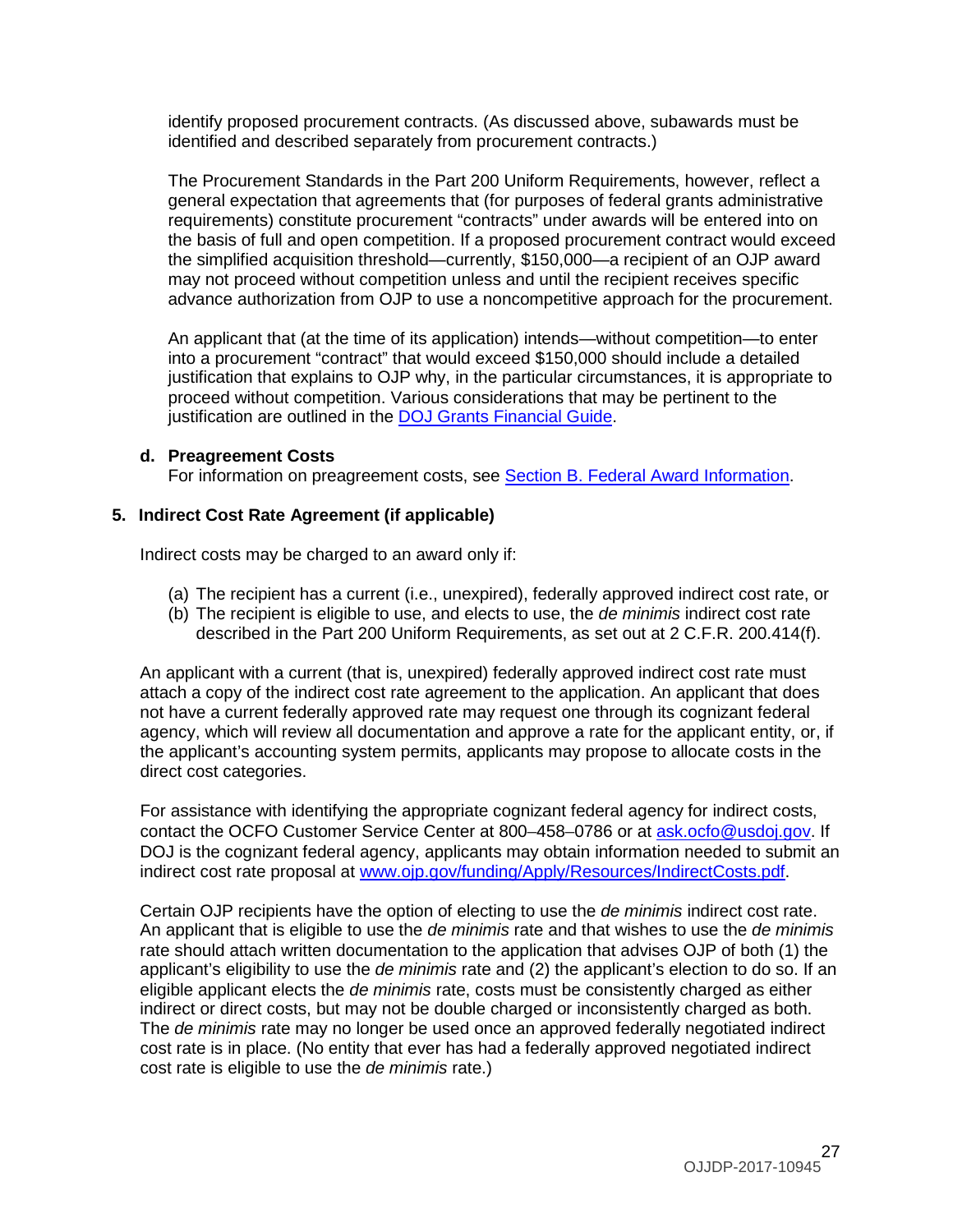#### **6. Financial Management and System of Internal Controls Questionnaire (including applicant disclosure of high-risk status)**

**Every** applicant (other than an individual applying in his or her personal capacity) must download, complete, and submit the [OJP Financial Management and System of Internal](http://ojp.gov/funding/Apply/Resources/FinancialCapability.pdf)  [Controls Questionnaire](http://ojp.gov/funding/Apply/Resources/FinancialCapability.pdf) as part of its application.

Among other things, the form requires each applicant to disclose whether it currently is designated "high risk" by a federal grant-making agency outside of DOJ. For purposes of this disclosure, high risk includes any status under which a federal awarding agency provides additional oversight due to the applicant's past performance, or other programmatic or financial concerns with the applicant. If an applicant is designated high risk by another federal awarding agency, the applicant must provide the following information:

- The federal awarding agency that currently designates the applicant high risk.
- The date the applicant was designated high risk.
- The high-risk point of contact at that federal awarding agency (name, phone number, and email address).
- The reasons for the high-risk status, as set out by the federal awarding agency.

OJP seeks this information to help ensure appropriate federal oversight of OJP awards. An applicant that is considered "high risk" by another federal awarding agency is not automatically disqualified from receiving an OJP award. OJP may, however, consider the information in award decisions, and may impose additional OJP oversight of any award under this solicitation (including through the conditions that accompany the award document).

#### **7. Disclosure of Lobbying Activities**

Each applicant must complete and submit this information. An applicant that expends any funds for lobbying activities must provide all of the information requested on the form [Disclosure of Lobbying Activities \(SF-LLL\).](http://ojp.gov/funding/Apply/Resources/Disclosure.pdf) An applicant that does not expend any funds for lobbying activities must enter "N/A" in the text boxes for item 10 ("a. Name and Address of Lobbying Registrant" and "b. Individuals Performing Services").

#### **8. Additional Attachments**

Applicants should submit the following information, as stipulated in the cited pages, as attachments to their applications. While the materials listed below are not assigned specific point values, peer reviewers will, as appropriate, consider these items when rating applications. For example, reviewers will consider résumés and/or letters of support/ memoranda of understanding when assessing "capabilities/competencies." Peer reviewers will not consider any additional information that the applicant submits other than that specified below.

#### **a. Applicant Disclosure of Pending Applications**

Each applicant must disclose whether it has (or is proposed as a subrecipient under) any pending applications for federally funded grants or cooperative agreements that (1) include requests for funding to support the same project being proposed in the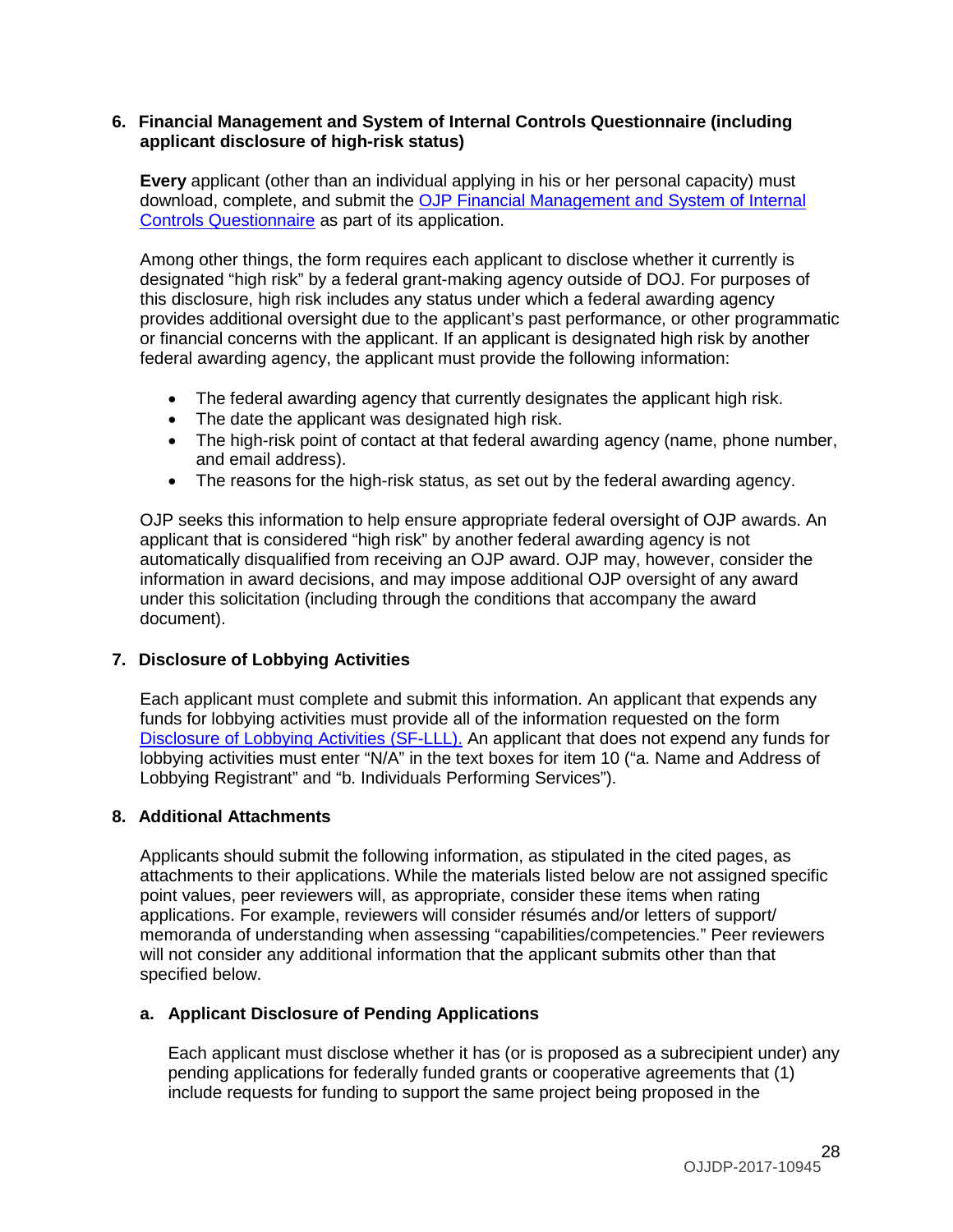application under this solicitation and (2) would cover any identical cost items outlined in the budget submitted to OJP as part of the application under this solicitation. The applicant must disclose applications made directly to federal awarding agencies, and also applications for subawards of federal funds (e.g., applications to state agencies that will subaward ("subgrant") federal funds).

OJP seeks this information to help avoid any inappropriate duplication of funding. Leveraging multiple funding sources in a complementary manner to implement comprehensive programs or projects is encouraged and is not seen as inappropriate duplication.

Each applicant that has one or more pending applications as described above must provide the following information about pending applications submitted within the last 12 months:

- The federal or state funding agency.
- The solicitation name/project name.
- The point of contact information at the applicable federal or state funding agency.

| <b>Federal or State</b><br><b>Funding Agency</b>                                                  | <b>Solicitation</b><br>Name/Project<br><b>Name</b>                                                        | Name/Phone/Email for Point of Contact at<br><b>Federal or State Funding Agency</b> |
|---------------------------------------------------------------------------------------------------|-----------------------------------------------------------------------------------------------------------|------------------------------------------------------------------------------------|
| DOJ/ Office of<br>Community<br><b>Oriented Policing</b><br>Services (COPS)                        | <b>COPS Hiring</b><br>Program                                                                             | Jane Doe, 202/000-0000; jane.doe@usdoj.gov                                         |
| Health and<br>Human Services/<br>Substance Abuse<br>& Mental Health<br>Services<br>Administration | Drug-Free<br>Communities<br>Mentoring<br>Program/North<br><b>County Youth</b><br><b>Mentoring Program</b> | John Doe, 202/000-0000; john.doe@hhs.gov                                           |

Each applicant should include the table as a separate attachment to its application. The file should be named "Disclosure of Pending Applications." The applicant legal name on the application must match the entity named on the Disclosure of Pending Applications statement.

Any applicant that does not have any pending applications as described above must submit, as a separate attachment, a statement to this effect: "[Applicant Name on SF-424] does not have (and is not proposed as a subrecipient under) any pending applications submitted within the last 12 months for federally funded grants or cooperative agreements (or for subawards under federal grants or cooperative agreements) that request funding to support the same project being proposed in this application to OJP and that would cover any identical cost items outlined in the budget submitted as part of this application."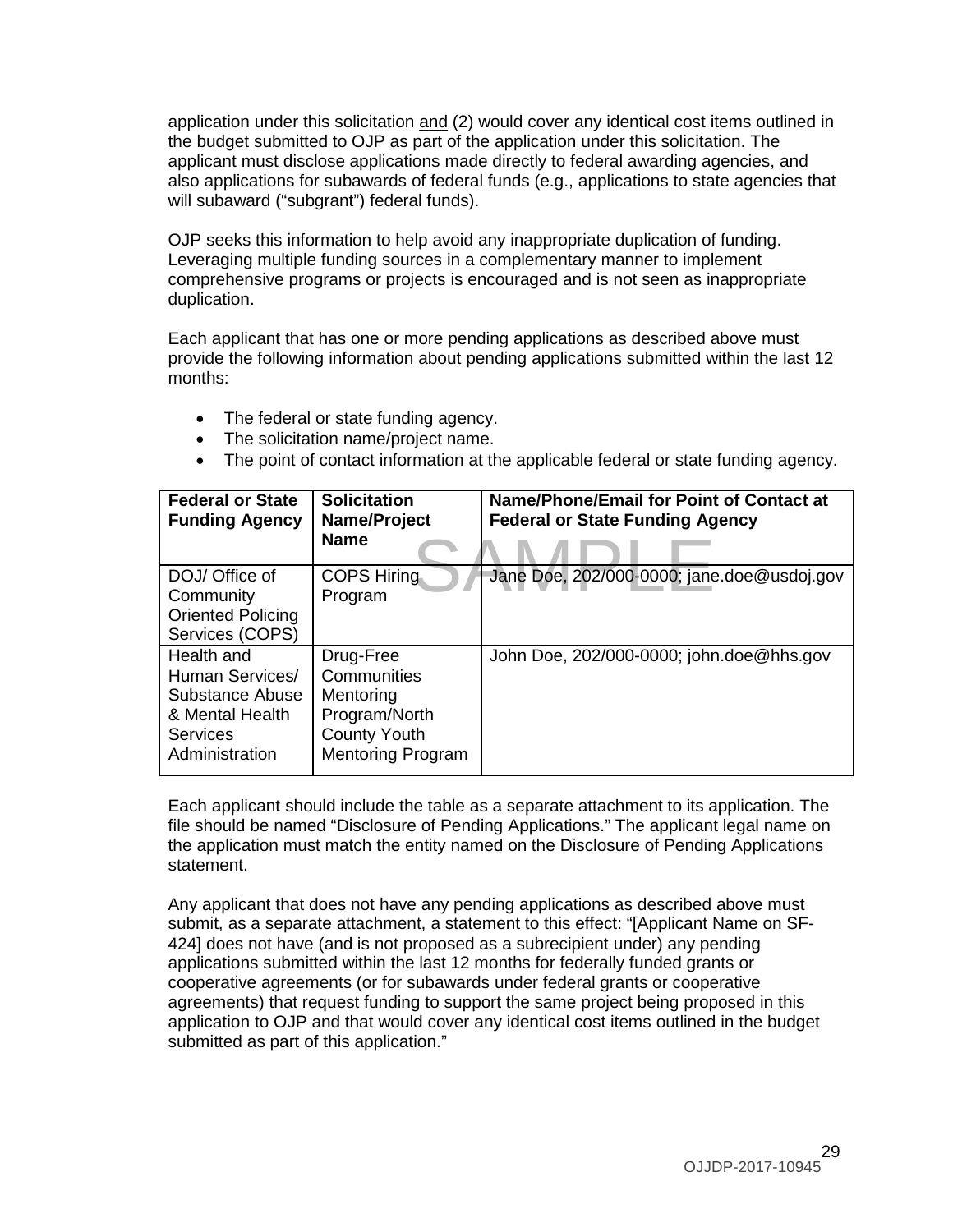#### **b. Research and Evaluation Independence and Integrity**

If an application proposes research (including research and development) and/or evaluation, the applicant must demonstrate research/evaluation independence and integrity, including appropriate safeguards, before it may receive award funds. The applicant must demonstrate independence and integrity regarding both this proposed research and/or evaluation, and any current or prior related projects.

Each application should include an attachment that addresses **both** i. and ii. below.

- i. For purposes of this solicitation, each applicant must document research and evaluation independence and integrity by including one of the following two items:
	- a. A specific assurance that the applicant has reviewed its application to identify any actual or potential apparent conflicts of interest (including through review of pertinent information on the principal investigator, any coprincipal investigators, and any subrecipients), and that the applicant has identified no such conflicts of interest—whether personal or financial or organizational (including on the part of the applicant entity or on the part of staff, investigators, or subrecipients)—that could affect the independence or integrity of the research, including the design, conduct, and reporting of the research.

#### OR

- b. A specific description of actual or potential apparent conflicts of interest that the applicant has identified—including through review of pertinent information on the principal investigator, any coprincipal investigators, and any subrecipients—that could affect the independence or integrity of the research, including the design, conduct, or reporting of the research. These conflicts may be personal (e.g., on the part of investigators or other staff), financial, or organizational (related to the applicant or any subrecipient entity). Some examples of potential investigator (or other personal) conflict situations are those in which an investigator would be in a position to evaluate a spouse's work product (actual conflict), or an investigator would be in a position to evaluate the work of a former or current colleague (potential apparent conflict). With regard to potential organizational conflicts of interest, as one example, generally an organization would not be given an award to evaluate a project if that organization had itself provided substantial prior technical assistance to that specific project or a location implementing the project (whether funded by OJP or other sources), because the organization in such an instance might appear to be evaluating the effectiveness of its own prior work. The key is whether a reasonable person understanding all of the facts would be able to have confidence that the results of any research or evaluation project are objective and reliable. Any outside personal or financial interest that casts doubt on that objectivity and reliability of an evaluation or research product is a problem and must be disclosed.
- ii. In addition, for purposes of this solicitation, each applicant must address possible mitigation of research integrity concerns by including, at a minimum, one of the following two items: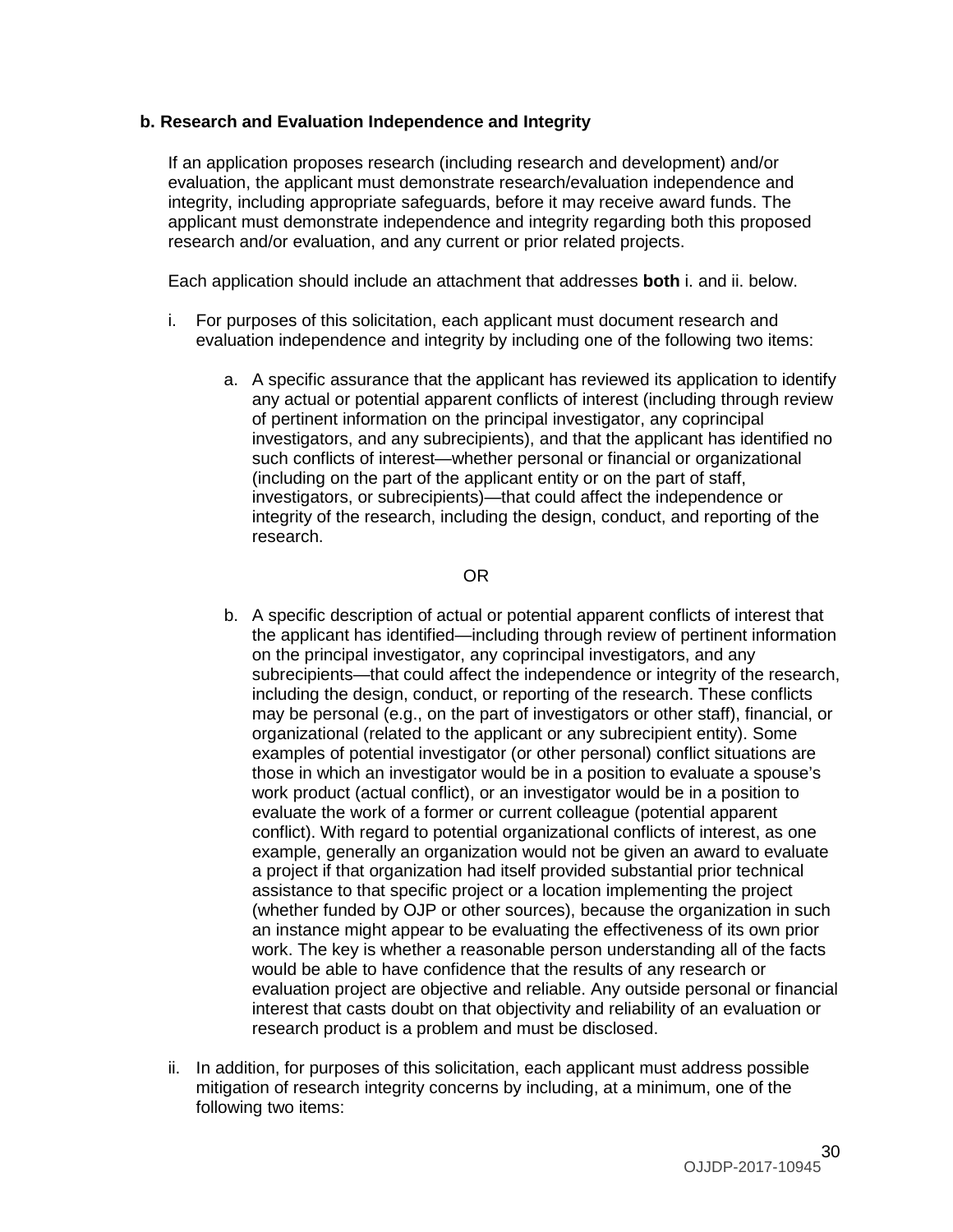a. If an applicant reasonably believes that no actual or potential apparent conflicts of interest (personal, financial, or organizational) exist, then the applicant should provide a brief narrative explanation of how and why it reached that conclusion. The applicant must also include an explanation of the specific processes and procedures that the applicant has in place, or will put in place, to identify and prevent (or, at the very least, mitigate) any such conflicts of interest pertinent to the funded project during the period of performance. Documentation that may be helpful in this regard may include organizational codes of ethics/conduct and policies regarding organizational, personal, and financial conflicts of interest. There is no guarantee that the plan, if any, will be accepted as proposed.

### OR

b. If the applicant has identified actual or potential apparent conflicts of interest (personal, financial, or organizational) that could affect the independence and integrity of the research, including the design, conduct, or reporting of the research, the applicant must provide a specific and robust mitigation plan to address each of those conflicts. At a minimum, the applicant is expected to explain the specific processes and procedures that the applicant has in place, or will put in place, to identify and eliminate (or, at the very least, mitigate) any such conflicts of interest pertinent to the funded project during the period of performance. Documentation that may be helpful in this regard may include organizational codes of ethics/conduct and policies regarding organizational, personal, and financial conflicts of interest. There is no guarantee that the plan, if any, will be accepted as proposed.

OJP will assess research and evaluation independence and integrity based on considerations such as the adequacy of the applicant's efforts to identify factors that could affect the objectivity or integrity of the proposed staff and/or the applicant entity (and any subrecipients) in carrying out the research, development, or evaluation activity; and the adequacy of the applicant's existing or proposed remedies to control any such factors.

- c. Logic model (see page 23).
- **d.** Timeline or milestone chart (see page 23).
- **e.** Résumés of all key personnel.
- **f.** Job descriptions outlining roles and responsibilities for all key positions.
- **g.** Optional letters of support/memoranda of understanding from partner organizations (see page 24).

#### <span id="page-30-0"></span>**How to Apply**

Applicants must register in, and submit applications through Grants.gov, a primary source to find federal funding opportunities and apply for funding. Find complete instructions on how to register and submit an application at [www.Grants.gov.](http://www.grants.gov/) Applicants that experience technical difficulties during this process should call the Grants.gov Customer Support Hotline at **800–518–**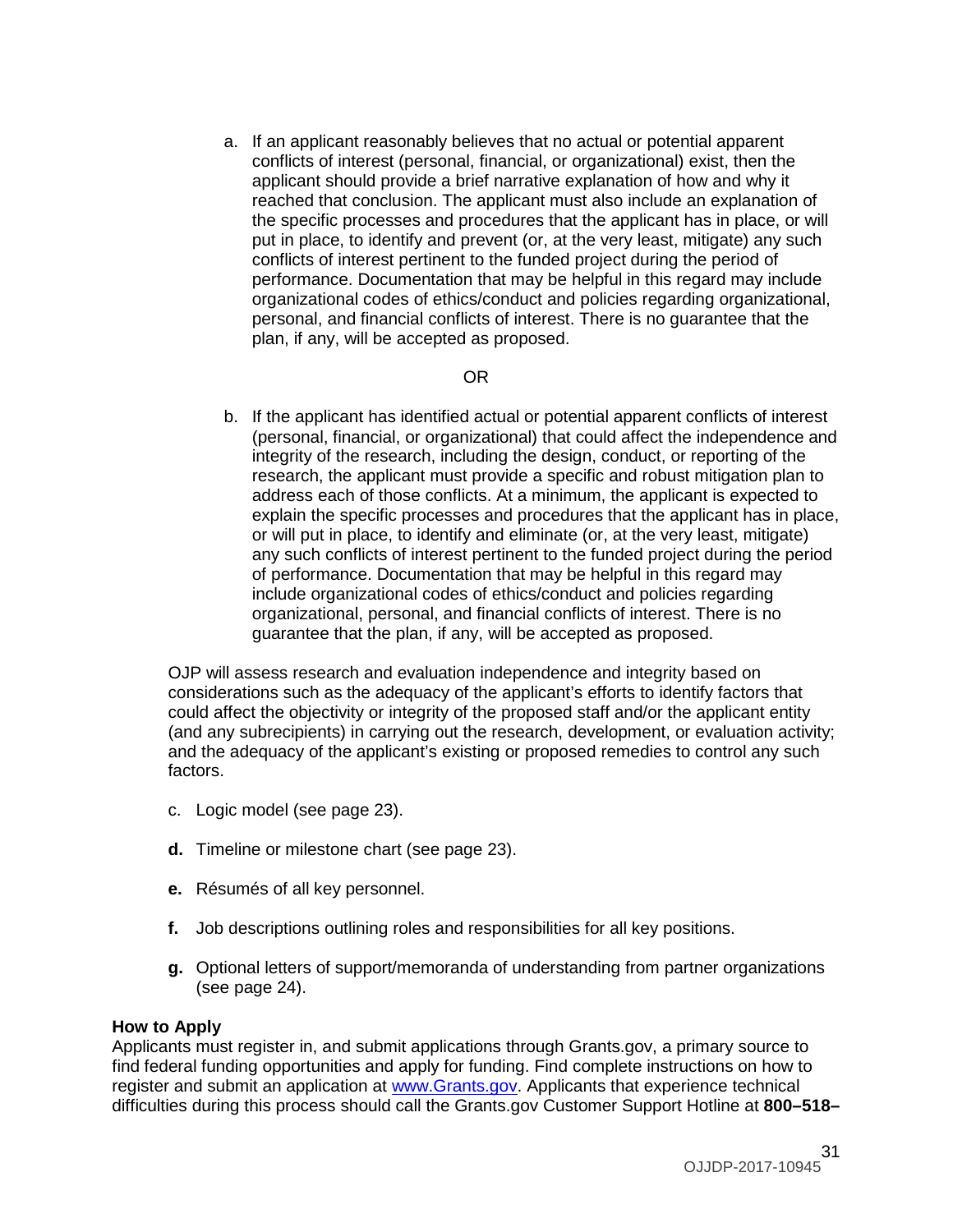**4726** or **606–545–5035**, which operates 24 hours a day, 7 days a week, except on federal holidays.

Registering with Grants.gov is a one-time process; however, **processing delays may occur, and it can take several weeks** for first-time registrants to receive confirmation of registration and a user password. OJP encourages applicants to **register several weeks before** the application submission deadline. In addition, OJP urges applicants to submit applications at least 72 hours prior to the application due date to allow time for the applicant to receive validation messages or rejection notifications from Grants.gov and to correct in a timely fashion any problems that may have caused a rejection notification.

OJP strongly encourages all prospective applicants to sign up for Grants.gov email [notifications](http://www.grants.gov/web/grants/manage-subscriptions.html) regarding this solicitation. If this solicitation is cancelled or modified, individuals who sign up with Grants.gov for updates will be automatically notified.

**Browser Information:** Grants.gov was built to be compatible with Internet Explorer. For technical assistance with Google Chrome or another browser, contact Grants.gov Customer Support.

**Note on Attachments:** Grants.gov has two categories of files for attachments: "mandatory" and "optional." OJP receives all files attached in both categories. Ensure that all required documents are attached in either Grants.gov category.

**Note on File Names and File Types:** Grants.gov only permits the use of certain specific characters in the file names of attachments. Valid file names may include only the characters shown in the table below. Grants.gov rejects any application that includes an attachment(s) with a file name that contains any characters not shown in the table below. Grants.gov forwards successfully submitted applications to the OJP Grants Management System (GMS).

| <b>Characters</b>    |                                                                  | <b>Special Characters</b> |                       |
|----------------------|------------------------------------------------------------------|---------------------------|-----------------------|
| Upper case $(A - Z)$ | Parenthesis (                                                    | Curly braces $\{ \}$      | Square brackets [     |
| Lower case $(a - z)$ | Ampersand (&)                                                    | Tilde $(-)$               | Exclamation point (!) |
| Underscore (         | Comma $($ , $)$                                                  | Semicolon (; )            | Apostrophe ('         |
| Hyphen $(-)$         | At sign $(\mathcal{Q})$                                          | Number sign (#)           | Dollar sign (\$)      |
| Space                | Percent sign (%)                                                 | Plus sign $(+)$           | Equal sign $(=)$      |
| Period (.)           | Applicants must use the "&" format in place of the ampersand (&) |                           |                       |
|                      | when using XML format for documents.                             |                           |                       |

**GMS does not accept executable file types as application attachments.** These disallowed file types include, but are not limited to, the following extensions: ".com," ".bat," ".exe," ".vbs," ".cfg," ".dat," ".db," ".dbf," ".dll," ".ini," ".log," ".ora," ".sys," and ".zip." GMS may reject applications with files that use these extensions. It is important to allow time to change the type of file(s) if the application is rejected.

All applicants are required to complete the following steps:

Every applicant entity must comply with all applicable System for Award Management (SAM) and unique entity identifier (currently, a Data Universal Numbering System (DUNS) number) requirements. If an applicant entity has not fully complied with applicable SAM and unique identifier requirements by the time OJP makes award decisions, OJP may determine that the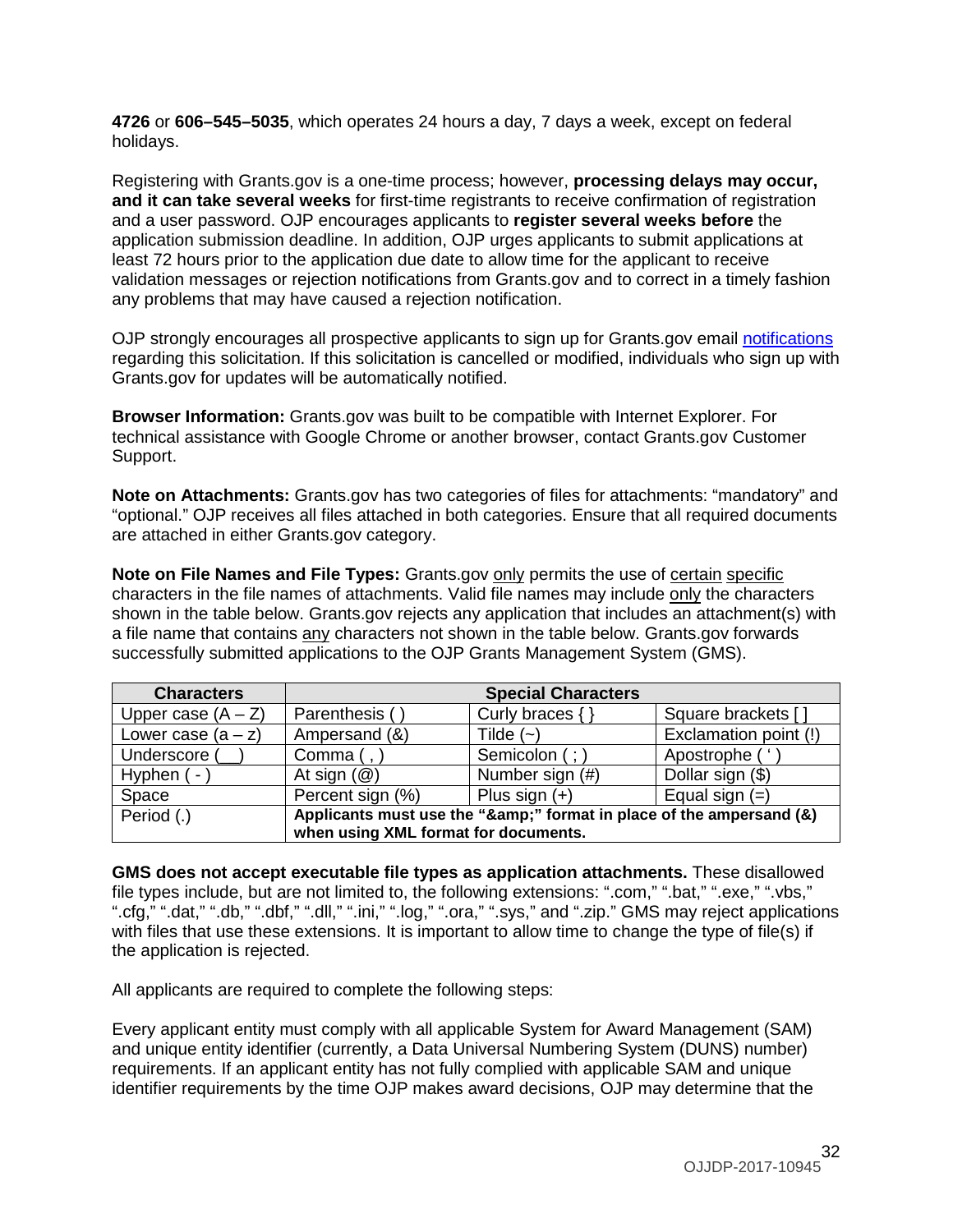applicant is not qualified to receive an award and may use that determination as a basis for making the award to a different applicant.

An individual who wishes to apply in his/her personal capacity should search Grants.gov for funding opportunities for which individuals are eligible to apply. Use the Funding Opportunity Number (FON) to register. (An applicant applying as an individual must comply with all applicable Grants.gov individual registration requirements.)

Complete the registration form at<https://apply07.grants.gov/apply/IndCPRegister> to create a username and password for Grants.gov. (An applicant applying as an individual should complete all steps except 1, 2, and 4.)

**1. Acquire a unique entity identifier (currently, a DUNS number).** In general, the Office of Management and Budget requires every applicant for a federal award (other than an individual) to include a "unique entity identifier" in each application, including an application for a supplemental award. Currently, a DUNS number is the required unique entity identifier.

A DUNS number is a unique nine-digit identification number provided by the commercial company Dun and Bradstreet. This unique entity identifier is used for tracking purposes, and to validate address and point of contact information for applicants, recipients, and subrecipients. It will be used throughout the life cycle of an OJP award. Obtaining a DUNS number is a free, one-time activity. Call Dun and Bradstreet at 866–705–5711 to obtain a DUNS number or apply online at [www.dnb.com.](http://www.dnb.com/) A DUNS number is usually received within 1–2 business days.

**2. Register with SAM.** SAM is the repository for certain standard information about federal financial assistance applicants, recipients, and subrecipients. All applicants for OJP awards (other than individuals) must maintain current registrations in the SAM database. An applicant must be registered in SAM to successfully register in Grants.gov. Each applicant must **update or renew its SAM registration at least annually** to maintain an active status. SAM registration and renewal can take as long as 10 business days to complete.

An application cannot be successfully submitted in Grants.gov until Grants.gov receives the SAM registration information. Once the SAM registration/renewal is complete, **the information transfer from SAM to Grants.gov can take as long as 48 hours.** OJP recommends that the applicant register or renew registration with SAM as early as possible.

Information about SAM registration procedures can be accessed at [www.sam.gov.](http://www.sam.gov/)

- **3. Acquire an Authorized Organization Representative (AOR) and a Grants.gov username and password**. Complete the AOR profile on Grants.gov and create a username and password. An applicant entity's "unique entity identifier" (DUNS number) must be used to complete this step. For more information about the registration process for organizations and other entities, go to [www.grants.gov/web/grants/register.html.](http://www.grants.gov/web/grants/register.html) Individuals registering with Grants.gov should go to [www.grants.gov/web/grants/applicants/individual](http://www.grants.gov/web/grants/applicants/individual-registration.html)[registration.html.](http://www.grants.gov/web/grants/applicants/individual-registration.html)
- **4. Acquire confirmation for the AOR from the E-Business Point of Contact (E-Biz POC).**  The E-Biz POC at the applicant organization must log into Grants.gov to confirm the applicant organization's AOR. The E-Biz POC will need the Marketing Partner Identification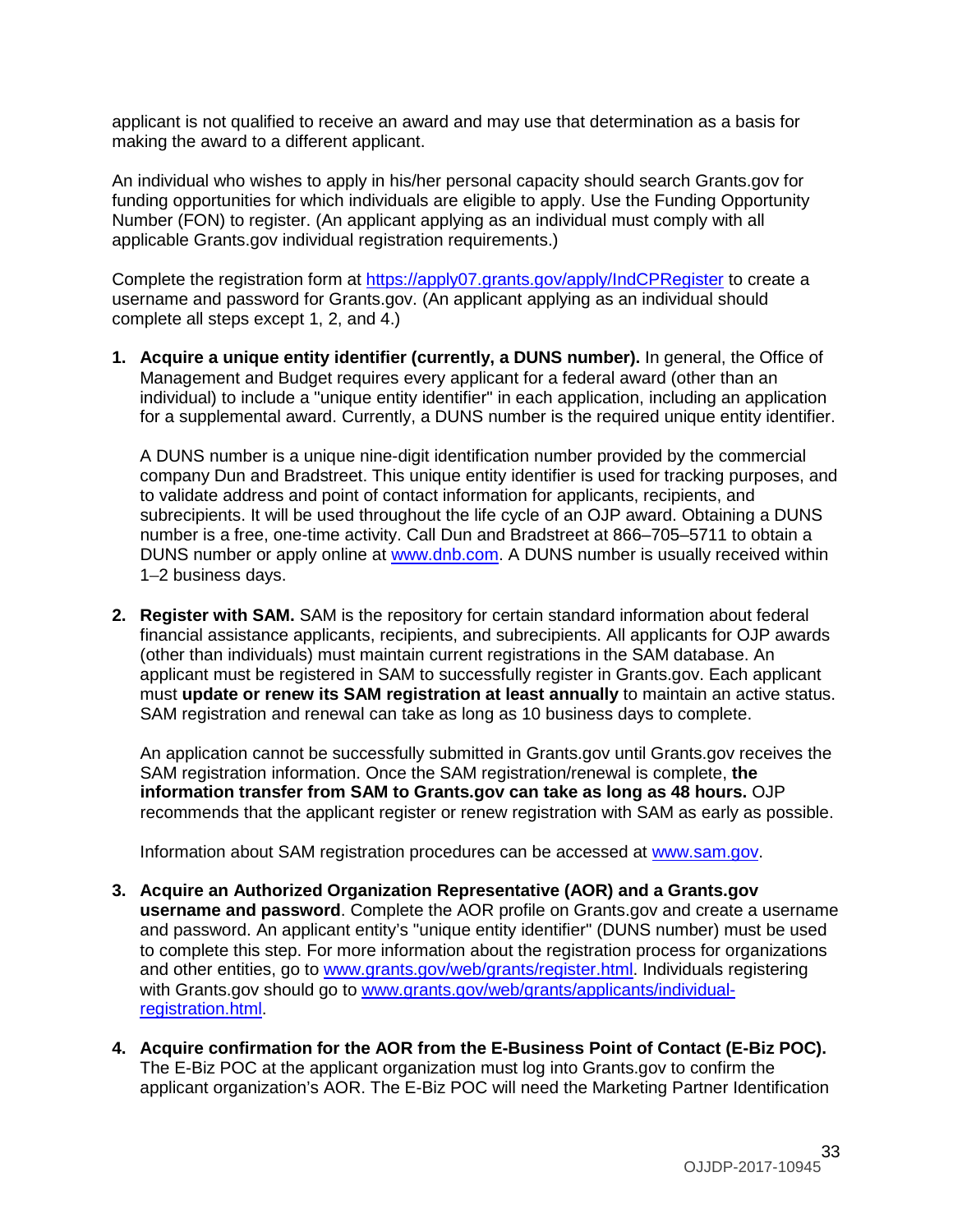Number (MPIN) password obtained when registering with SAM to complete this step. Note that an organization can have more than one AOR.

- **5. Search for the funding opportunity on Grants.gov.** Use the following identifying information when searching for the funding opportunity on Grants.gov. The Catalog of Federal Domestic Assistance (CFDA) numbers for this solicitation are 16.836 titled "Indigent Defense" and 16.812 titled "Second Chance Act," and the funding opportunity number is OJJDP-2017-10945.
- **6. Select the correct Competition ID.** Some OJP solicitations posted to Grants.gov contain multiple purpose areas, denoted by the individual Competition ID. If applying to a solicitation with multiple Competition IDs, select the appropriate Competition ID for the intended purpose area of the application.
	- Category 1: Juvenile Defense Training and Technical Assistance. **Competition ID: OJJDP-2017-11720**
	- Category 2: Regional Juvenile Defender Resource Centers. **Competition ID: OJJDP-2017-11721**
	- Category 3: Second Chance Act Juvenile Reentry Legal Services*.* **Competition ID: OJJDP-2017-11722**
- **7. Submit a valid application consistent with this solicitation by following the directions in Grants.gov.** Within 24–48 hours after submitting the electronic application, the applicant should receive two notifications from Grants.gov. The first will confirm the receipt of the application. The second will state whether the application has been validated and successfully submitted, or whether it has been rejected due to errors, with an explanation. It is possible to first receive a message indicating that the application is received, and then receive a rejection notice a few minutes or hours later. Submitting an application well ahead of the deadline provides time to correct the problem(s) that caused the rejection. **Important:** OJP urges each applicant to submit its application **at least 72 hours prior** to the application due date, to allow time to receive validation messages or rejection notifications from Grants.gov and to correct in a timely fashion any problems that may have caused a rejection notification. Applications must be successfully submitted through Grants.gov by 11:59 p.m. ET on March 2, 2017.

Click [here](http://www.grants.gov/web/grants/applicants/organization-registration.html) for further details on DUNS numbers, SAM, and Grants.gov registration steps and timeframes.

#### **Note: Application Versions**

If an applicant submits multiple versions of the same application, OJP will review only the most recent system-validated version submitted.

#### **Experiencing Unforeseen Grants.gov Technical Issues**

An applicant that experiences unforeseen Grants.gov technical issues—beyond the applicant's control—which prevent the applicant from submitting the application by the deadline may contact the Grants.gov [Customer Support Hotline](http://www.grants.gov/web/grants/support.html) or the [SAM Help Desk](https://www.fsd.gov/fsd-gov/home.do) (Federal Service Desk) to report the technical issue and receive a tracking number. The applicant must email the Response Center at [grants@ncjrs.gov](mailto:grants@ncjrs.gov) **within 24 hours after the application deadline** to request approval to submit its application after the deadline. The applicant's email must describe the technical difficulties and must include a timeline of the applicant's submission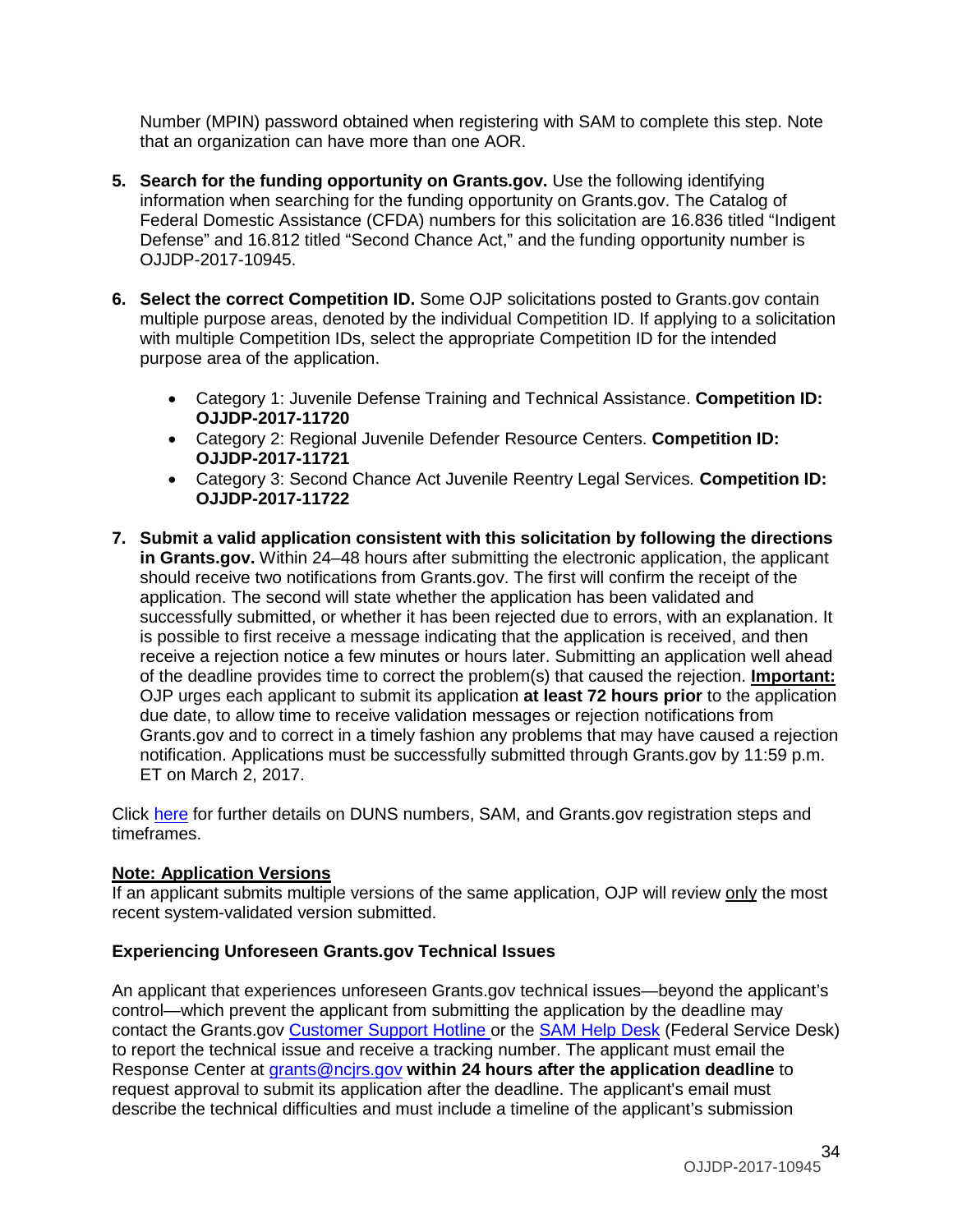efforts, the complete grant application, the applicant's DUNS number, and any Grants.gov Help Desk or SAM tracking number(s).

**Note: OJP does not automatically approve requests to submit a late application***.* After OJP reviews the applicant's request, and contacts the Grants.gov or SAM Help Desk to verify the reported technical issues, OJP will inform the applicant whether the request to submit a late application has been approved or denied. If OJP determines that the untimely application submission was due to the applicant's failure to follow all required procedures, OJP will deny the applicant's request to submit its application.

The following conditions generally are insufficient to justify late submissions:

- Failure to register in SAM or Grants.gov in sufficient time. (SAM registration and renewal can take as long as 10 business days to complete. The information transfer from SAM to Grants.gov can take up to 48 hours.)
- Failure to follow Grants.gov instructions on how to register and apply as posted on its website.
- Failure to follow each instruction in the OJP solicitation.
- Technical issues with the applicant's computer or information technology environment, such as issues with firewalls or browser incompatibility.

**Notifications regarding known technical problems with Grants.gov, if any, are posted at the top of the OJP [Funding Resource Center](http://ojp.gov/funding/index.htm) webpage.**

# <span id="page-34-0"></span>**E. Application Review Information**

#### <span id="page-34-1"></span>**Review Criteria**

<span id="page-34-2"></span> $\overline{a}$ 

Applications that meet basic minimum requirements will be evaluated by peer reviewers using the following review criteria with the different weight given to each based on the percentage value listed after each individual criterion. For example, the first criterion, Statement of the Problem, is worth 20 percent of the entire score in the application review process.

- 1. Statement of the Problem (20%)
- 2. Goals, Objectives, and Performance Measures (10%)
- 3. Project Design and Implementation (40%)
- 4. Capabilities and Competencies (20%)
- 5. Budget: complete, cost effective, and allowable (e.g., reasonable, allocable, and necessary for project activities). Budget narratives should generally demonstrate how applicants will maximize cost effectiveness of grant expenditures. Budget narratives should demonstrate cost effectiveness in relation to potential alternatives and the goals of the project. [9](#page-34-3) (10%)

See What an Application Should Include, page 15, for the criteria that the peer reviewers will use to evaluate applications.

<span id="page-34-3"></span><sup>9</sup> Generally speaking, a reasonable cost is a cost that, in its nature or amount, does not exceed that which would be incurred by a prudent person under the circumstances prevailing at the time the decision was made to incur the costs.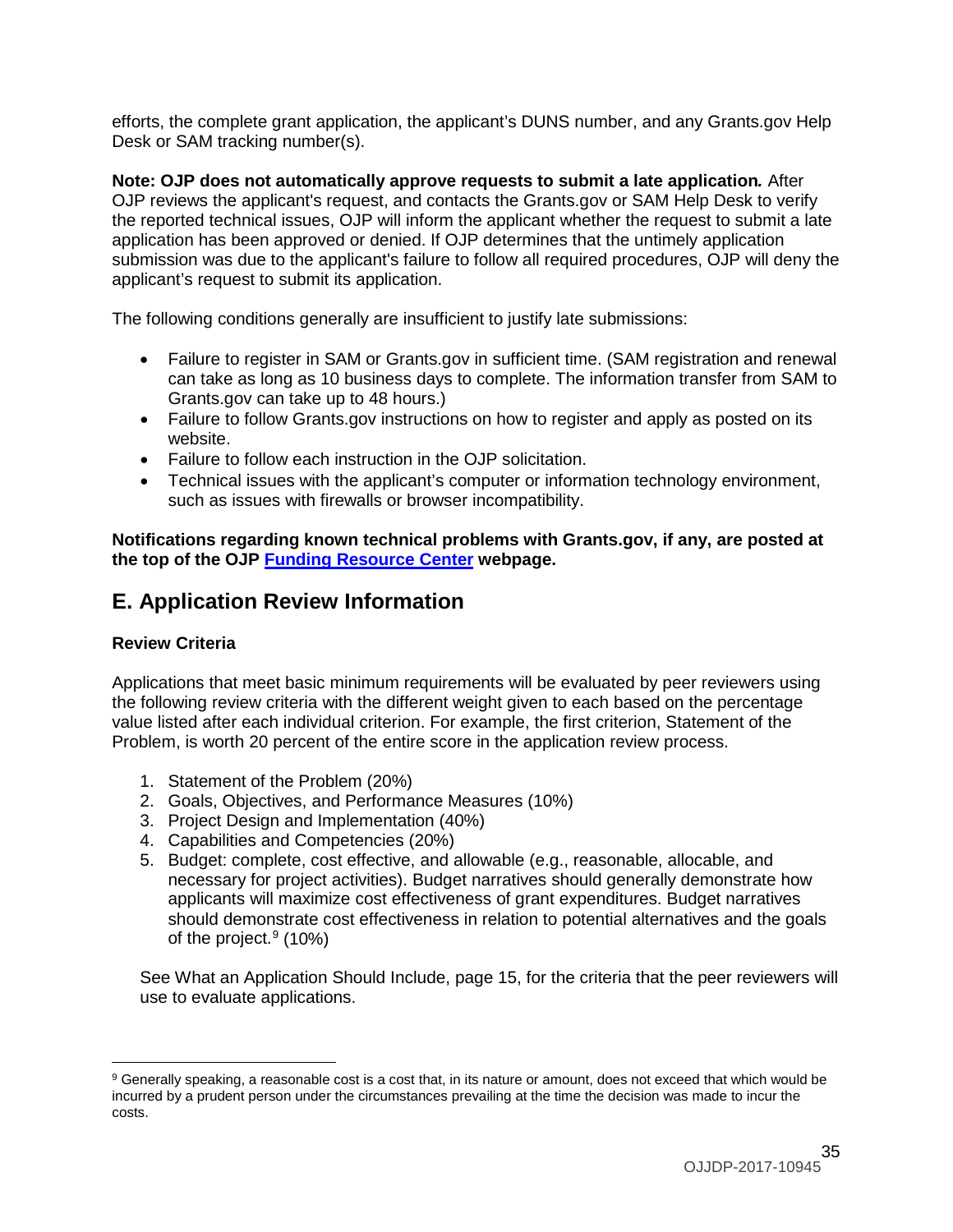#### **Review Process**

OJP is committed to ensuring a fair and open process for making awards. OJJDP reviews the application to make sure that the information presented is reasonable, understandable, measurable, and achievable, as well as consistent with the solicitation.

Peer reviewers will review the applications submitted under this solicitation that meet basic minimum requirements. For purposes of assessing whether an application meets basic minimum requirements and should proceed to further consideration, OJP screens applications for compliance with those requirements. Although specific requirements may vary, the following are common requirements applicable to all solicitations for funding under OJP programs:

- The application must be submitted by an eligible type of applicant.
- The application must request funding within programmatic funding constraints (if applicable).
- The application must be responsive to the scope of the solicitation.
- The application must include all items designated as critical elements.
- The applicant must not be identified in SAM as excluded from receiving federal awards.

For a list of the critical elements for this solicitation, see "What an Application Should Include" under [Section D. Application and Submission Information.](#page-14-0)

Peer review panels will evaluate, score, and rate applications that meet basic minimum requirements. OJJDP may use internal peer reviewers, external peer reviewers, or a combination, to assess applications on technical merit using the solicitation's review criteria. An external peer reviewer is an expert in the subject matter of a given solicitation who is not a current DOJ employee. An internal reviewer is a current DOJ employee who is well-versed or has expertise in the subject matter of this solicitation. Peer reviewers' ratings and any resulting recommendations are advisory only, although reviewer views are considered carefully. Other important considerations for OJP include underserved populations, geographic diversity, strategic priorities, and available funding, as well as the extent to which the budget detail worksheet and budget narrative accurately explain project costs that are reasonable, necessary, and otherwise allowable under federal law and applicable federal cost principles.

Pursuant to the Part 200 Uniform Requirements, before award decisions are made, OJP also reviews information related to the degree of risk posed by applicants. Among other things to help assess whether an applicant that has one or more prior federal awards has a satisfactory record with respect to performance, integrity, and business ethics, OJP checks whether the applicant is listed in SAM as excluded from receiving a federal award*.* If OJP anticipates that an award will exceed \$150,000 in federal funds, OJP also must review and consider any information about the applicant that appears in the nonpublic segment of the integrity and performance system accessible through SAM (currently, the Federal Awardee Performance and Integrity Information System; "FAPIIS").

**Important note on FAPIIS:** An applicant, at its option, may review and comment on any information about itself that currently appears in FAPIIS and was entered by a federal awarding agency. OJP will consider any such comments by the applicant, in addition to the other information in FAPIIS, in its assessment of the risk posed by applicants.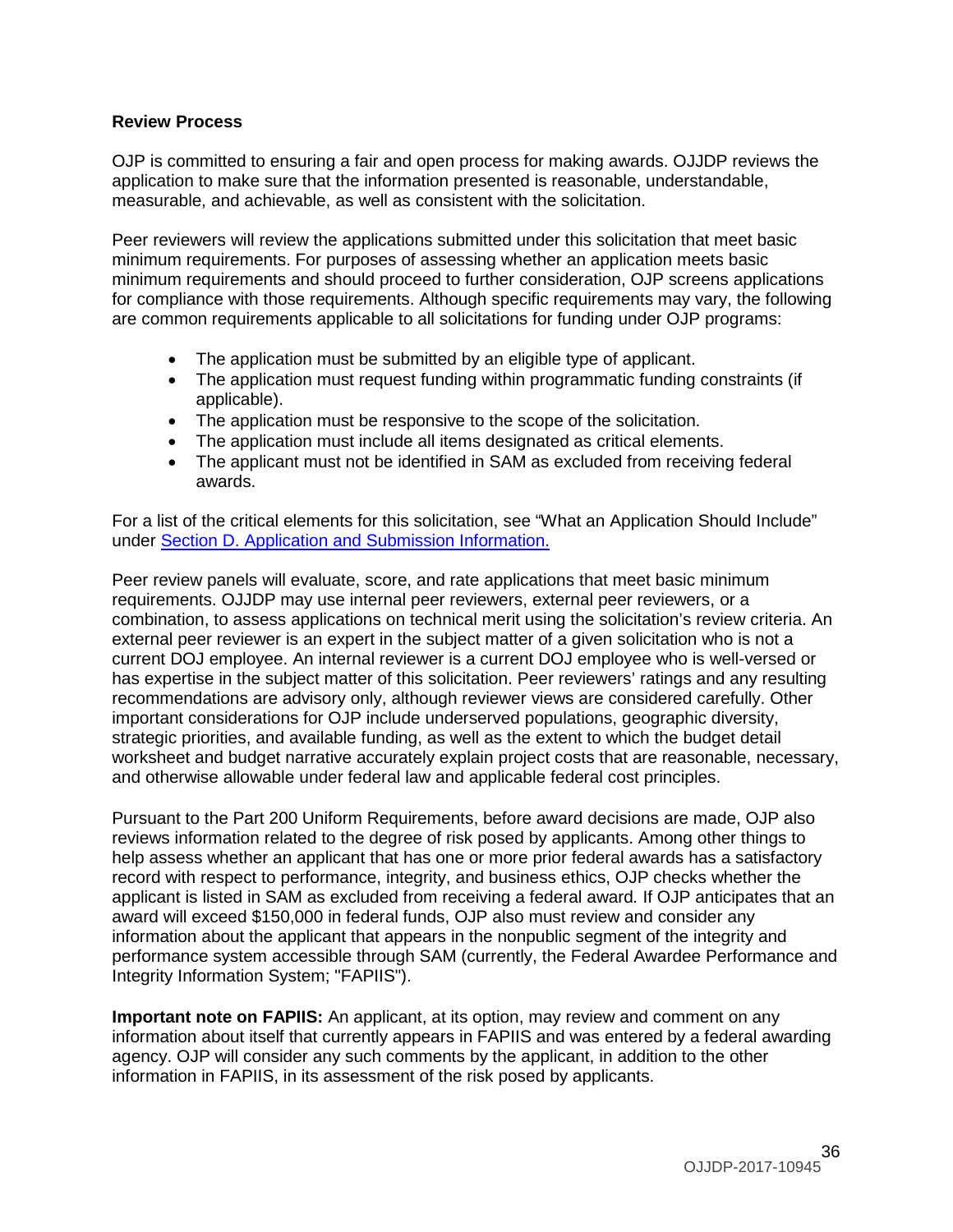The evaluation of risks goes beyond information in SAM, however. OJP itself has in place a framework for evaluating risks posed by applicants for competitive awards. OJP takes into account information pertinent to matters such as—

- 1. Applicant financial stability and fiscal integrity.
- 2. Quality of the management systems of the applicant, and the applicant's ability to meet prescribed management standards, including those outlined in the [DOJ Grants Financial](http://ojp.gov/financialguide/DOJ/index.htm)  [Guide.](http://ojp.gov/financialguide/DOJ/index.htm)
- 3. Applicant's history of performance under OJP and other DOJ awards (including compliance with reporting requirements and award conditions), as well as awards from other federal agencies.
- 4. Reports and findings from audits of the applicant, including audits under the Part 200 Uniform Requirements.
- 5. Applicant's ability to comply with statutory and regulatory requirements, and to effectively implement other award requirements.

Absent explicit statutory authorization or written delegation of authority to the contrary, all final award decisions will be made by the Assistant Attorney General, who may take into account not only peer review ratings and OJJDP recommendations, but also other factors as indicated in this section.

# <span id="page-36-0"></span>**F. Federal Award Administration Information**

# <span id="page-36-1"></span>**Federal Award Notices**

Award notifications will be made by September 30, 2017. OJP sends award notifications by email through GMS to the individuals listed in the application as the point of contact and the authorizing official (E-Biz POC and AOR). The email notification includes detailed instructions on how to access and view the award documents, and steps to take in GMS to start the award acceptance process. GMS automatically issues the notifications at 9 p.m. ET on the award date.

For each successful applicant, an individual with the necessary authority to bind the applicant will be required to log in; execute a set of legal certifications and a set of legal assurances; designate a financial point of contact; thoroughly review the award, including all award conditions; and sign and accept the award. The award acceptance process requires physical signature of the award document by the authorized representative and the scanning of the fully executed award document to OJP.

# <span id="page-36-2"></span>**Administrative, National Policy, and Other Legal Requirements**

If selected for funding, in addition to implementing the funded project consistent with the OJPapproved application, the recipient must comply with all award conditions, as well as all applicable requirements of federal statutes, regulations, and executive orders (including applicable requirements referred to in the assurances and certifications executed in connection with award acceptance). OJP strongly encourages prospective applicants to review information on post-award legal requirements and common OJP award conditions **prior** to submitting an application.

Applicants should consult the ["Overview of Legal Requirements Generally Applicable to OJP](http://ojp.gov/funding/Explore/SolicitationRequirements/index.htm)  [Grants and Cooperative Agreements,](http://ojp.gov/funding/Explore/SolicitationRequirements/index.htm)" available in the [OJP Funding Resource Center.](http://ojp.gov/funding/index.htm) In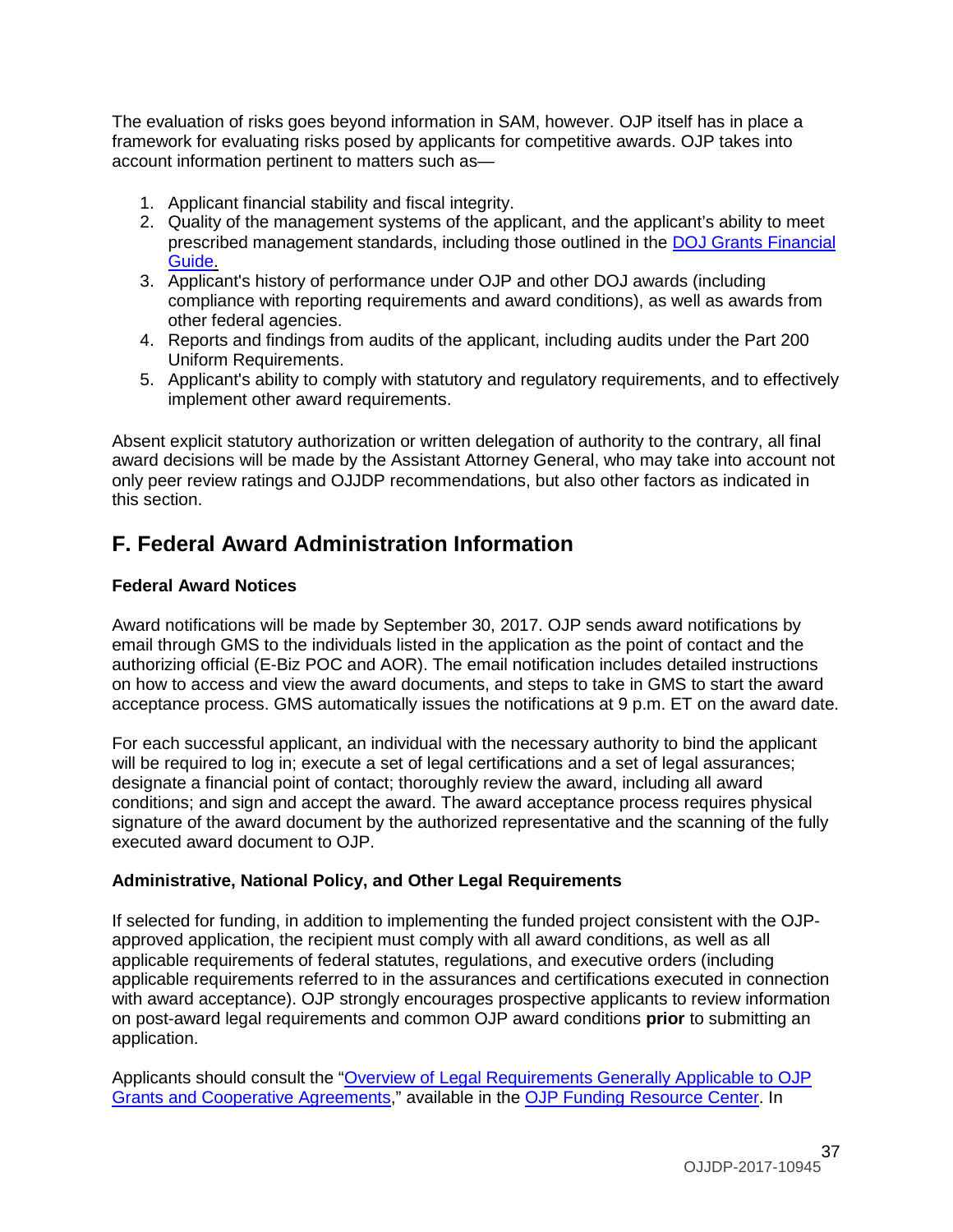addition, applicants should examine the following two legal documents, as each successful applicant must execute both documents before it may receive any award funds.

- [Certifications Regarding Lobbying; Debarment, Suspension and Other Responsibility](http://ojp.gov/funding/Apply/Resources/Certifications.pdf)  [Matters; and Drug-Free Workplace Requirements](http://ojp.gov/funding/Apply/Resources/Certifications.pdf)
- [Standard Assurances](http://ojp.gov/funding/Apply/Resources/StandardAssurances.pdf)

Applicants may view these documents in the Apply section of the [OJP Funding Resource](http://ojp.gov/funding/index.htm)  [Center.](http://ojp.gov/funding/index.htm)

The webpages accessible through the "Overview of Legal Requirements Generally Applicable to [OJP Grants and Cooperative Agreements"](http://ojp.gov/funding/Explore/SolicitationRequirements/index.htm) are intended to give applicants for OJP awards a general overview of important statutes, regulations, and award conditions that apply to many (or in some cases, all) OJP grants and cooperative agreements awarded in FY 2017. Individual OJP awards typically also will include additional award conditions. Those additional conditions may relate to the particular statute or program, or solicitation under which the award is made; to the substance of the funded application; to the recipient's performance under other federal awards; to the recipient's legal status (e.g., as a for-profit entity); or to other pertinent considerations.

As stated above, OJJDP expects that any award under Categories 1 and 2 of this solicitation will be made as a cooperative agreement. A cooperative agreement will include a condition in the award document that sets out the "substantial federal involvement" in carrying out the award and program. Generally speaking, under cooperative agreements with OJP, responsibility for the day-to-day conduct of the funded project rests with the recipient. OJP, however, may have substantial involvement in matters such as coordination efforts and site selection, as well as review and approval of work plans, research designs, data collection instruments, and major project-generated materials. In addition, OJP often indicates in the award condition that it may redirect the project if necessary.

OJJDP's role will include the following tasks:

- Reviewing and approving major work plans, including changes to such plans, and key decisions pertaining to project operations.
- Reviewing and approving major project-generated documents and materials used to provide project services.
- Providing guidance in significant project planning meetings and participating in projectsponsored training events or conferences.

<span id="page-37-0"></span>In addition to a condition that sets out the "substantial federal involvement" in the award, cooperative agreements awarded by OJP include a condition that requires specific reporting in connection with conferences, meetings, retreats, seminars, symposia, training activities, or similar events funded under the award.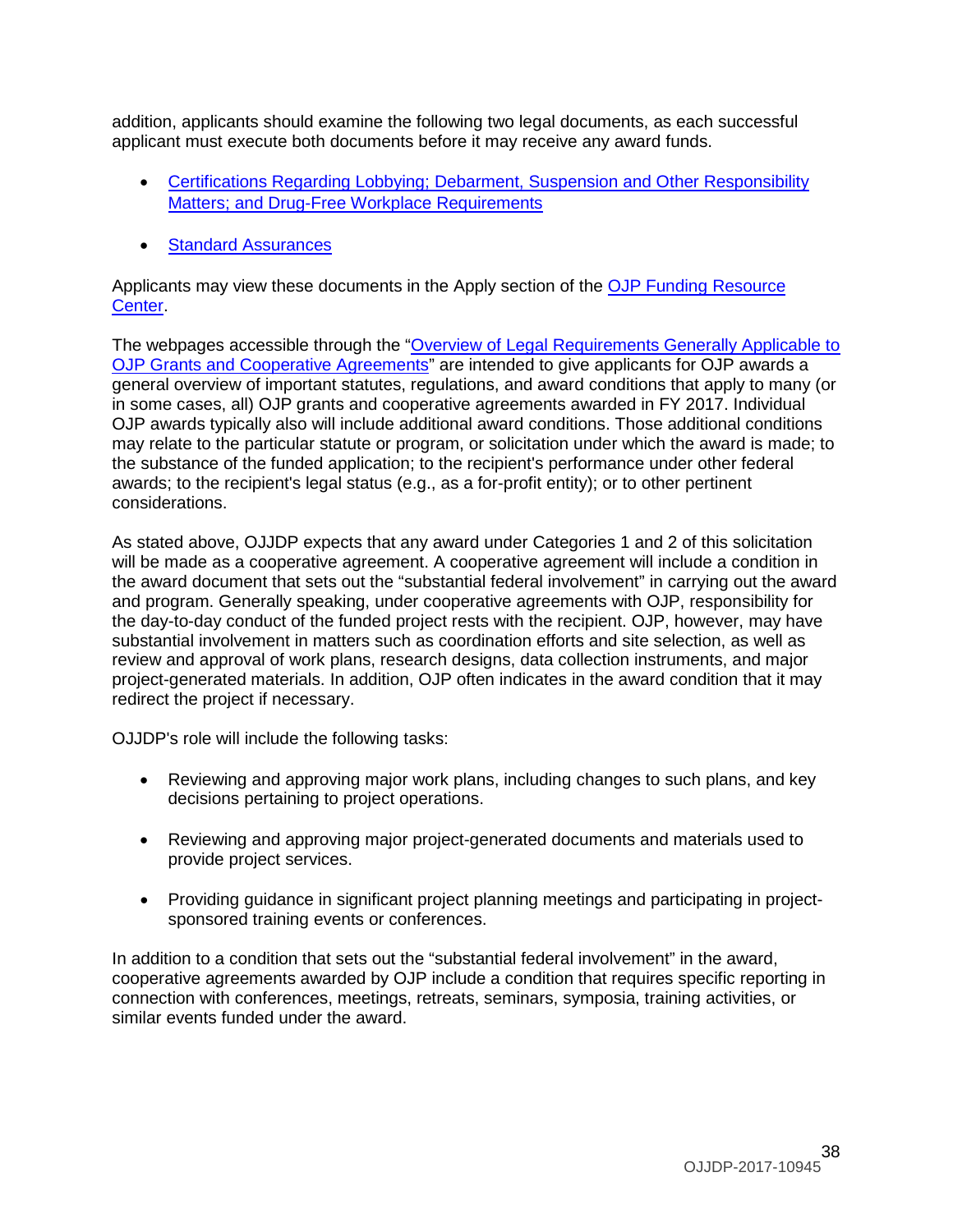### <span id="page-38-3"></span>**General Information About Post-Federal Award Reporting Requirements**

In addition to the deliverables described in [Section A. Program Description,](#page-3-0) any recipient of an award under this solicitation will be required to submit the following reports and data.

Required reports. Recipients typically must submit quarterly financial reports, semiannual progress reports, final financial and progress reports, and, if applicable, an annual audit report in accordance with the Part 200 Uniform Requirements or specific award conditions. For Category 3 applicants, an entity that receives a grant during a fiscal year shall, not later than the last day of the following fiscal year, submit to the OJJDP Administrator a report that describes and assesses the uses of that grant during that fiscal year and that identifies the grantee's progress toward achieving its strategic performance outcomes. 42 U.S.C.A. § 17531. Future awards and fund drawdowns may be withheld if reports are delinquent. (In appropriate cases, OJP may require additional reports.)

Awards that exceed \$500,000 will include an additional condition that, under specific circumstances, will require the recipient to report (to FAPIIS) information on civil, criminal, and administrative proceedings connected with (or connected to the performance of) either the OJP award or any other grant, cooperative agreement, or procurement contract from the federal government. Additional information on this reporting requirement appears in the text of the award condition posted on the OJP website at [http://ojp.gov/funding/FAPIIS.htm.](http://ojp.gov/funding/FAPIIS.htm)

Data on performance measures. In addition to required reports, an award recipient also must provide data that measure the results of the work done under the award. To demonstrate program progress and success, as well as to assist DOJ in fulfilling its responsibilities under the Government Performance and Results Act of 1993 (GPRA), Public Law 103–62, and the GPRA Modernization Act of 2010, Public Law 111–352, OJP will require any recipient, post award, to provide the data listed as "Data Recipient Provides" in the performance measures table in [Section D. Application and Submission Information](#page-14-0) under "Program Narrative," so that OJP can calculate values for this solicitation's performance measures.

# <span id="page-38-0"></span>**G. Federal Awarding Agency Contact(s)**

For OJP contact(s), see the title page.

For contact information for Grants.gov, see the title page.

# <span id="page-38-1"></span>**H. Other Information**

# <span id="page-38-2"></span>**Freedom of Information Act and Privacy Act (5 U.S.C. 552 and 5 U.S.C. 552a)**

All applications submitted to OJP (including all attachments to applications) are subject to the federal Freedom of Information Act (FOIA) and to the Privacy Act. By law, DOJ may withhold information that is responsive to a request pursuant to FOIA if DOJ determines that the responsive information either is protected under the Privacy Act or falls within the scope of one of nine statutory exemptions under FOIA. DOJ cannot agree in advance of a request pursuant to FOIA not to release some or all portions of an application.

In its review of records that are responsive to a FOIA request, OJP will withhold information in those records that plainly falls within the scope of the Privacy Act or one of the statutory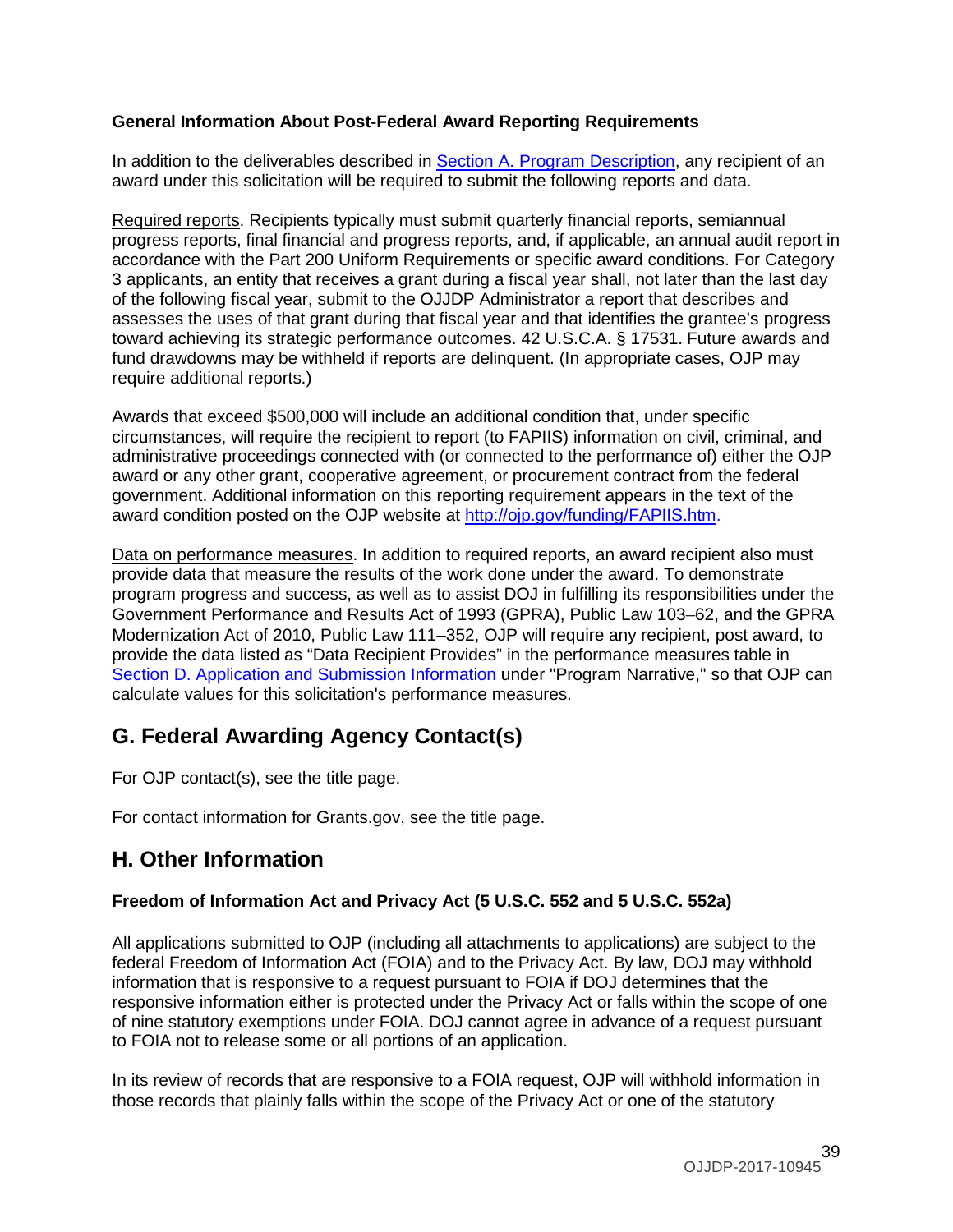exemptions under FOIA. (Some examples include certain types of information in budgets, and names and contact information for project staff other than certain key personnel.) In appropriate circumstances, OJP will request the views of the applicant/recipient that submitted a responsive document.

For example, if OJP receives a request pursuant to FOIA for an application submitted by a nonprofit or for-profit organization or an institution of higher education, or for an application that involves research, OJP typically will contact the applicant/recipient that submitted the application and ask it to identify—quite precisely—any particular information in the application that the applicant/recipient believes falls under a FOIA exemption, the specific exemption it believes applies, and why. After considering the submission by the applicant/recipient, OJP makes an independent assessment regarding withholding information. OJP generally follows a similar process for requests pursuant to FOIA for applications that may contain lawenforcement-sensitive information.

#### <span id="page-39-0"></span>**Provide Feedback to OJP**

To assist OJP in improving its application and award processes, we encourage applicants to provide feedback on this solicitation, the application submission process, and/or the application review/peer review process. Provide feedback to [OJPSolicitationFeedback@usdoj.gov.](mailto:OJPSolicitationFeedback@usdoj.gov)

**IMPORTANT:** This email is for feedback and suggestions only. OJP does **not** reply from this mailbox to messages it receives in this mailbox. Any prospective applicant that has specific questions on any program or technical aspect of the solicitation **must** use the appropriate telephone number or email listed on the front of this document to obtain information. These contacts are provided to help ensure that prospective applicants can directly reach an individual who can address specific questions in a timely manner.

If you are interested in being a reviewer for other OJP grant applications, email your résumé to [ojppeerreview@lmsolas.com.](mailto:ojppeerreview@lmsolas.com) (Do not send your résumé to the OJP Solicitation Feedback email account.) **Note:** Neither you nor anyone else from your organization or entity can be a peer reviewer in a competition in which you or your organization/entity has submitted an application.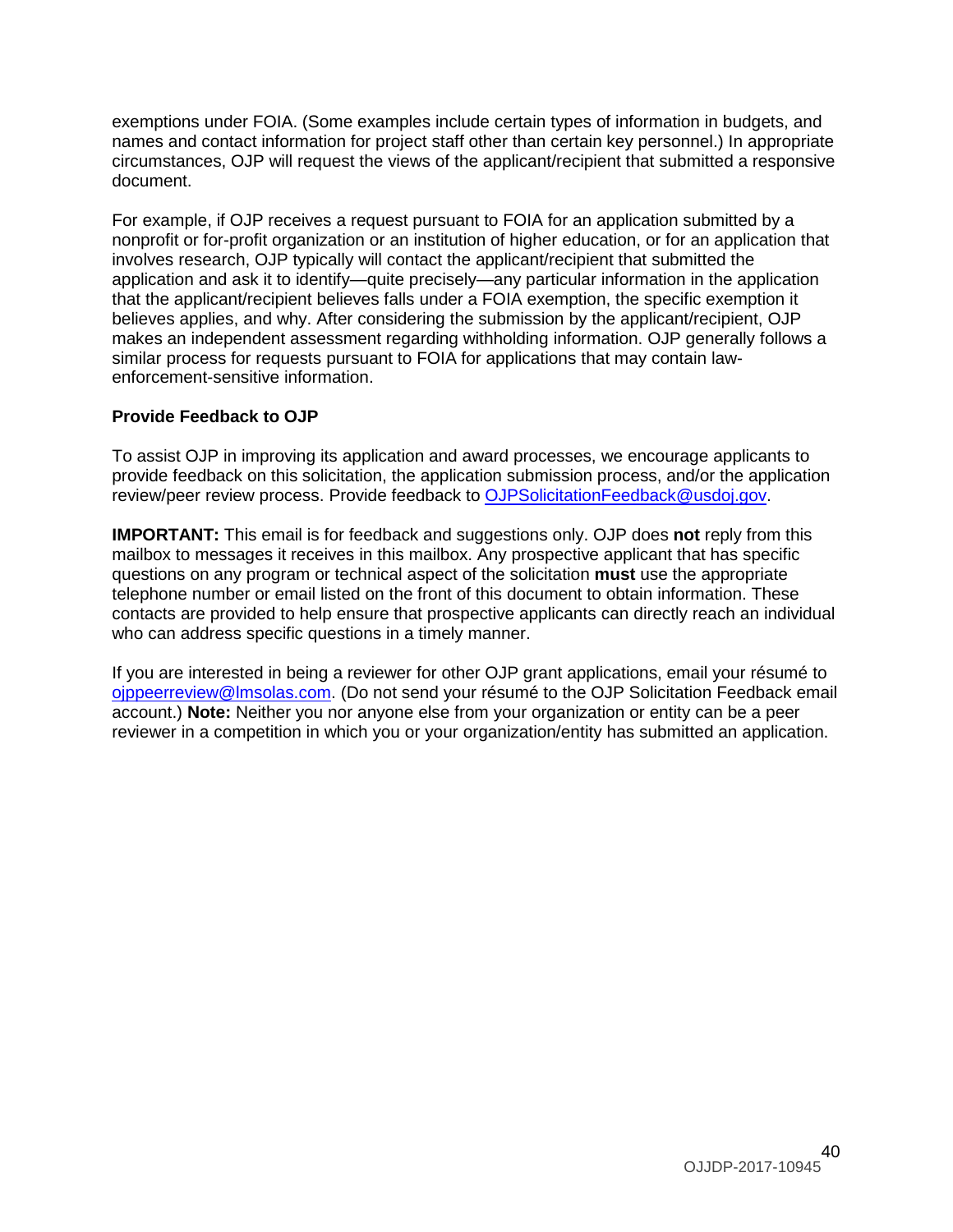# **Application Checklist**

# <span id="page-40-0"></span>OJJDP FY 2017 Smart on Juvenile Justice: Enhancing Youth Access to Justice Initiative

This application checklist has been created to assist in developing an application.

### **What an Applicant Should Do:**

| Prior to Registering in Grants.gov:                                            |               |
|--------------------------------------------------------------------------------|---------------|
| Acquire a DUNS Number                                                          | (see page 33) |
| Acquire or renew registration with SAM                                         | (see page 33) |
| To Register with Grants.gov:                                                   |               |
| Acquire AOR and Grants.gov username/password                                   | (see page 33) |
| Acquire AOR confirmation from the E-Biz POC                                    | (see page 33) |
| To Find Funding Opportunity:                                                   |               |
| Search for the Funding Opportunity on Grants.gov                               | (see page 34) |
| Select the correct Competition ID                                              | (see page 34) |
| Download Funding Opportunity and Application Package                           | (see page 34) |
| Sign up for Grants.gov email notifications (optional)                          | (see page 32) |
| Read Important Notice: Applying for Grants in Grants.gov                       |               |
| Read OJP policy and guidance on conference approval, planning, and reporting   |               |
| available at ojp.gov/financialguide/DOJ/PostawardRequirements/chapter3.10a.htm |               |

(see page 14)

*After Application Submission*, *Receive Grants.gov Email Notifications That:*

\_\_\_\_\_ (1) Application has been received

\_\_\_\_\_ (2) Application has either been successfully validated or rejected with errors (see page 34)

*If No Grants.gov Receipt, and Validation or Error Notifications are Received:*

\_\_\_\_\_ Contact Grants.gov and/or SAM regarding technical difficulties. Refer to the section: Experiencing Unforeseen Grants.gov Technical Issues (see page 34) Contact the Response Center at [grants@ncjrs.gov](mailto:grants@ncjrs.gov) to request to submit the application after the deadline because of unforeseen technical issues. Refer to the section: Experiencing Unforeseen Grants.gov Technical Issues (see page 34)

# **Overview of Post-Award Legal Requirements**:

Review the "Overview of Legal Requirements Generally Applicable to OJP Grants and [Cooperative Agreements"](http://ojp.gov/funding/Explore/SolicitationRequirements/index.htm) in the OJP Funding Resource Center.

#### **Scope Requirement:**

The federal amount requested is within the allowable limit(s) of \$1,500,000 for Category 1 applicants, \$400,000 for Category 2 applicants, and \$300,000 for Category 3 applicants.

# **Eligibility Requirement:**

\_\_\_\_\_ **Category 1: Juvenile Defense Training and Technical Assistance.** Eligible applicants are limited to nonprofit and for-profit organizations (including tribal nonprofit and for-profit organizations) and institutions of higher education (including tribal institutions of higher